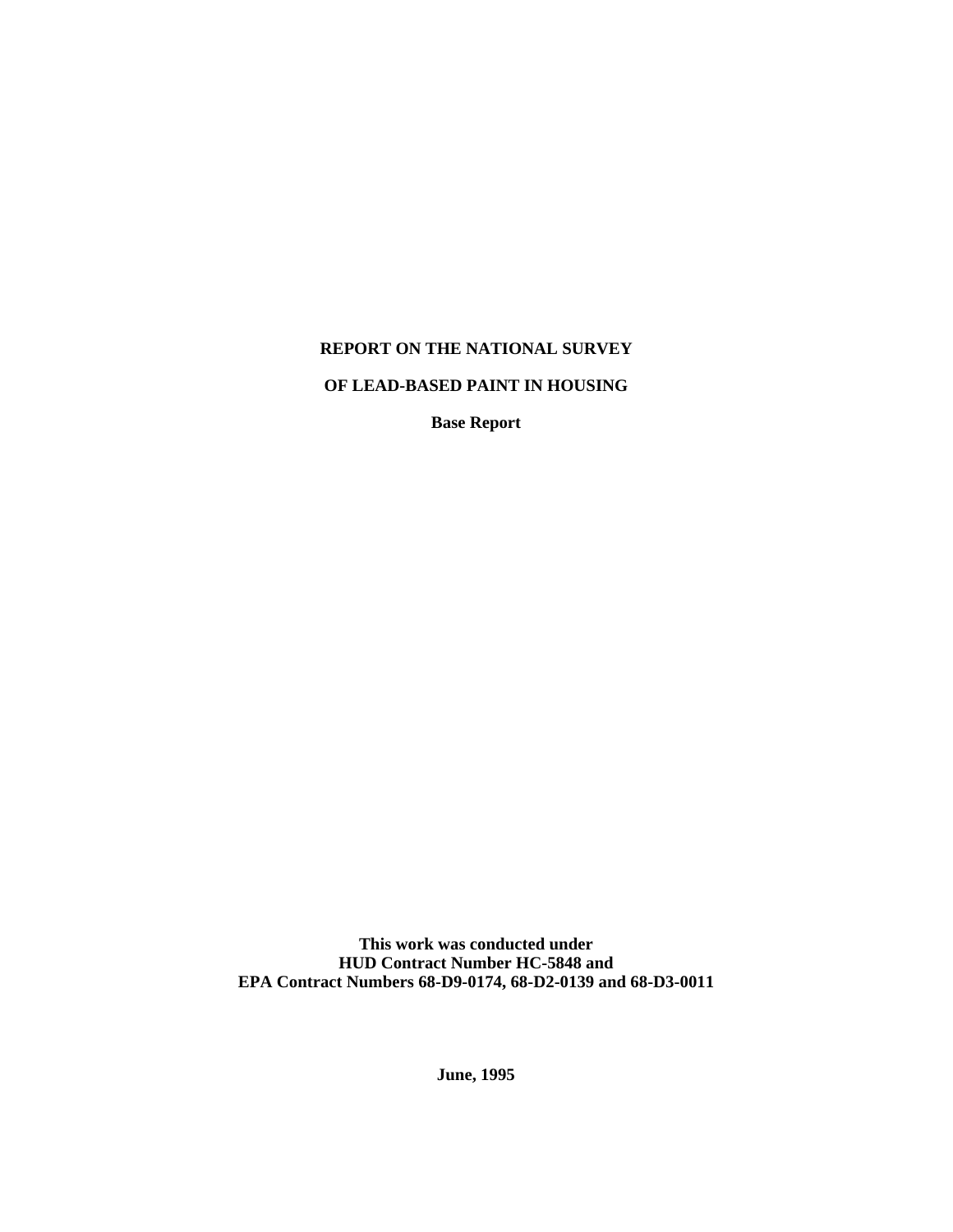# **ACKNOWLEDGMENTS**

<span id="page-1-0"></span>Westat would like to acknowledge the many people that contributed to this study. The data analysis and report writing work was directed by Manie Chen, Work Assignment Manager, Office of Pollution Prevention and Toxics (OPPT), U.S. Environmental Protection Agency (EPA), Phil Robinson, Section Head, Technical Programs Branch, and Cindy Stroup, Chief, Technical Programs Branch, OPPTS, EPA.

Westat appreciates the support and guidance of staff from EPA, the U.S. Department of Housing and Urban Development (HUD), and Cox Associates for reviewing the research and providing technical guidance and input. In addition to the above, they include: John Schwemberger, Bradley Schultz, and Joseph Breen of EPA; Stevenson Weitz, Ellis Goldman, Ron Morony and Art Newburg of HUD; and Arnold Greenland and David Cox of Cox Associates.

Westat carried out the research for this study and wrote this report. Key members of the Westat research team include: Robert Clickner, Project Director and Co-Principal Investigator; John Rogers, Co-Principal Investigator; Victoria Albright, Field Director; Richard Rinehart, Research Associate; Charles Carusi, Research Associate; Edward Bryant, Statistician; Janice Machado, Research Associate; William Devlin, Research Associate; Stephen Dietz, Corporate Officer, John Michael, Statistician; Ben Tepping, Statistician; Valerija Smith, Statistician; George Fisher, Programmer; David Lowe, Programmer; Helen Powell, Programmer; Joyce Powell, Programmer; Angela HoSang, Research Assistant; Mary Madigan, Research Associate; Debbie Kitchell, Editor; Gudrun Tomasson, Research Assistant; Michael Vendetti, Research Assistant; and Brian Dingwall, Research Assistant.

The national survey of lead-based paint in housing was conducted for HUD by Westat, Inc., in affiliation with Dewberry and Davis and KTA-Tator, under HUD Contract HC-5848. Initial data analyses were conducted by Westat, Inc. in affiliation with Speedwell, Inc., under the same contract. The additional analyses reported in this report were conducted by Westat under EPA Contracts 68-D9-0174, 68-D2-0139 and 68-D3-0011.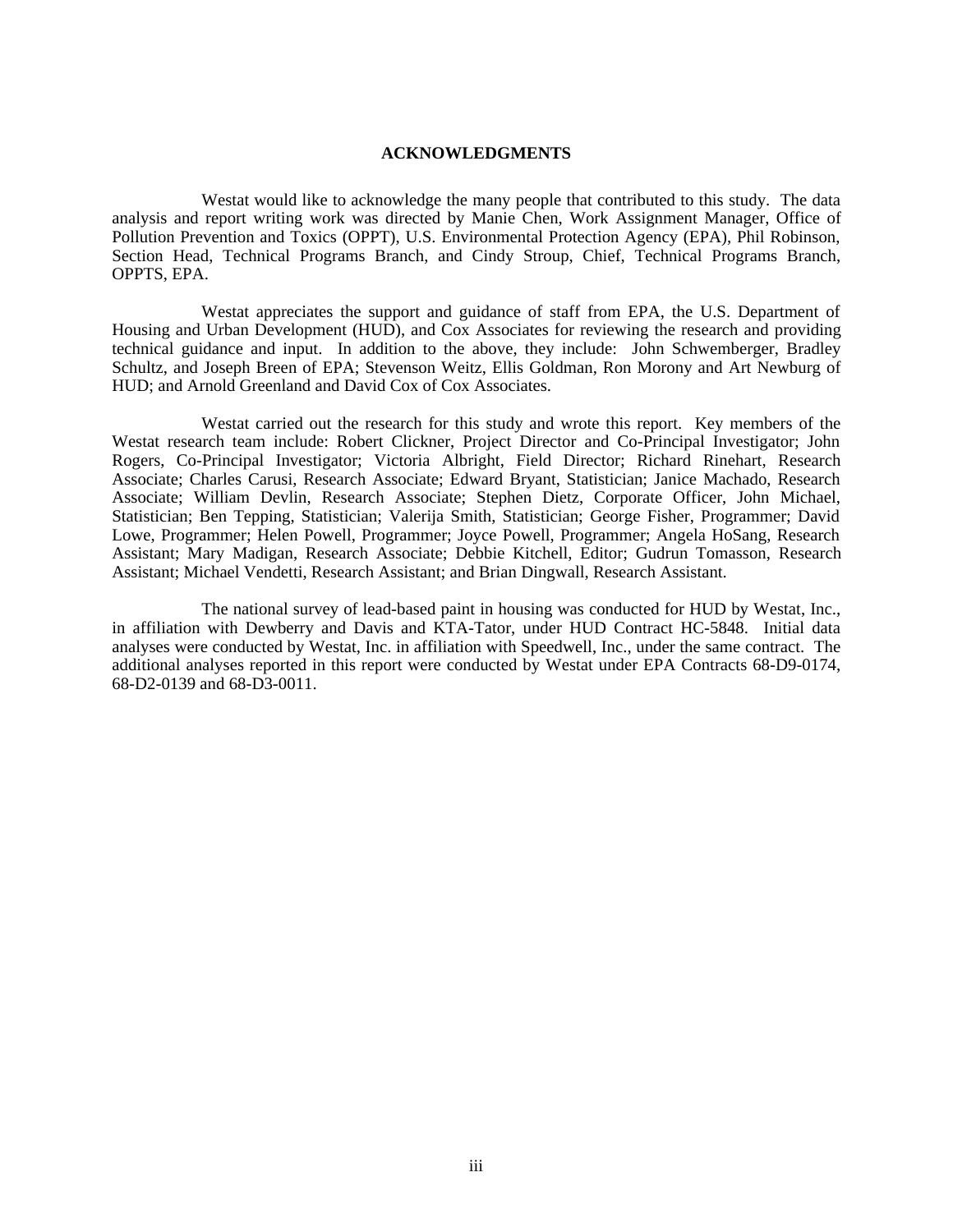# **TABLE OF CONTENTS**

| Chapter        |                          |                                                                                                                            | Page                                     |
|----------------|--------------------------|----------------------------------------------------------------------------------------------------------------------------|------------------------------------------|
|                |                          |                                                                                                                            | $\mathbf{i}$                             |
|                |                          |                                                                                                                            | V                                        |
| $\mathbf{1}$   |                          |                                                                                                                            | $1 - 1$                                  |
|                | 1.1<br>1.2<br>1.3<br>1.4 | Objectives of National Survey of Lead-Based Paint in Housing                                                               | $1 - 1$<br>$1 - 3$<br>$1-3$<br>$1-4$     |
| $\overline{2}$ |                          |                                                                                                                            | $2 - 1$                                  |
|                | 2.1<br>2.2<br>2.3        |                                                                                                                            | $2 - 1$<br>$2 - 2$<br>$2 - 9$            |
| 3              |                          |                                                                                                                            | $3 - 1$                                  |
|                | 3.1<br>3.2<br>3.3<br>3.4 |                                                                                                                            | $3-1$<br>$3 - 4$<br>$3 - 5$<br>$3 - 6$   |
|                |                          | 3.4.1<br>3.4.2<br>3.4.3                                                                                                    | $3 - 6$<br>$3 - 6$<br>$3 - 7$            |
|                | 3.5                      |                                                                                                                            | $3 - 7$                                  |
| $\overline{4}$ |                          | SOURCES OF ERROR IN THE NATIONAL SURVEY DATA                                                                               | 4-1                                      |
|                | 4.1                      | Response Rates and Potential for Non-Response Bias                                                                         | $4 - 1$                                  |
|                |                          | 4.1.1<br>4.1.2                                                                                                             | $4 - 1$<br>$4 - 2$                       |
|                | 4.2<br>4.3<br>4.4<br>4.5 | Classification Error Due to MAP/XRF Measurement Variation<br>Classification Error Due to Dwelling Unit Sampling Procedures | $4 - 3$<br>$4 - 3$<br>$4 - 4$<br>$4 - 4$ |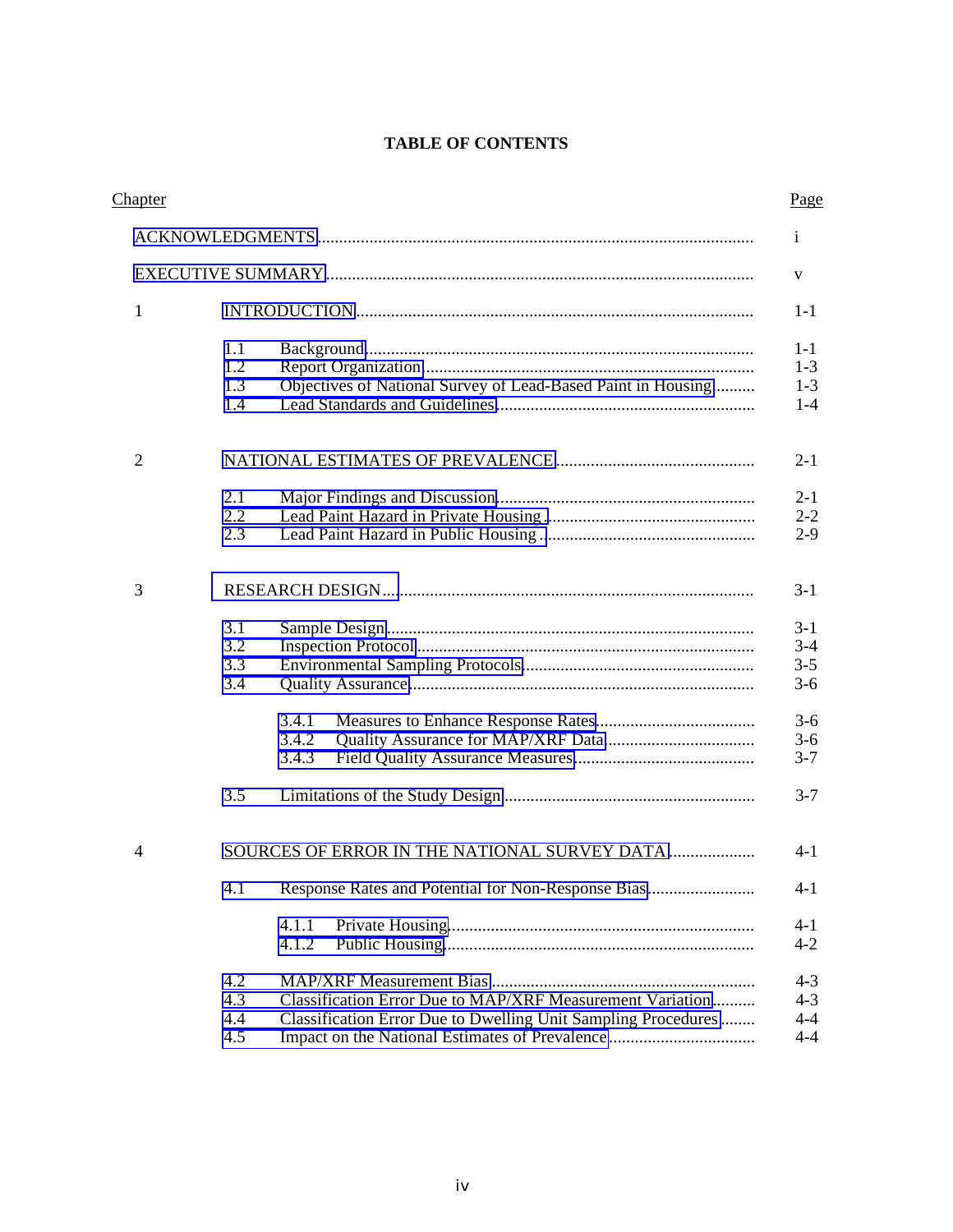# **TABLE OF CONTENTS (continued)**

| <b>Chapter</b>   |                                                                                                                                    | Page               |
|------------------|------------------------------------------------------------------------------------------------------------------------------------|--------------------|
| 5                |                                                                                                                                    | $5 - 1$            |
|                  | 5.1                                                                                                                                | $5 - 1$            |
|                  | 5.1.1<br>Impact of Measurement Error and Lead Loading Variation<br>5.1.2                                                           | $5 - 1$            |
|                  | 5.1.3                                                                                                                              | $5 - 1$<br>$5 - 2$ |
|                  | 5.2                                                                                                                                | $5 - 2$            |
|                  | <b>List of Tables</b>                                                                                                              |                    |
| Table            |                                                                                                                                    | Page               |
| $2 - 1$          | Estimated Number of Privately Owned Occupied Housing Units<br>Built Before 1980 with Lead-Based Paint, by Selected Characteristics |                    |
| $2 - 2$          | Estimated Number and Percent of Public Housing Units Built Before<br>1980 with Lead-Based Paint, by Selected Characteristics       | $2 - 3$            |
|                  |                                                                                                                                    | $2 - 10$           |
| $3-1$<br>$3 - 2$ | Distribution of Completed Inspections by Construction Year and                                                                     | $3 - 2$            |
|                  |                                                                                                                                    | $3-2$              |

# **List of Figures**

Collection Stage................................................................................................ 4-2

[4-1 National Response, Contact, and Eligibility Rates at Each Data](#page-39-1)

### Figure Page

| $2 - 1$ | Prevalence of Lead-Based Paint by Location in Privately Owned |         |
|---------|---------------------------------------------------------------|---------|
|         |                                                               | $2 - 4$ |
| $2 - 2$ | Estimated Percent of Privately Owned Housing Units with Dust  |         |
|         |                                                               | $2 - 5$ |
| $2 - 3$ | Number of Privately Owned Housing Units with Interior Dust    |         |
|         | Lead Levels Above Guidelines by Presence and Condition of     |         |
|         |                                                               | $2 - 6$ |
| $2 - 4$ | Number of Privately Owned Housing Units with Lead in Soil     |         |
|         |                                                               | $2 - 7$ |
| $2 - 5$ | Average Amount of Lead-Based Paint (LBP) Per Housing Unit     |         |
|         | on Interior Surfaces by Painted Component for Privately       |         |
|         |                                                               | $2 - 8$ |
|         |                                                               |         |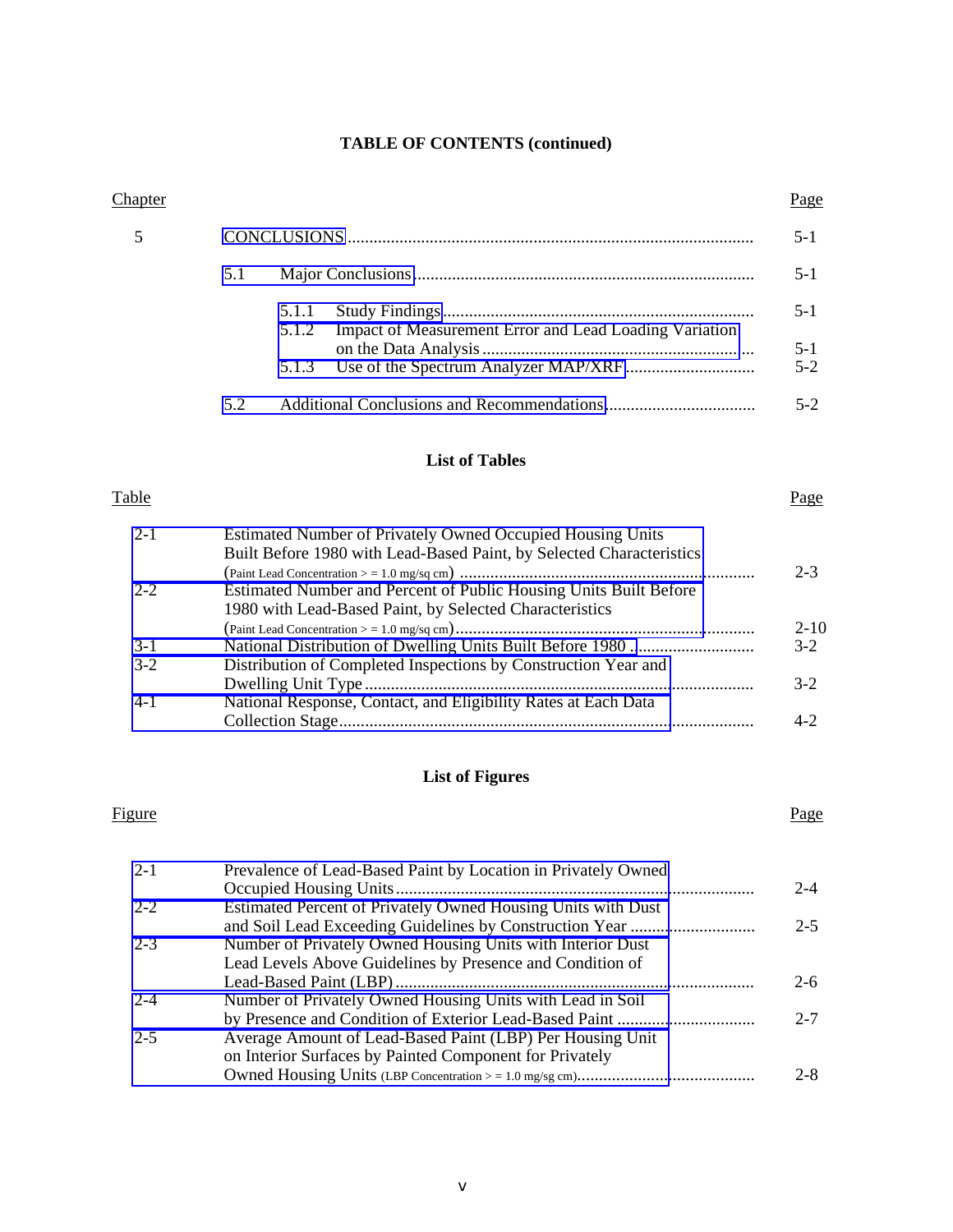# **TABLE OF CONTENTS (continued)**

# **List of Figures (continued)**

| Figure   |                                                                                                                             | Page     |
|----------|-----------------------------------------------------------------------------------------------------------------------------|----------|
| $2 - 6$  | Average Amount of Lead-Based Paint (LBP) Per Privately Owned<br>Housing Unit on Exterior Surfaces by Painted Component      |          |
|          |                                                                                                                             | $2 - 8$  |
| $2 - 7$  | Amounts of Lead-Based Paint by Location and Construction Year                                                               |          |
| $2 - 8$  | Geometric Mean Paint Lead Loadings in Privately Owned Housing                                                               | $2 - 11$ |
|          | Units by Location and Construction Year (LBP Concentration $> = 1.0$ mg/sg cm)                                              | $2 - 11$ |
| $2-9$    | Percent of Public Housing Units with Lead-Based Paint (LBP)                                                                 |          |
| $2 - 10$ | Average Amounts of Lead-Based Paint (LBP) per Public Housing<br>Unit on Interior Surfaces by Architectural Component        | $2 - 12$ |
| $2 - 11$ | Average Amount of Lead-Based Paint (LBP) in Publicly Owned<br>Housing Units on Exterior Surfaces by Architectural Component | $2 - 13$ |
|          |                                                                                                                             | $2 - 13$ |
| $2 - 12$ | Geometric Mean Paint Lead Loadings in Publicly Owned Housing                                                                |          |
|          | Units by Location and Construction Year (LBP Concentration $> = 1.0$ mg/sg cm)                                              | $2 - 14$ |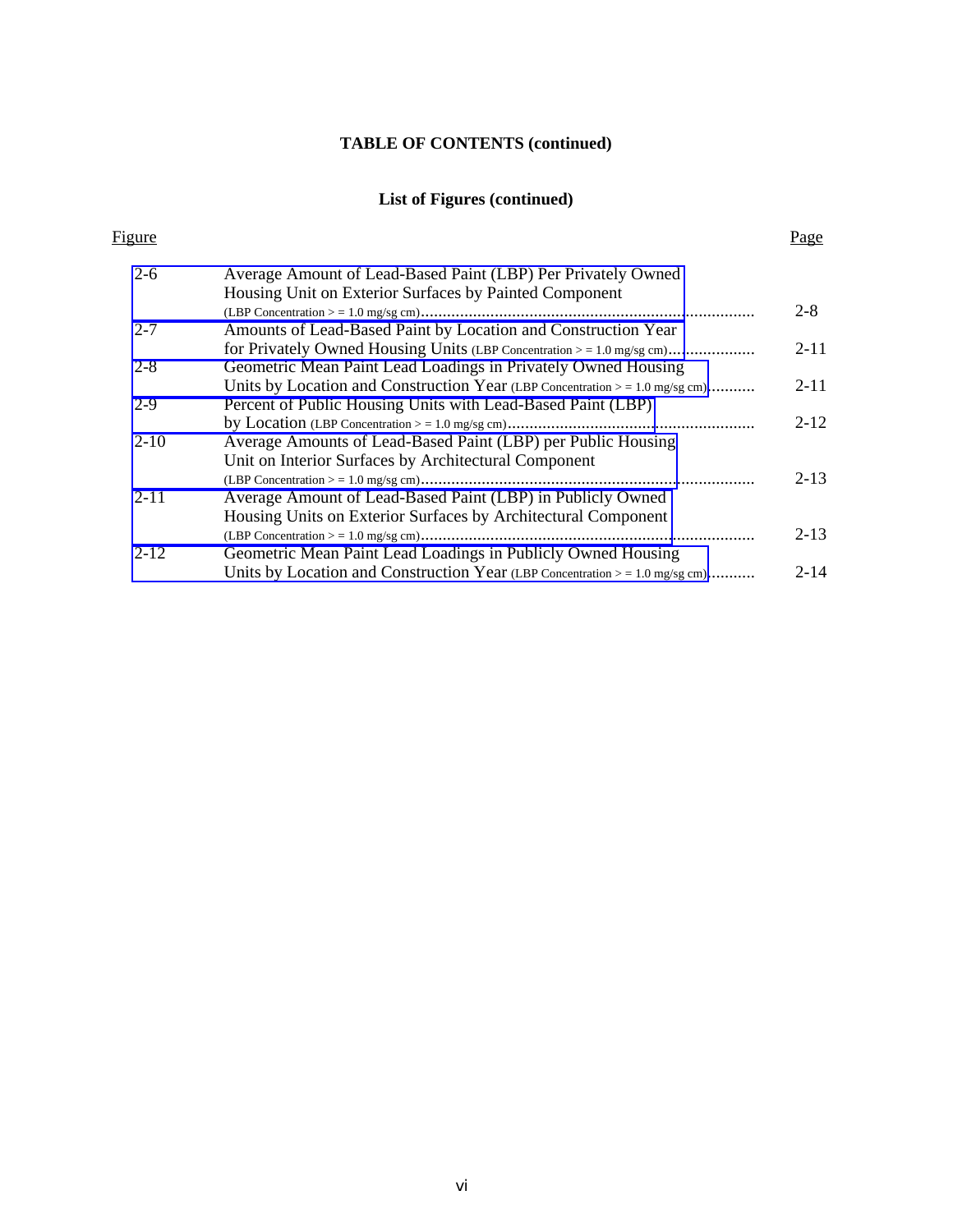### **EXECUTIVE SUMMARY**

<span id="page-5-0"></span>Lead is a powerful toxin that attacks the central nervous system and is particularly damaging to the developing nervous systems of young children. High levels of lead in the blood can result in convulsions, mental retardation, and even death. Further, recent medical research has found that low levels of lead exposure have more serious health consequences that previously thought. Effects include reductions in intelligence and short-term memory, slower reaction times, and poorer hand-eye coordination.<sup>1</sup>

Although there are many sources of lead in the environment, including drinking water, food, emissions from gasoline combustion, and industrial emissions, it is clear that lead-based paint plays a major role in high blood lead levels. Recent research indicates that dust and soil may be the most significant pathway for low-level lead exposure, and that lead-based paint is an important source of household dust lead. $2,3$ 

The 1987 amendments to the Lead-Based Paint Poisoning Prevention Act required the Secretary of Housing and Urban Development (HUD) to prepare and transmit to Congress "a comprehensive and workable plan" for the abatement of lead-based paint in housing and "an estimate of the amount, characteristics and regional distribution of housing in the United States that contains lead-based paint hazards at differing levels of contamination." In response to this mandate, HUD sponsored a national survey of lead-based paint in housing and delivered a Report to Congress on a *Comprehensive and Workable Plan for the Abatement of Lead-Based Paint in Privately Owned Housing* in December, 1990. The *Comprehensive and Workable Plan* report was completed under a tight, Congressionally mandated schedule and focused on motivating, developing and presenting the comprehensive plan required by Congress. As such, it only reported the estimates of the extent of lead-based paint in housing required by Congress and provided a brief description of the survey methodology.

This report, sponsored by the Environmental Protection Agency, is a comprehensive technical report on the HUD-sponsored national survey of lead-based paint in housing. It provides a detailed description of the survey methodology. It reports on wide ranging analyses of the national survey data. It reports revised estimates of the extent of lead-based paint in housing, based on a thorough investigation of the multiple sources of error - variability and bias - in the data. These error sources include nonresponse biases, sampling variability between housing units, sampling variability within housing units, X-ray fluorescence device (XRF) measurement error, and laboratory analysis error. The analysis underlying the estimates presented in the *Comprehensive and Workable Plan (CWP)* report incorporated only sampling variability between housing units.

### **Extent of Lead-based Paint in Housing - Revised Estimates**

 $\overline{a}$ 

The number of housing units classified as having lead-based paint depends on the definition employed to classify a housing unit as having lead-based paint. The definition used here classifies a home as having lead-based paint if the measured lead concentration on any painted surface is 1.0 mg/cm2, or greater.

<sup>1</sup> Fowler, Bruce et al, "Measuring Lead Exposure in Infants, Children, and Other Sensitive Populations," National Academy Press, Washington, D.C.

<sup>2</sup> Bornschein R.L., Hammond P. B., Dietrich K. N., Succop P., Krafft K., Clark S., Berger O., Pearson D., and Que Hee S. (1985). The Cincinnati prospective study of low-level lead exposure and its effects on child development: Protocol and status report. Environmental Research 38, 4- 18.

<sup>3</sup> Bornschein R.L., Succop P. A., Dietrich K. N., Clark C. S., Hee Q. S. and Hammond P. B. (1985). The influence of social and environmental factors on dust lead, hand lead, and blood lead levels in young children. Environmental Research 38, 108-118.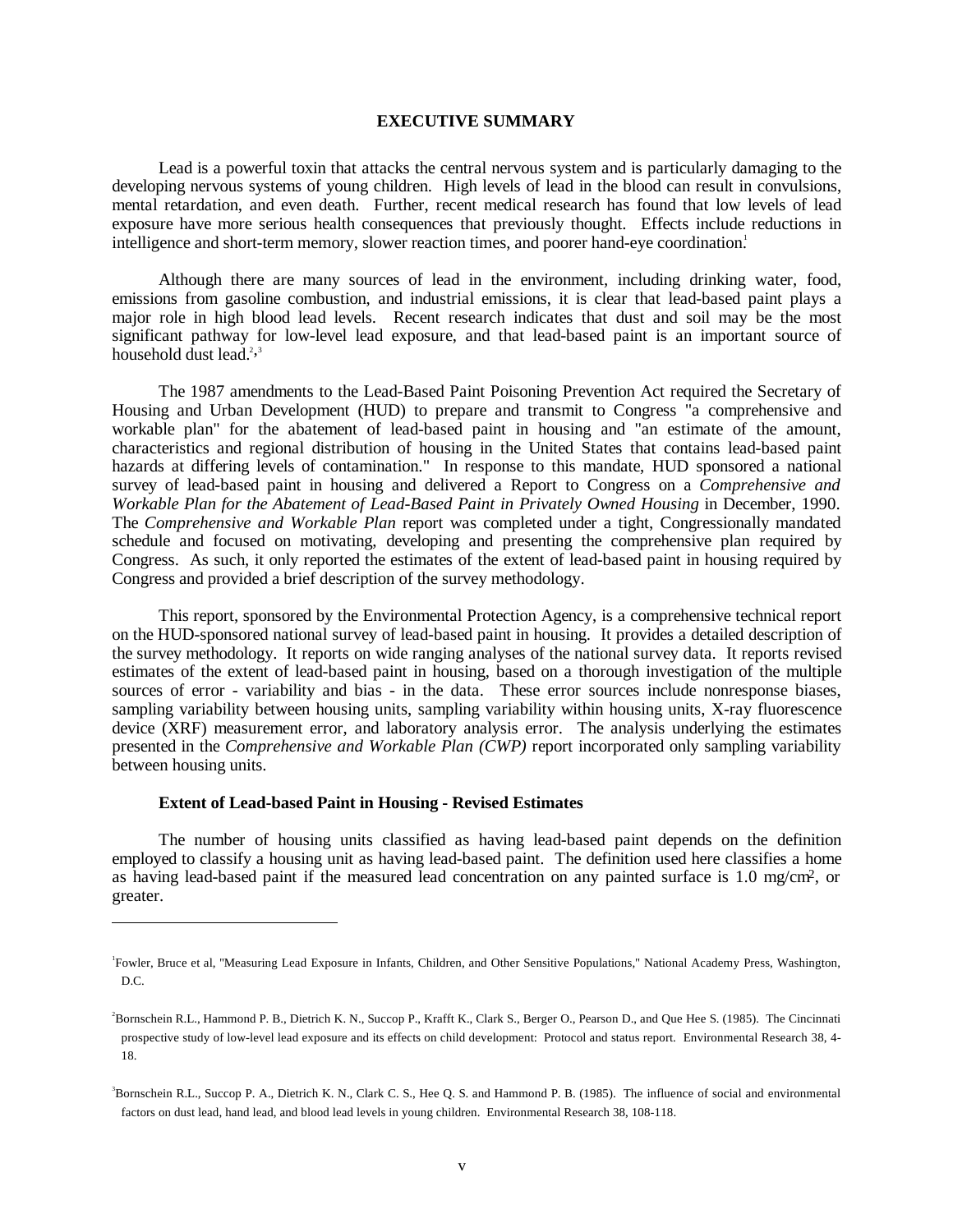As reported in the CWP report, lead-based paint is widespread in housing. The revised estimate is that 64 million homes  $(\pm 7 \text{ million})^4$ , 83 percent  $(\pm 9\%)$  of the privately owned housing units built before 1980, have lead-based paint somewhere in the building. (Fifty-seven million (± 5 million) homes, or 74 percent ( $\pm$  6%), were reported in the CWP.) Twelve million ( $\pm$  1 million) of these homes are occupied by families with children under the age of seven years old. An estimated 49 million  $(\pm 7$  million) privately owned homes have lead-based paint in their interiors. There are no statistically significant differences in the prevalence of lead-based paint by type of housing, market value of the home, amount of rent payment, household income, or geographic region.

Seventeen percent of the pre-1980 housing stock have dust lead levels in excess of the federal guidelines<sup>5</sup>, independent of the presence or absence of lead-based paint. However, excessive dust lead levels are associated with the presence of *damaged* lead-based paint. Fourteen million homes, 19 percent of the pre-1980 housing stock, have more than five square feet of damaged lead-based paint. Nearly half of them (47 percent) have excessive dust lead levels.

Excessive soil lead levels<sup>6</sup> are also associated with the presence of damaged lead-based paint. While 21 percent of all pre-1980 homes have excessive soil lead levels, nearly half of the 10 million homes with non-intact lead-based paint on exterior walls have excessive soil lead levels.

Although a large majority of pre-1980 homes have lead-based paint, most of them have relatively small areas of it. The average privately-owned housing unit with lead-based paint has an estimated 601 square feet of it on interior surfaces and 869 square feet on exterior surfaces. Over half of the leaded paint is on walls, ceilings, and floors. (For comparison, the walls in a room 10' by 12', with an 8' ceiling, have an area of 352 square feet.) The amounts of lead-based paint per housing unit vary with the age of the dwelling unit. Pre-1940 units have, on average, about three times as much lead-based paint as units built between 1960 and 1979.

Lead paint is even more widespread in public housing; 86 percent  $(\pm 8\%)$  of all pre-1980 public housing family units have lead-based paint somewhere in the building. While most public housing units have some lead-based paint, most of them have small areas of surfaces covered with it. The average public housing unit with lead-based paint has an estimated 367 square feet on interior surfaces and 133 square feet on exterior surfaces. Most of the interior lead-based paint is on walls, while very little of the exterior walls are painted.

# **Survey Methodology**

The objective of the national survey of lead-based paint in housing was to obtain data for estimating: (1) the number of housing units with lead-based paint; (2) the surface area of lead-based paint in housing, to develop an estimate of national abatement costs; (3) the condition of the paint; (4) the prevalence of lead in dust in housing units and in soil around the perimeter of residential structures; and (5) the characteristics of housing with varying levels of potential hazard, to examine possible priorities for abatement.

The study population consisted of nearly all housing in the United States constructed before 1980. Vacant housing, group quarters, Alaska and Hawaii were excluded for operational reasons. Newer houses

 $\overline{a}$ 

<sup>4</sup> The numbers in parentheses are 95% confidence intervals.

<sup>5</sup> The federal guidelines vary with the location of the dust: 200 micrograms of lead per square foot for floor samples, 500 µ*g*/sq ft for window sills and 800 µ*g*/sq ft for window wells.

<sup>6</sup> EPA interim guidelines for soil lead action levels are 500 ppm for residential soil associated with Superfund sites.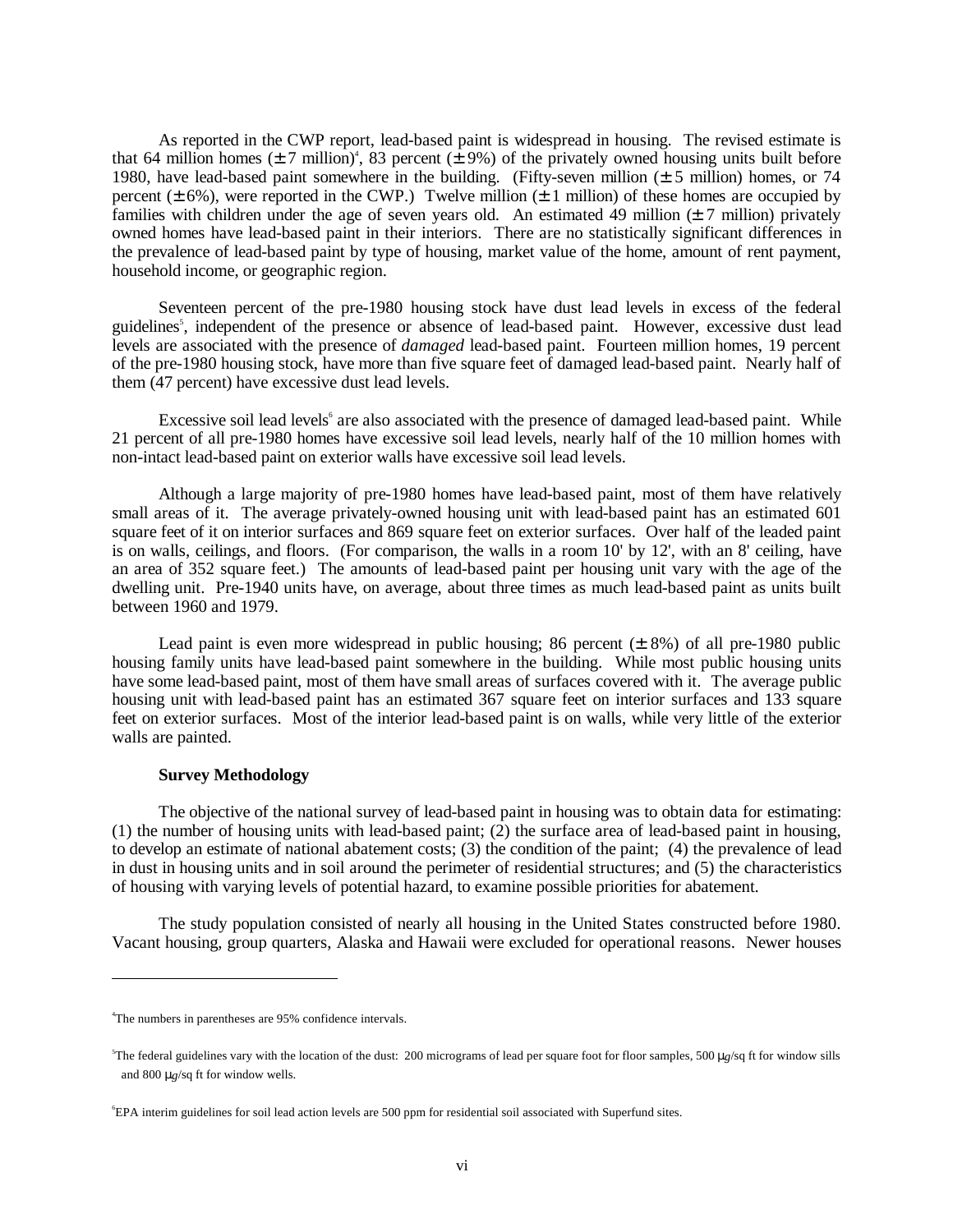were presumed to be lead-free because, in 1978, the Consumer Product Safety Commission banned the sale of lead-based paint to consumers and the use of such paint in residences. The survey was conducted between December 1989 and March 1990 in 30 counties across the 48 contiguous states, selected to represent the entire United States housing stock, both public and privately-owned. The total sample size is 381 dwelling units, 284 privately owned and 97 publicly owned. The sample was small, but it provided estimates that were sufficiently precise to develop the CWP for private and public housing.

Within each housing unit, two rooms were randomly selected for inspection; one room with plumbing (wet) and one room without plumbing (dry). In each of these two rooms, the field technicians inventoried painted surfaces, measured their dimensions, and assessed the condition of the paint; they measured the lead concentration in randomly selected painted surfaces; and they gathered samples of dust.

Since not all rooms in a dwelling unit were inspected, it is possible to miss lead-based paint when it is really present somewhere else in the dwelling unit. To reduce the chances of misclassifying a dwelling unit with lead-based paint as lead-free, additional lead readings, termed purposive readings, were taken on surfaces that, in the opinion of the field technicians, were most likely to have lead-based paint. In some dwelling units, these additional purposive samples did, indeed, find lead-based paint in dwelling units where no lead-based paint had been found in the randomly selected rooms.

Exterior painted surfaces were inventoried and measured and lead readings taken according to protocols similar to those used in the interior. Soil samples were also taken at selected locations around the building exterior. Common areas were also sampled and inspected.

Lead in paint measurements were made with portable Scitec MAP-3 spectrum analyzer XRF devices (MAP/XRFs), which NIST had determined to be more accurate and more precise than the direct-reading XRFs used in earlier surveys. Although the MAP/XRFs were an improvement over the earlier directreading XRFs, they still had limitations. In particular, MAP/XRF measurements made over brick or concrete were less accurate and less precise than those made over wood or plaster. These limitations notwithstanding, portable MAP/XRF technology was used because the survey included occupied dwellings where it was not feasible to take paint scrapings for laboratory analysis.

Data were collected on lead in dust and soil in a number of locations in each sampled dwelling unit. Dust samples were collected by vacuuming randomly selected floor locations, window sills and window wells in the wet room and again in the dry room. In addition, a dust sample was collected from the floor just inside the main entrance to the dwelling unit. Soil samples were taken outside the main entrance to the building, at a selected location along the drip line of the sampled exterior painted surface, and at a remote location away from the building but still on the property. Dust and soil samples were analyzed for lead concentration.

# **Analyses of the Sources of Error**

**Nonresponse analysis**. An analysis was conducted of the private housing nonresponse in the national survey to estimate the potential for nonresponse bias. This analysis was necessary because intrusive studies that impose significant burdens on the respondents tend to have lower response rates than less burdensome studies and, therefore greater potential for nonresponse biases. In this survey, 53 percent of the homes asked to permit the inspection visits cooperated fully with the study. The nonresponse analyses did not reveal any evidence of potential non-response biases associated with ethnicity, building age, or family income. There were statistically significant associations between the response rates and monthly rent in tenant-occupied housing units and current market value in owner-occupied housing; the lower ends of both distributions were somewhat under represented. There was a strong positive correlation between inspected housing units in the same census block with respect to the presence of lead in paint, dust, and soil. On balance, these findings suggest that the potential bias due to nonresponse is likely to be small.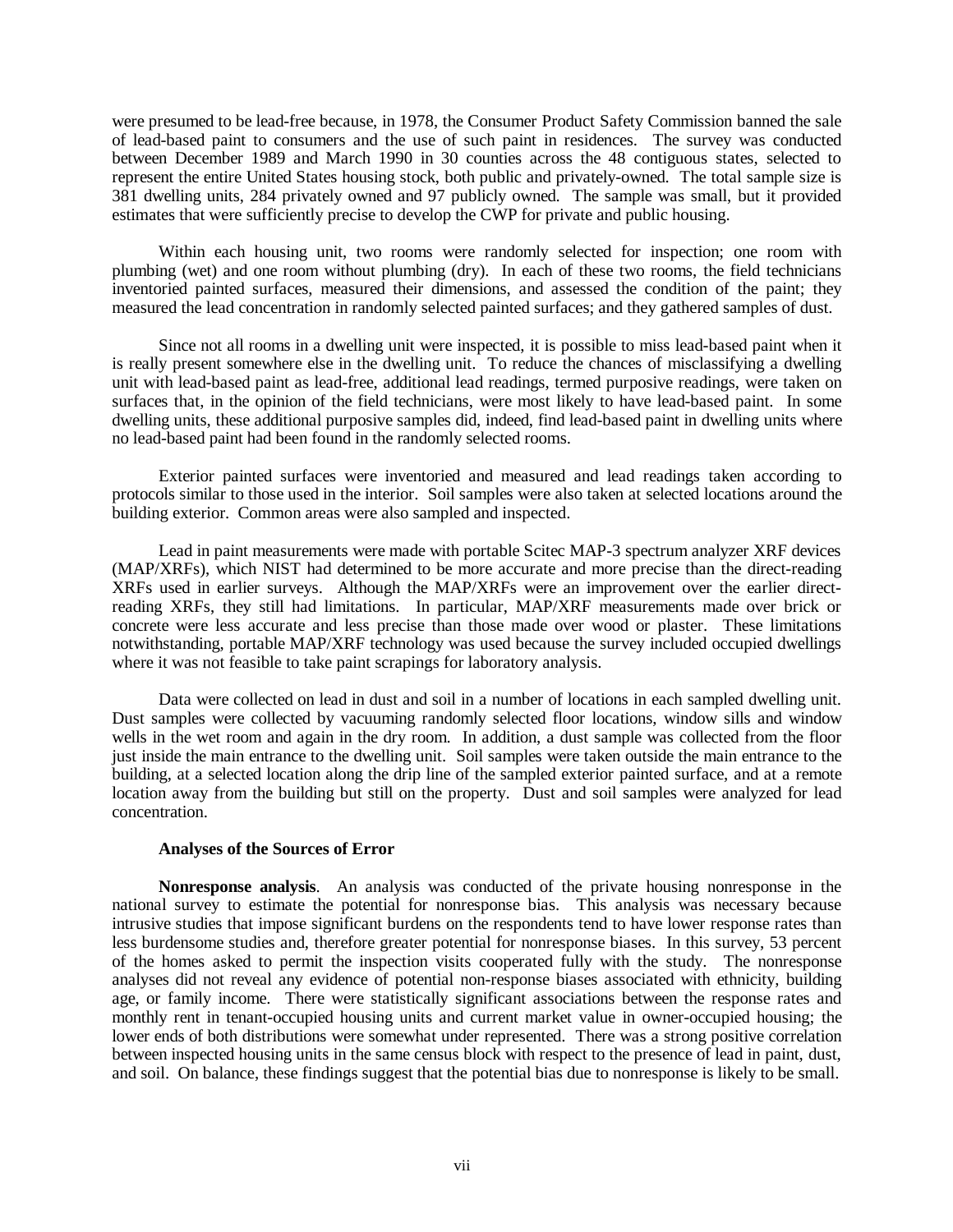**Correction for measurement bias**. The MAP/XRF measurement equipment used to detect and quantify lead in paint tended to yield readings that were biased, i.e., systematically different from the actual lead concentrations measured. Quality assurance (QA) data collected daily during the national survey field period permitted the estimation of the MAP/XRF bias. MAP/XRF readings were made on shims of known lead concentration placed over selected substrate materials. A shim is a piece of hard paper painted with lead-based paint. There were four substrate materials, wood, drywall, steel, and concrete, selected to represent the typical range of substrate materials encountered in residential construction. Statistical techniques were applied to the QA data to develop calibration equations for adjusting the MAP/XRF readings for measurement bias. The MAP/XRF readings taken in the housing units were therefore adjusted to statistically correct for measurement bias.

**Correction for misclassification errors**. There are two major factors that induce misclassification errors. First, the MAP/XRF equipment also has random variability in its measurements. This variation can induce a classification bias, that is, a bias in the estimated prevalence of housing units with lead-based paint. Second, the protocol for inspecting a housing unit for lead-based paint provided for sampling painted surfaces for MAP/XRF measurement, rather than measuring the lead content of every painted surface in the housing unit. Under this inspection protocol, it is possible for a housing unit to have some surfaces with lead-based paint, other painted surfaces without lead-based paint, and only the lead-free surfaces selected for MAP/XRF measurement. Such housing units would be incorrectly classified as not having lead-based paint.

To adjust for these classification biases, the distribution of lead concentrations on the untested painted surfaces, in the sampled rooms and in the unsampled rooms, in each household was simulated. (No applicable, adequate data set existed to permit the direct estimation of these biases.) This extension from the measured surfaces to all surfaces in the unit was based on (1) data on the number of rooms in the unit, (2) data on the number of surfaces per room, and (3) assumptions about the relationship of the lead concentrations on unmeasured surfaces to those on the sampled and measured surfaces. The model was observed to be consistent with the National Survey data. The misclassification rates were estimated for the simulated housing units, and used to adjust the prevalence estimates accordingly.

**Impact on the national survey findings**. All findings on the lead hazard in homes reported elsewhere in this report incorporate the results of this error analyses. That is, the raw MAP/XRF readings have been statistically corrected for measurement bias and the misclassifications due to measurement variation and sampling within dwelling units have been corrected. The national estimate of prevalence of lead-based paint in privately-owned housing is 83 percent. Without the statistical corrections described above, the estimate would have been 74 percent.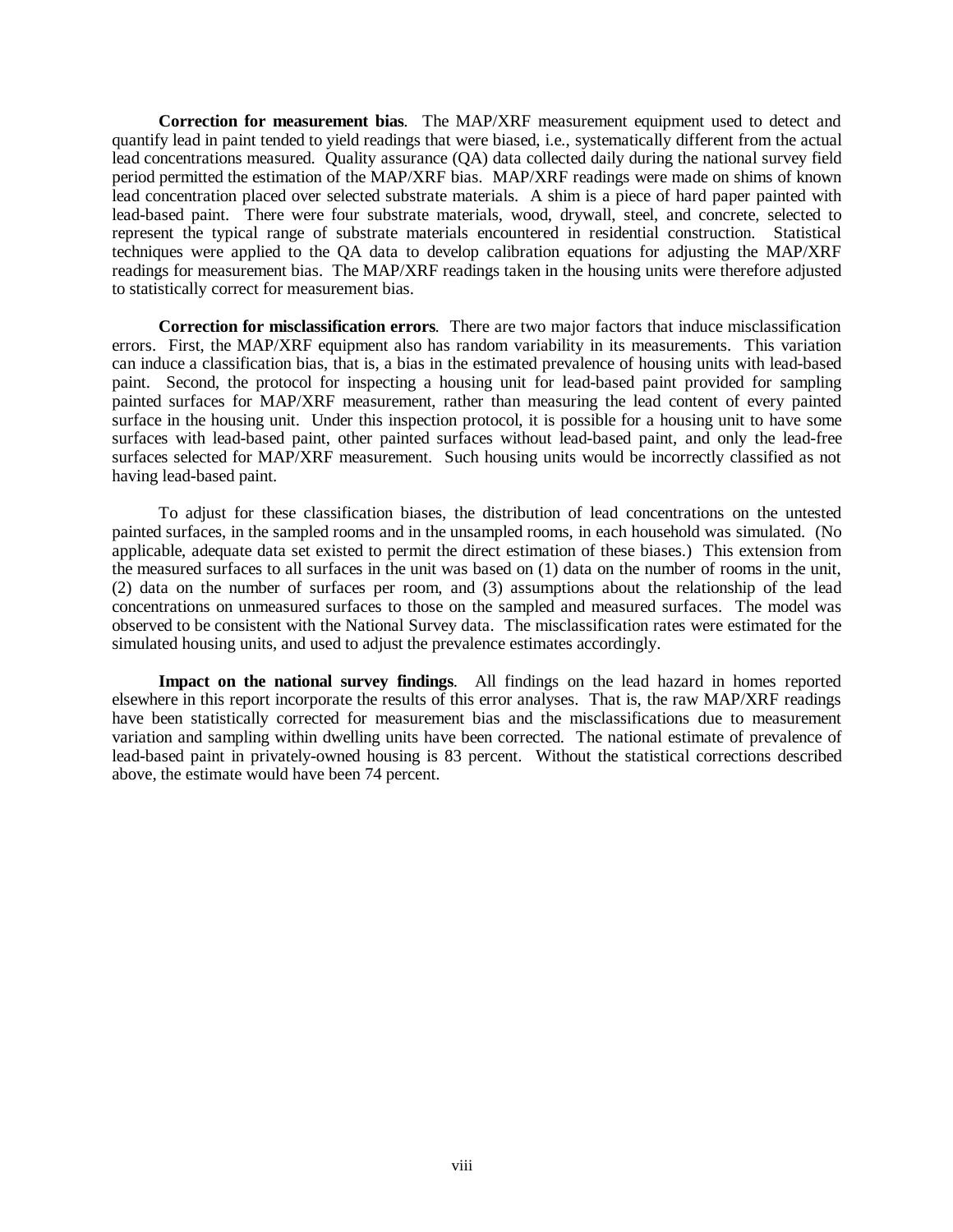### **1. INTRODUCTION**

<span id="page-9-1"></span><span id="page-9-0"></span>The National Survey of Lead-Based Paint in Housing was conducted under the sponsorship of the Department of Housing and Urban Development to provide basic data for comprehensive and workable plans (CWPs) for the prompt and cost-effective inspection and abatement of lead-based paint hazards in private and public housing. The CWPs were required by the Lead-Based Paint Poisoning Prevention Act  $(LPPPA)$ , as amended by Section 566 of the Housing and Community Development Act of 1987.<sup>1</sup> The CWP for private housing was issued to Congress in December,  $1990<sup>2</sup>$  The CWP for public housing is forthcoming.

# **1.1 Background**

 $\overline{a}$ 

This section presents the background for the national survey. It briefly describes the data available prior to the national survey on lead-based paint hazards.

#### **Previous Surveys**

There were four notable surveys of lead-based paint in housing before the national survey. Three local surveys, in Washington, D.C., Pittsburgh, and Phoenix, were conducted in the mid-1970s, and one national survey of public housing was carried out in the 1980s.

The Washington, DC, survey, conducted in 1973 by the National Bureau of Standards (now the National Institute of Standards and Technology [NIST]) had a sample of 233 housing units representing the city of Washington.<sup>3</sup> This survey also acted as a HUD-sponsored field test for a Pittsburgh survey conducted a year later.

The Pittsburgh survey, conducted in 1974 and 1975 by the Allegheny County (PA) Health Department for the National Bureau of Standards under HUD sponsorship, is by far the largest study of its type ever conducted. The survey completed inspections in approximately 3,300 housing units from the entire Pittsburgh urban area.<sup>4</sup>

The Phoenix survey, conducted in 1976 by the Arizona Department of Health Services, had a sample of 268 units. The sample represented a single Phoenix Census tract that was chosen because of a high number of both pre-1940 units and children under five years old.<sup>5</sup>

<sup>1</sup> Amendment in Section 566 of the Housing and Community Development Act of 1987 (Public Law 100-242).

<sup>2</sup> U.S. Department of Housing and Urban Development, Office of Policy Development and Research (1990), *Comprehensive and Workable Plan for the Abatement of Lead-Based Paint in Privately Owned Housing: Report to Congress.*

<sup>3</sup> Hall, William; and Ayers, Tyrone (1974), *Survey Plans and Data Collection and Analysis Methodologies: Results of a Pre-Survey for the Magnitude and Extent of the Lead-Based Paint Hazard in Housing* (NBSIR 74-426), U.S. Department of Commerce, National Bureau of Standards.

<sup>4</sup> Shier, Douglas R.; and Hall, William G. (1977), *Analysis of Housing Data Collected in a Lead-Based Paint Survey in Pittsburgh, Pennsylvania*, Parts I and II (NBSIR 77-1250 and 77-1293), U.S. Department of Commerce, National Bureau of Standards.

<sup>5</sup> Arizona Department of Health Services, Division of Environmental Health, Bureau of Sanitation (1976), "Lead-Based Paint: Report of Findings to the State Legislature" (mimeo).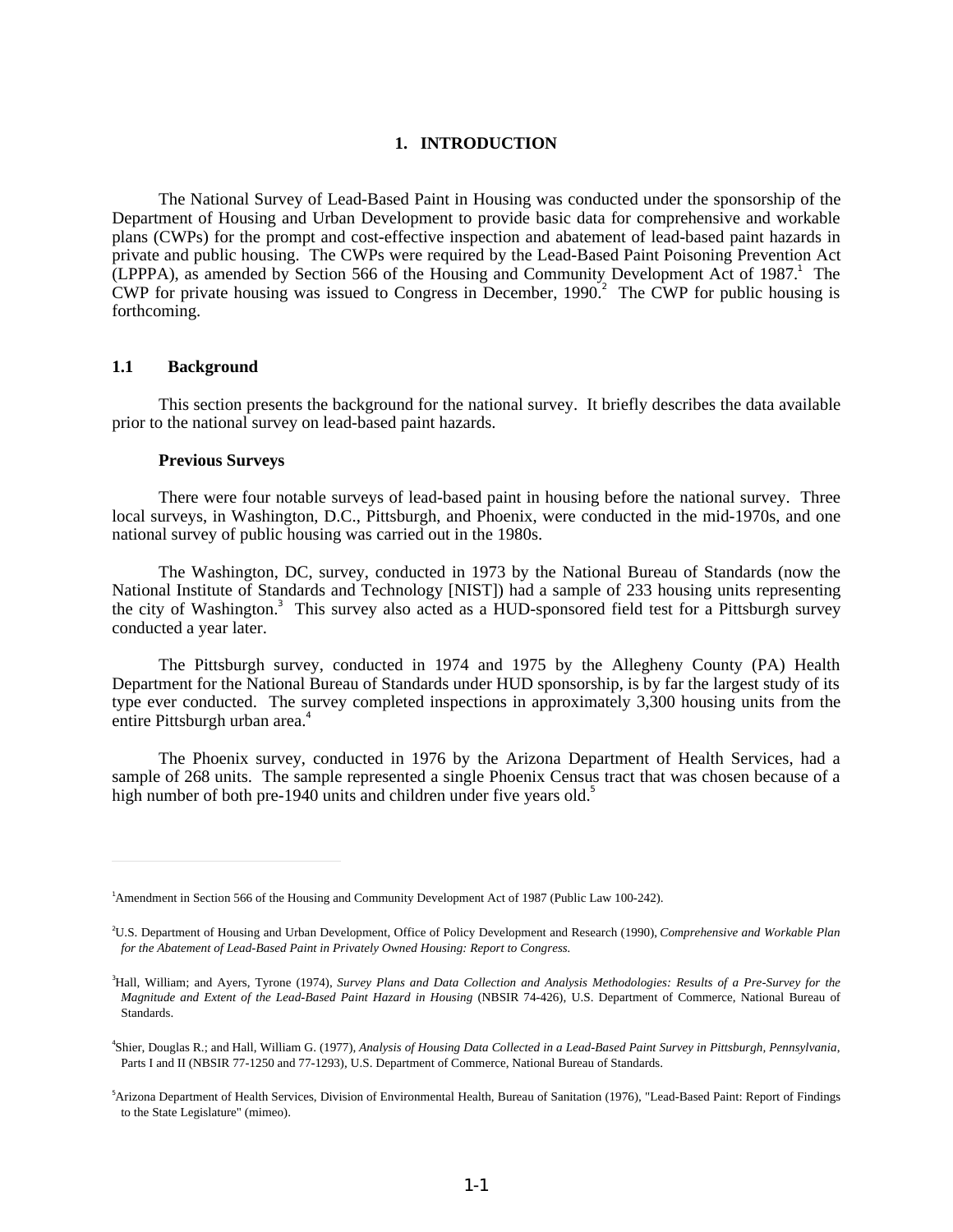The fourth survey was part of a national survey conducted in 1984-1985 to address modernization needs of public housing. Two hundred and sixty-two public housing units (apartments) plus associated common areas (i.e., hallways, playgrounds) were inspected in 131 public housing projects in 34 cities.<sup>6</sup>

### **Limitations of Previous Surveys**

As a basis for national estimates of the number of housing units with lead-based paint, analyzing other lead hazards in housing, and estimating the cost of abatement, these prior surveys are limited.

**Sample Limitation.** Because of the limited geographic coverage of most of the surveys, there is no way of knowing the extent to which the findings are representative of housing in the nation.

**Wide Divergence in Estimates of Homes with Lead.** The four prior surveys' estimates for the percentage of homes with lead varied immensely. For housing built prior to 1940, the estimates ranged from 71 to 100 percent; for homes built between 1940 and 1959, the range was 64 to 92 percent; and for units built between 1960 and 1977, the range was 48 to 76 percent.

**Measurement Imprecision.** The portable X-ray fluorescence (XRF) analyzers used to measure the lead content of paint in all of the surveys have subsequently been found by NIST to be highly imprecise at the 1.0 mg/cm<sup>2</sup> (milligrams of lead per square centimeter of painted surfaces) level<sup>7</sup>, which is the Federal threshold for lead-based paint.

**Lack of Dust and Soil Lead Data.** The prior surveys provide no information on the prevalence of lead in house dust and exterior soil--two sources identified in the literature as important pathways of lead. Therefore, they cannot be used to analyze the prevalence of lead in dust and soil, or the association between lead-based paint and lead in dust and soil.

#### **Studies of Lead in Surface Dust and Soil**

 $\overline{a}$ 

A large number of studies published during the past two decades have indicated an association between lead dust and childhood blood lead. Three studies established the apparent importance of lead dust as a pathway for lead-based paint. In 1980, Charney and colleagues concluded that, although several factors accounted for childhood lead poisoning, lead dust and "hand" lead (i.e., lead that clings to fingers and hands) were strongly correlated with blood lead, and that interior lead dust should be taken into account in attempting to reduce lead hazards in residential environments.<sup>8</sup>

In 1983, based on a HUD-funded study in Baltimore, Charney and colleagues analyzed whether dust control measures, in addition to treatment of potential lead-based paint hazards, would lower blood levels. They concluded "that a focused dust-control program can reduce blood lead levels more than standard lead removal in the home."<sup>9</sup>

<sup>6</sup> Wallace, James E. (1986), *The Cost of Lead-Based Paint Abatement in Public Housing*, U.S. Department of Housing and Urban Development.

<sup>7</sup> McKnight, Mary E.; Byrd, Eric W.; Roberts, Willard E.; and Lagergren, Eric S. (December 1989), *Methods for Measuring Lead Concentrations in Paint Films* (NISTIR 89-4209), U.S. Department of Commerce, National Institute of Standards and Technology.

<sup>8</sup> Charney, E.; Sayre, J.; and Coulter, M. (February 1980), "Increased Lead Absorption in Inner City Children: Where Does the Lead Come From?", *Pediatrics*, 65(2).

<sup>9</sup> Charney, E.; Kessler, B; Farfel, M.; and Jackson, D. (1983), "Childhood Lead Poisoning: A Controlled Trial of the Effect of Dust-Control Measures on Blood Lead Levels," *New England Journal of Medicine* 309(18):1089-1093.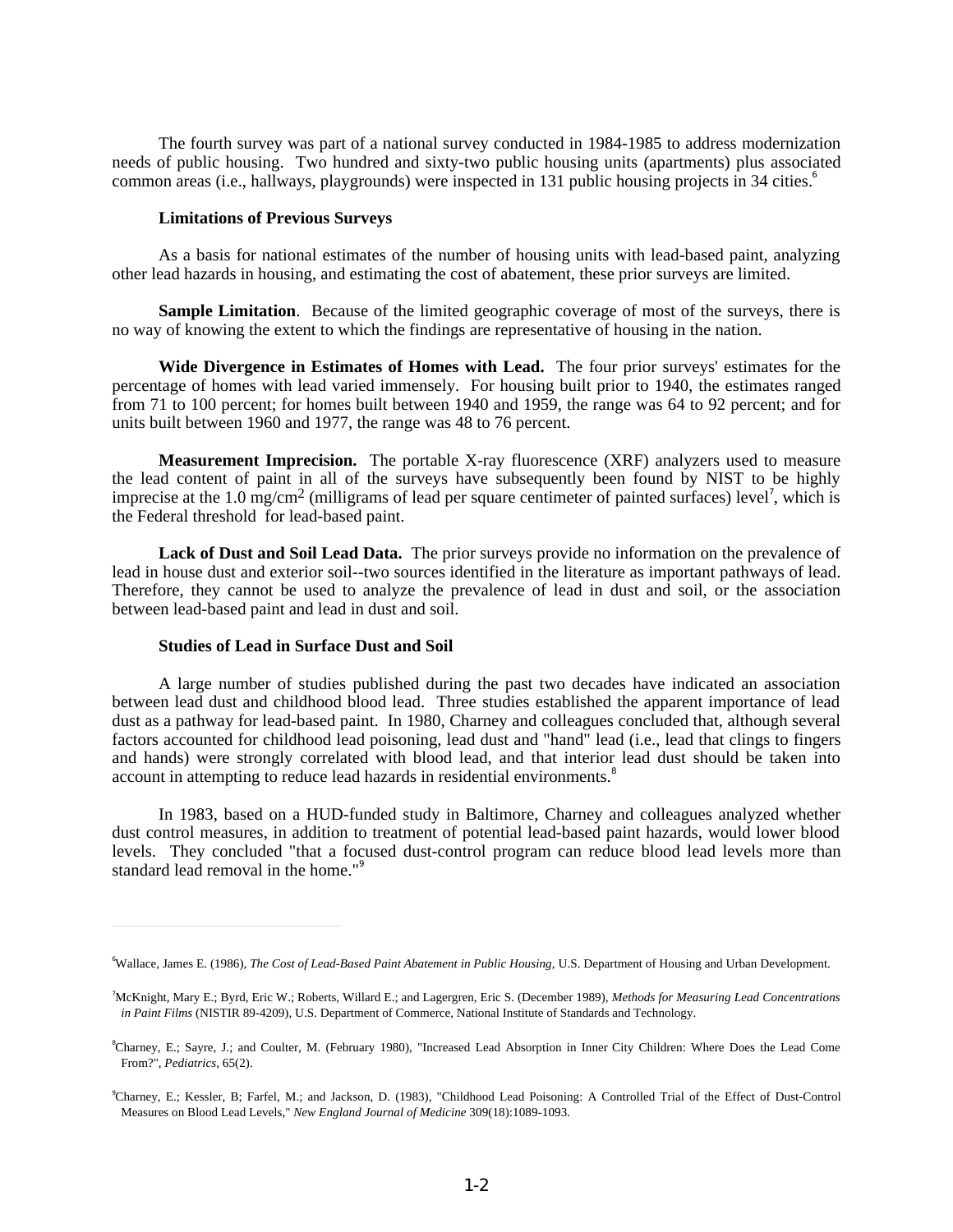<span id="page-11-0"></span>Bellinger and colleagues (1986) enrolled 249 metropolitan Boston children with low-to-moderate blood lead levels at one month of age and collected a wide range of data semiannually. Environmental lead and mouthing behavior were significantly associated with blood lead, but home environment/care giving, child development, and sociodemographic characteristics were not. Dust lead was the most important environmental variable, although refinishing and month of sample selection were significant.<sup>10</sup>

# **Studies of Pathways Between Paint Lead and Blood Lead**

Bornschein, et al.  $(1986)^{11}$  studied the relationship between children's blood lead levels and measures of the extent of lead-based paint in dwelling units. They found that lead in paint does not directly impact blood lead levels, but it does impact them through the pathways:

- Lead-based paint hazard ---> dust lead ---> blood lead, and
- Lead-based paint hazard ---> dust lead ---> hand lead ---> blood lead.

The conclusion is that, except for children with pica, an abnormal craving to eat non-food substances, dust is the major immediate source of lead for children, and that lead-based paint is a primary contributor to dust lead.

# **1.2 Report Organization**

 $\overline{a}$ 

In the sections that follow, this document presents the design, methodology, findings and conclusions of the survey, and discusses quality assurance and sources of error in the survey data. The presentation begins with discussions of the national estimates of prevalence, amounts, and hazards of lead in paint, dust, and soil in private and public housing. Next, a discussion of research design addresses sample design, data collection protocols, and quality assurance. Finally, this report addresses the major conclusions to be drawn from the national survey and its findings.

# **1.3 Objectives of National Survey of Lead-Based Paint in Housing**

The objectives of the national survey were based on Section 302 of the Lead-Based Paint Poison Prevention Act of 1971, as amended. The informational requirements set forth in that Act are:

- An estimate of the amount, characteristics, and regional distribution of housing in the United States that contains lead-based paint hazards at differing levels of contamination.
- A comprehensive and workable plan for the cost-effective inspection and abatement of public housing..., including an estimate of the total cost of abatement.<sup>12</sup>

<sup>&</sup>lt;sup>10</sup>Bellinger, D.; Leviton, A.; Rabinowitz, M.; Needleman, H.; and Waternaux, C. (1986), "Correlates of Low-Level Lead Exposure in Urban Children at 2 Years of Age," *Pediatrics* 77(6):826-833.

<sup>11</sup>Bornschein, R.L; Hammond, P.D.; Dietrich, K.N.; Succop, P.A.; Krafft, K.M,; Clark, C.S.; Pearson, D,; and Que Hee, S.S. (1985), "The Cincinnati Prospective Study of Low-Level Lead Exposure and Its Effect on Child Development Protocol and Status Report," *Environmental Research* 38: 4-18.

<sup>12</sup>Estimates of the costs of abatement are reported in the U.S. Department of Housing and Urban Development reports: *Comprehensive and Workable Plan for the Abatement of Lead-Based Paint in Privately Owned Housing: Report to Congress (1990)* and *Comprehensive and Workable Plan for the Abatement of Lead-Based Paint in Public Housing* (forthcoming). They are not included in this report.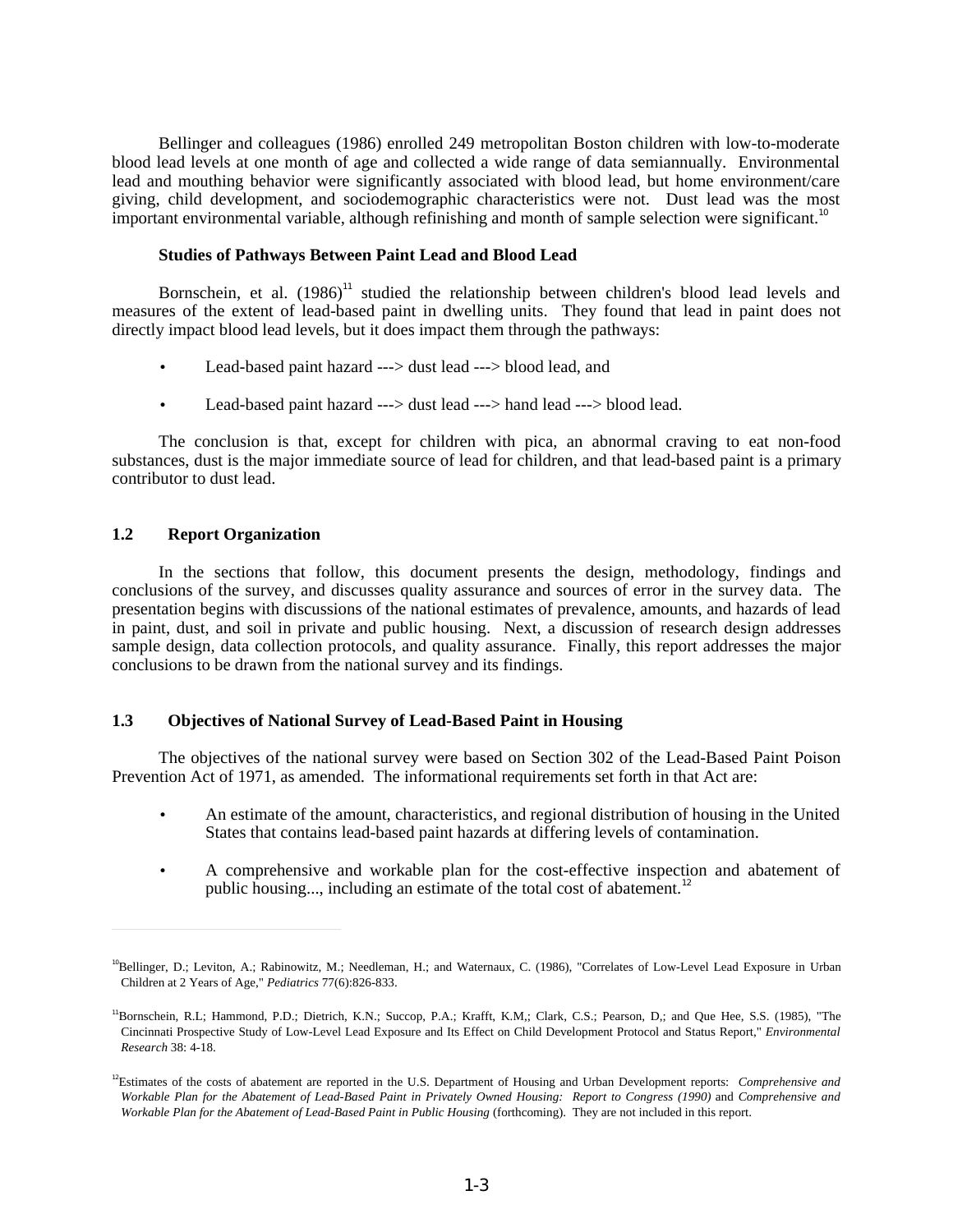<span id="page-12-0"></span>• A comprehensive and workable plan, including any recommendations for changes in legislation, for the prompt and cost-effective inspection and abatement of privately-owned single family and multi-family housing, including housing assisted under Section 8 of the U.S. Housing Act of 1937.

Toward these objectives, the National Survey of Lead-Based Paint in Housing was designed to obtain data for estimating:

- The number of dwelling units in the United States with interior and exterior lead-based paint, by year built, type of housing, level of lead loading, and census region (see Section 1.4 for an explanation of lead loading).
- The number of multi-family (private and public) residences with lead-based paint in common areas, by year built, level of lead loading, and census region.
- The extent of surface area of lead-based paint in order to estimate national abatement costs in public and privately owned housing.
- The prevalence of damaged lead-based paint.
- The prevalence of lead in dust in dwelling units and in soil around the perimeter of residential structures.
- The characteristics of housing with varying levels of hazard to examine possible priorities for abatement.

The information was needed to support a number of research questions. These included: analysis of the relationship among sources and pathways of lead in the residential environment; analysis of the characteristics of housing with varying hazard levels; development of indices of lead hazard; analysis of the costs, effectiveness and benefits of alternative strategies of reducing lead-based paint hazards: and the identification of the dimensions of each of these issues.

# **1.4 Lead Standards and Guidelines**

The Federal Government has set standards and guidelines for lead hazards in paint, dust and soil. They are briefly discussed here.

The amount of lead in the paint, expressed as the paint lead loading on a surface, is an important factor in determining the potential exposure level of hazard. For this study, the Federal standard (set by HUD) is 1.0 milligrams of lead per square centimeter of painted surface (1.0 mg/cm2), and is used to classify a painted surface as "with" or "without" lead-based paint. Therefore, painted surfaces with 0.9 mg/cm<sup>2</sup> of lead are classified as having no detectable lead; and painted surfaces measured at 1.0 mg/cm<sup>2</sup> are considered to have lead. At the same time, painted surfaces with lead as high as or in excess of 5.0 mg/cm2 (more common in older homes) are classified in the same way--as having lead-based paint. It should also be noted that the Federal standard for paint lead loading is *not* a health-based standard, implying 1.0 mg/cm<sup>2</sup> is not necessarily a threshold for determining safe or unsafe conditions. EPA, along with other Federal agencies, is currently developing a health-based standard for paint lead, along with standardized measurement techniques.

Dust lead levels presented in this report are a "loading" and soil lead levels are a "concentration". Dust loadings refer to the mass of lead per square area of surface, expressed as micrograms of lead per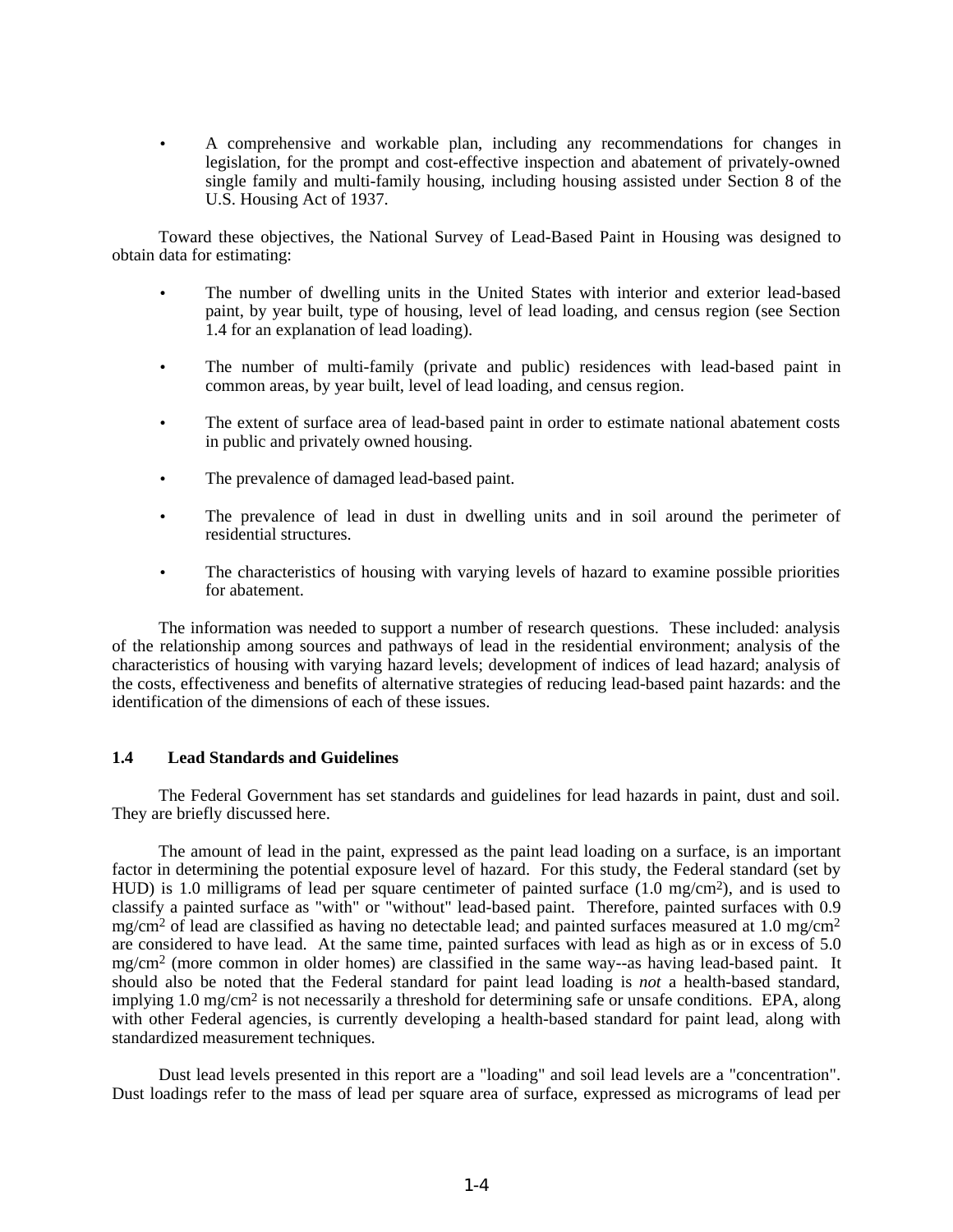square foot of surface ( $\mu$ g/ft<sup>2</sup>). The HUD Guidelines state that no more than 200  $\mu$ g/ft<sup>2</sup> on floors, 500  $\mu$ g/ft<sup>2</sup> on windowsills and 800  $\mu$ g/ft<sup>2</sup> on window wells is allowed inside a home after lead paint abatement takes place. (Windowsills are defined by HUD as the lower part of a window inside the room, and window wells are the bottom of a window between the glass and screen.)

For dust, the guidelines are set by HUD, and were developed for clearance purposes only, i.e., declaring an abated residence ready for re-occupancy after lead paint abatement. They were not developed for determining the presence or absence of health hazards. In addition, readers should be cautious when comparing the national survey dust lead results to the HUD guidelines because dust samples in the survey were collected with a vacuum sampling technique and the HUD guidelines were developed for a wipe sampling technique. The comparability between the two techniques is unknown, i.e., each technique may give very different results when samples are collected side-by-side. There is evidence that wipe samples tend to result in higher lead loading then vacuum samples.

Soil concentration is reported as the mass of lead per unit mass of soil, usually expressed as micrograms of lead per gram of soil ( $\mu$ g/g), or the equivalent parts per million (ppm). The guidelines for soil lead used in this report (500 ppm) were derived from the EPA's *Interim Guidance on Establishing Soil Lead Cleanup Levels at Superfund Sites* and do not necessarily reflect the potential exposures to occupants near residential structures.

Although the paint, dust, and soil guidelines are not health-based, they do provide a framework to compare the relative differences among differing characteristics between homes, such as whether leadbased paint is intact or non-intact. As noted for paint lead standards, EPA is currently developing healthbased lead standards for dust and soil.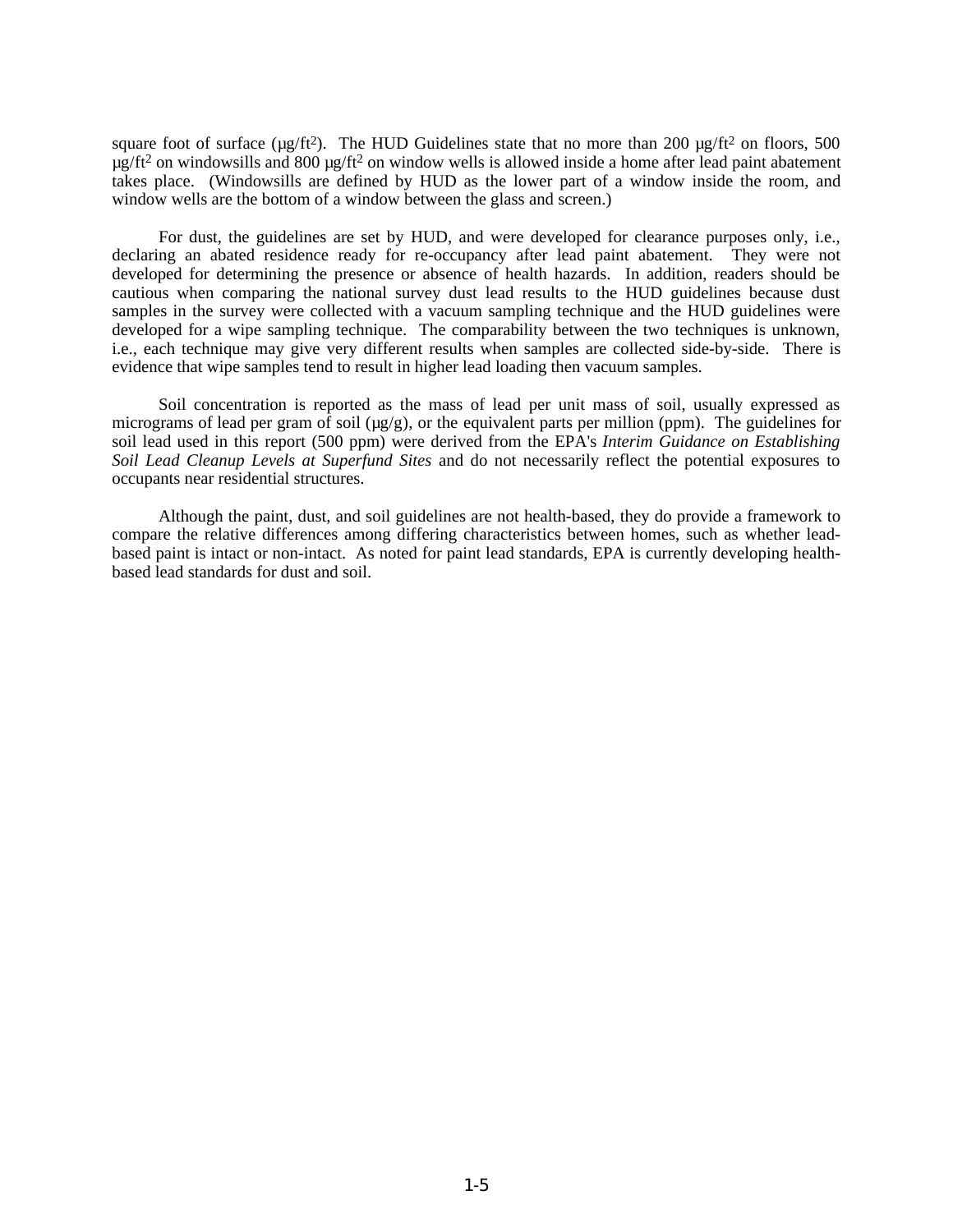### **2. NATIONAL ESTIMATES OF PREVALENCE**

<span id="page-14-1"></span><span id="page-14-0"></span>This chapter presents findings on the lead hazard in homes. Some of the estimates are revised from the estimates reported in the *Comprehensive and Workable Plan for the Abatement of Lead-Based Paint in Privately Owned Housing: Report to Congress* (CWP Report) in light of the measurement error analyses reported in Appendix II, Chapter 3.

# **2.1 Major Findings and Discussion**

 $\overline{a}$ 

An estimated 64 million (77 million to 81 million)<sup>13</sup> or 83 percent ( $\pm$  9%) of private housing units in the United States built before 1980 have lead-based paint on either interior painted surfaces, exterior painted surfaces, or both,  $(57 \text{ million}) \pm 5 \text{ million}$ , or 74 percent  $(\pm 6\%)$  was reported in the CWP Report). Approximately 782,000 ( $\pm$  77,000) or 86 percent ( $\pm$  8%) of pre-1980 public housing units also have lead-based paint on their surfaces. Although these numbers are vast, they do not necessarily suggest that each home is an immediate hazard to its occupants. There are many potential factors which determine the hazards posed by lead-based paint. Several are discussed below.

In addition to the lead loading levels, the condition of the paint is also a factor in determining the hazards from lead-based paint. Except during renovations, intact lead-based paint probably poses little immediate risks to occupants; however, peeling, chipping, or otherwise deteriorating paint (non-intact) may present an immediate danger to occupants. An estimated 14 million or 19 percent of pre-1980 private housing units have non-intact lead-based paint on their surfaces. This is significant not only because peeling and chipping paint may be directly ingested by children, but it is more likely to break-off and contaminate house dust and soil. Young children ingest large amounts of dust and soil every day through normal hand-to-mouth contact. Because of this normal activity, dust and soil are considered to be the most significant routes of lead exposure to children. Therefore, understanding lead pathways resulting in exposure is essential to preventing childhood lead poisoning, and was a major goal of this study.

The national survey also examined lead in house dust and in soil next to residential structures. Thirteen million or 17 percent of private housing units have interior dust lead levels above Federal guidelines. Similarly, 16 million, or 21 percent, of private housing units have soil lead levels above guidelines.

National public housing estimates for non-intact lead-based paint were not calculated from the national survey data because less than 10 homes in the survey had non-intact paint. Dust and soil lead data also are not presented for public housing because of situations encountered during the field operations; the dust lead data is suspect because a large number of vacant apartments were inspected. About 70 percent of the units sampled did not have exposed soil nearby to collect samples -- they were surrounded by pavement. With sample sizes this small, it was not possible to project national estimates.

The following sections summarize the national survey findings. Section 2.2 discusses private housing and Section 2.3 covers public housing. For a more complete and technical treatment of the results, readers are referred to Appendix II, Chapter 2 of this report.

<sup>&</sup>lt;sup>13</sup>The numbers in parentheses are 95% confidence intervals. See Appendix II, Section 3.4.3 for the methodology used to compute with the confidence intervals.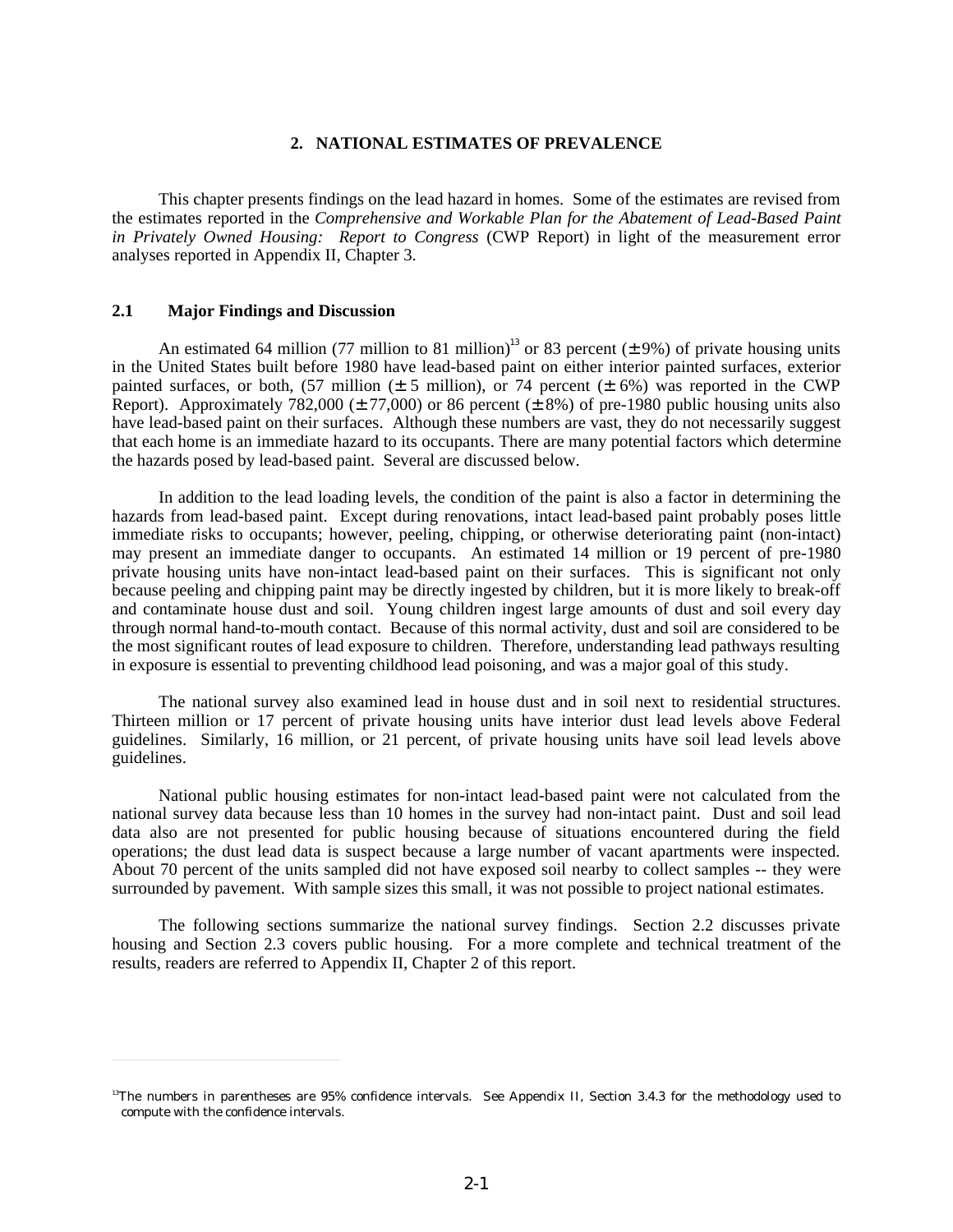#### <span id="page-15-0"></span>**2.2 Lead Paint Hazard in Private Housing**

 $\overline{a}$ 

Table 2-1 summarizes data collected and analyzed for the national survey. Among several characteristics, the data suggests that older homes are more likely to have lead-based paint than newer homes. An estimated 76 percent  $(\pm 12\%)$  of the housing units built between 1960 and 1979 have leadcontaminated paint on their surfaces, but the percentage increases to 90 percent  $(\pm 8\%)$  for homes built before 1960. Also, 12 million (± 1 million) of the homes determined to have lead-based paint are occupied by families with children under the age of seven. This is an important statistic because childhood lead poisoning is thought to be the most common and preventable public health concern in our country today.<sup>1</sup>

Figure 2-1 shows the prevalence of lead-based paint by location in private housing. In the figure, the entire circle (pie chart) represents all privately-owned houses in the United States built before 1980 (about 77 million from Table 2-1). An estimated 17 percent of these have no lead-based paint at all (the white "none" area in the pie chart), while the remainder, or 83 percent of the total, have lead-based paint somewhere on the building. As is evident from the figure, most houses with lead-based paint have it on both the interior and the exterior surfaces (53 percent).

It is evident from Figure 2-2 that older homes have considerably more dust and soil lead than newer homes. The percentage of homes over the guidelines increases from less than 10 percent for post-1960 homes to about 50 percent for pre-1940 homes. House dust characteristics are further described in Figure 2-3. Loadings below and above HUD's guidelines are presented by a bar graph in relation to the location of lead-based paint and whether it is intact or non-intact. It is important to note that the graph compares two pieces of information: the estimated number of houses containing lead-based paint relative to the total number of housing units projected, and the comparison between houses with dust lead within and exceeding guidelines (the clear bar vs. the black bar). As the bar graph shows, units with *intact* leadbased paint are less likely to exceed dust lead guidelines than units with *non-intact* lead-based paint. In fact, more than half of the homes with non-intact exterior lead-based paint are estimated to have dust lead loadings above HUD's Guidelines.

Figure 2-4 shows the same type of information for soil as Figure 2-3 presented for dust. Again, one half of the private housing units in the United States with non-intact exterior lead-based paint have soil lead concentrations above 500 ppm.

Figures 2-5 and 2-6 are pie charts that show the amounts of lead-based paint on interior and exterior private housing surfaces for different types of painted architectural components. An estimated 29 billion square feet or 12 percent of all painted interior surfaces are covered with lead-based paint and an estimated 49 billion square feet or 44 percent of all painted exterior surfaces are covered with lead-based paint. On average, each private housing unit with lead-based paint has approximately 601 square feet of the lead paint on the interior and 869 square feet on the exterior. As is evident from the figures, most of the interior paint is on the walls, ceilings, or floors.

The amounts of lead-based paint in private housing units are further displayed in Figure 2-7. The bar graph shows that older homes are covered with more square feet of lead-based paint than newer homes. Figure 2-8 is similar to Figure 2-7, however, it shows the average amount of lead per square centimeter of painted surface (more precisely, geometric mean paint lead loadings [mg/cm2]) on houses with lead-based paint. The bar graph clearly displays older homes with more lead contamination in their paint.

<sup>&</sup>lt;sup>14</sup>CDC [1991]. Preventing Lead Poisoning in Young Children. U.S. Department of Health and Human Services, Public Health Service, Center for Disease Control.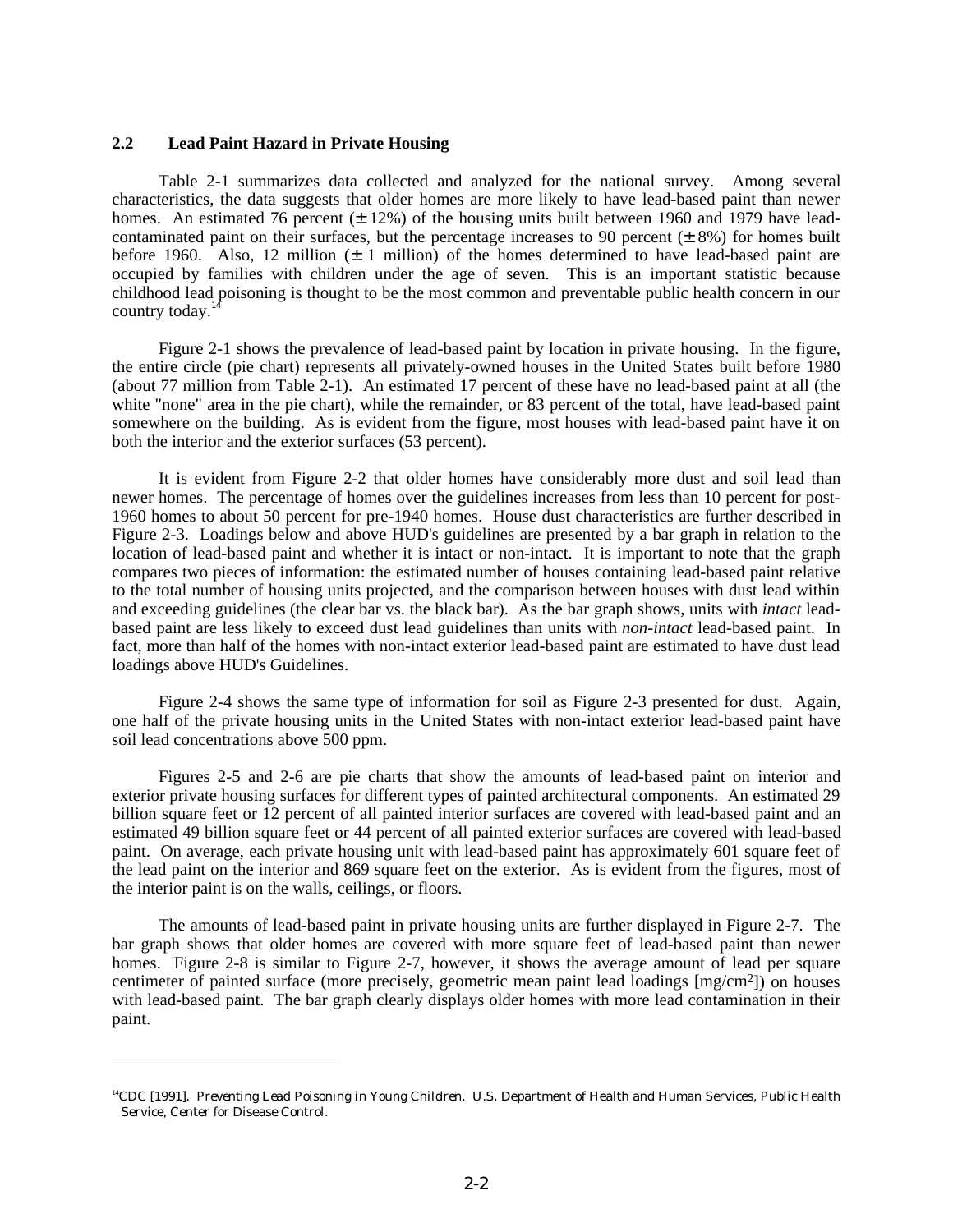### <span id="page-16-0"></span>**TABLE 2-1 ESTIMATED NUMBER OF PRIVATELY OWNED OCCUPIED HOUSING UNITS BUILT BEFORE 1980 WITH LEAD-BASED PAINT, BY SELECTED CHARACTERISTICS (Paint Lead Concentration >= 1.0 mg/sq cm)**

|                                |                         |                              | <b>Housing Units</b>  |               |  |
|--------------------------------|-------------------------|------------------------------|-----------------------|---------------|--|
|                                | <b>Total</b>            |                              | With Lead-Based Paint | Number of     |  |
|                                | <b>Occupied Housing</b> | <b>Somewhere in Building</b> | <b>Housing Units</b>  |               |  |
| Characteristic                 | Units (000) (1)         | Percent                      | Number (000)          | in Sample (2) |  |
|                                |                         |                              |                       |               |  |
| <b>Total Occupied Housing</b>  | 77,177                  | 83%                          | 64,443                | 284           |  |
| <b>Units Built Before 1980</b> | 100%                    | (9%)                         | (6,946)               |               |  |
| <b>Construction Year:</b>      |                         |                              |                       |               |  |
| 1960-1979                      | 35,681                  | 76%                          | 27,275                | 120           |  |
|                                | 46%                     | (12%)                        | (4,282)               |               |  |
| 1940-1959                      | 20,476                  | 92%                          | 18,742                | 87            |  |
|                                | 27%                     | (8%)                         | (1,638)               |               |  |
| Before 1940                    | 21,018                  | 88%                          | 18,424                | 77            |  |
|                                | 27%                     | (9%)                         | (1,892)               |               |  |
| <b>Housing Type</b>            |                         |                              |                       |               |  |
| <b>Single Family</b>           | 66,418                  | 85%                          | 56,130                | 227           |  |
|                                | 86%                     | (9%)                         | (5,978)               |               |  |
| Multifamily                    | 10,759                  | 77%                          | 8,308                 | 57            |  |
|                                | 14%                     | (17%)                        | (1,829)               |               |  |
| <b>One or More Children</b>    | 13,912                  | 89%                          | 12,425                | 90            |  |
| <b>Under Age 7</b>             | 18%                     | $(9\%)$                      | (1,252)               |               |  |
| <b>Census Region</b>           |                         |                              |                       |               |  |
| Northeast                      | 16,963                  | 86%                          | 14,605                | 53            |  |
|                                | 22%                     | (13%)                        | (2,205)               |               |  |
| Midwest                        | 19,848                  | 91%                          | 18,115                | 69            |  |
|                                | 26%                     | (10%)                        | (1,985)               |               |  |
| South                          | 24,967                  | 82%                          | 20,393                | 116           |  |
|                                | 32%                     | (10%)                        | (2, 497)              |               |  |
| West                           | 15,399                  | 73%                          | 11,298                | 46            |  |
|                                | 20%                     | (18%)                        | (2,772)               |               |  |
| Owner-Occupied (2)             | 50,554                  | 84%                          | 42,516                | 179           |  |
|                                |                         | (9%)                         | (4,550)               |               |  |
| <b>Market Value of Home</b>    |                         |                              |                       |               |  |
| Less than \$40,000             | 11,885                  | 92%                          | 10,888                | 39            |  |
|                                | 24%                     | (12%)                        | (1, 426)              |               |  |
| \$40,000 to \$79,999           | 19,401                  | 90%                          | 17,550                | 46            |  |
|                                | 38%                     | (10%)                        | (1,976)               |               |  |
| \$80,000 to \$149,999          | 11,863                  | 68%                          | 8,093                 | 45            |  |
|                                | 23%                     | (18%)                        | (2, 135)              |               |  |
| \$150,000 and up               | 7,405                   | 85%                          | 6,276                 | 42            |  |
|                                | 15%                     | (15%)                        | (1,111)               |               |  |
| Renter-Occupied (2)            | 24,734                  | 82%                          | 20,329                | 105           |  |
|                                |                         | (11%)                        | (2,721)               |               |  |
| <b>Monthly Rent Payment</b>    |                         |                              |                       |               |  |
| Less than \$400                | 16,339                  | 85%                          | 13,811                | 59            |  |
|                                | 66%<br>8,395            | (14%)<br>81%                 | (2, 287)<br>6,822     | 40            |  |
| \$400 and up                   |                         |                              |                       |               |  |
|                                | 34%                     | (15%)                        | (1,259)               |               |  |
| Household Income (2)           |                         |                              |                       |               |  |
| Less than \$30,000             | 46,126<br>60%           | 85%                          | 39,032                | 156           |  |
| \$30,000 and up                | 31,048                  | (10%)<br>81%                 | (4,613)<br>25,121     | 127           |  |
|                                | 40%                     |                              |                       |               |  |
|                                |                         | (11%)                        | (3, 415)              |               |  |

(1) Total units data are from the 1987 American Housing Survey.

 (2) Some respondents did not respond to the questions on economic variables. Therefore, counts for disaggregation may not add to corresponding aggregate counts.

 Note: Numbers in parentheses are approximate half-widths of 95% confidence intervals for the estimated percents and numbers. For example, the approximate 95% confidence interval for the percent of housing units with some lead-based paint is 83% + / -9% or 74% to 92%.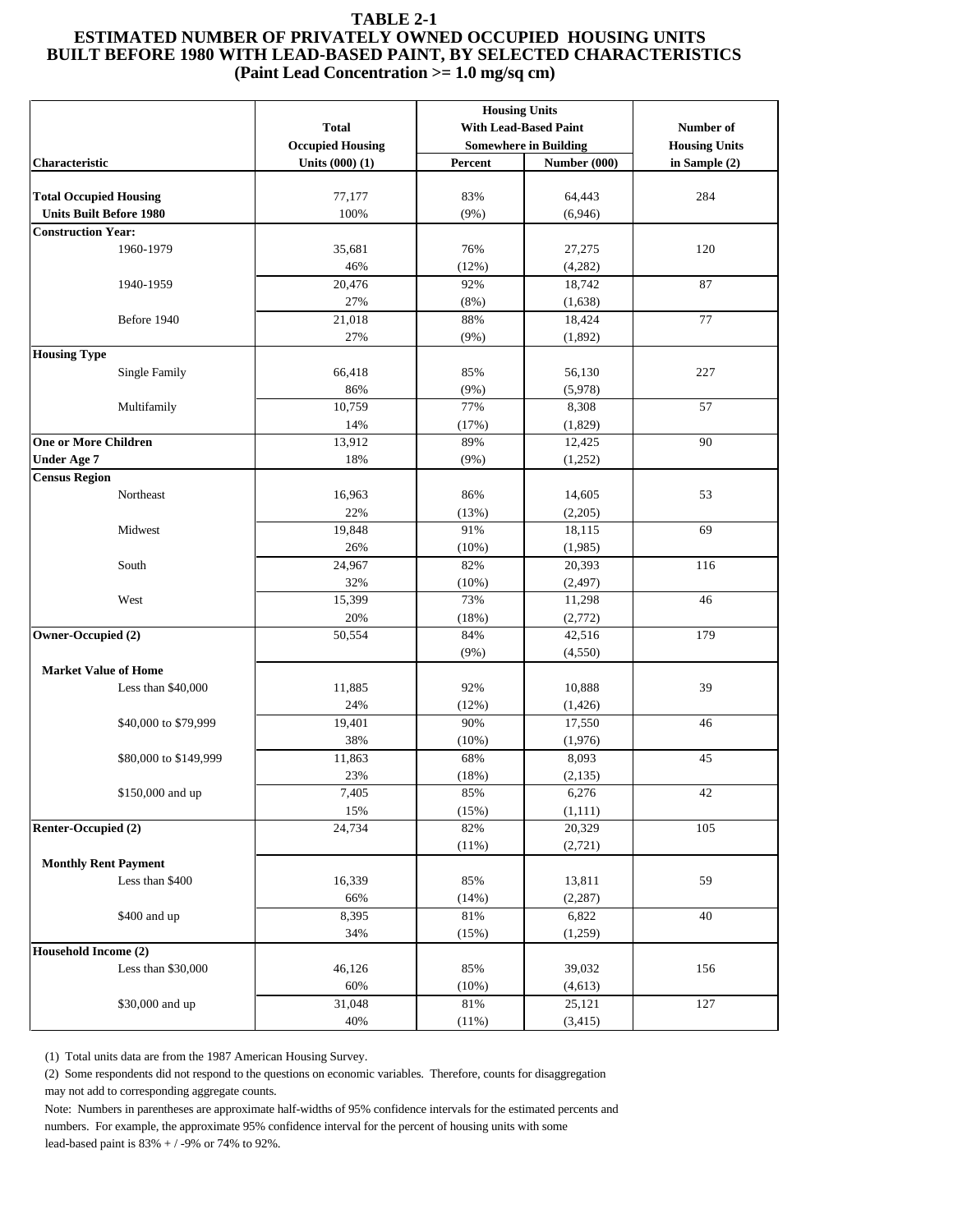**Figure 2-1 Prevalence of Lead-Based Paint by Location in Privately Owned Occupied Housing Units**

<span id="page-17-0"></span>

See Appendix II, Table A-1 for underlying data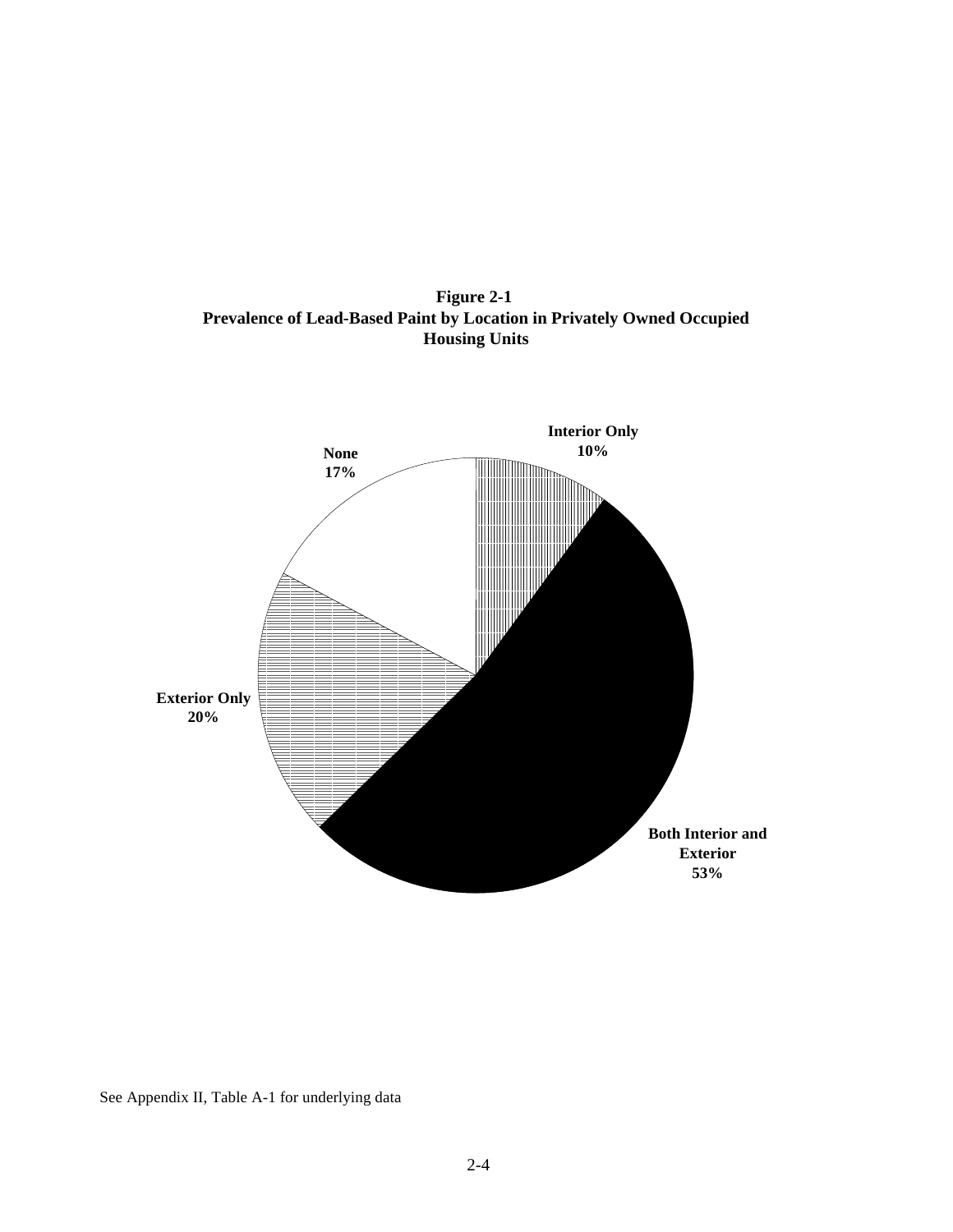<span id="page-18-0"></span>**Figure 2-2 Estimated Percent of Privately Owned Housing Units with Dust and Soil Lead Exceeding Guidelines by Construction Year**



(1) Surface dust lead guidelines are 200 ug/sq. ft. on floors,

500 ug/sq. ft. on window sills and 800 ug/sq. ft. in window wells

(2) Soil lead guideline levels are 500 ppm.

(3) See Appendix II, Table 2-25, and Table 2-27 for underlying data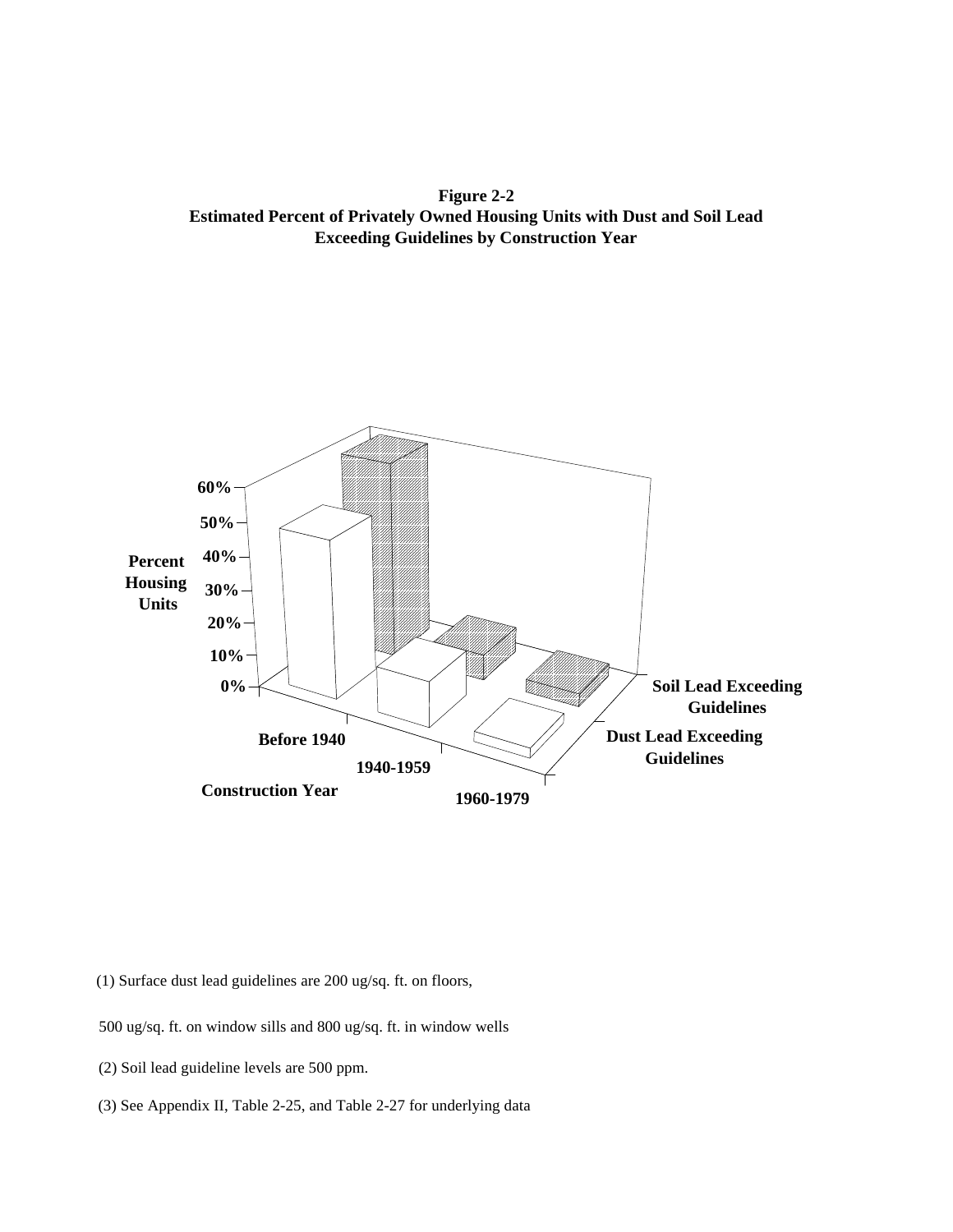<span id="page-19-0"></span>**Number of Privately Owned Housing Units with Interior Dust Lead Levels Above Guidelines by Presence and Condition of Lead-Based Paint (LBP)** 



- (1) "Within Guidelines" means that surface dust lead does not exceed 200 ug/sq. ft. on floors, 500 ug/sq. ft. on window sills, and 800 ug/sq. ft. in window wells. See HUD Interim Guidelines
- (2) A housing unit has non-intact interior LBP if there are more than 5 sq. ft. of damaged interior LBP.
- (3) See Appendix II, Table 2-6 for underlying data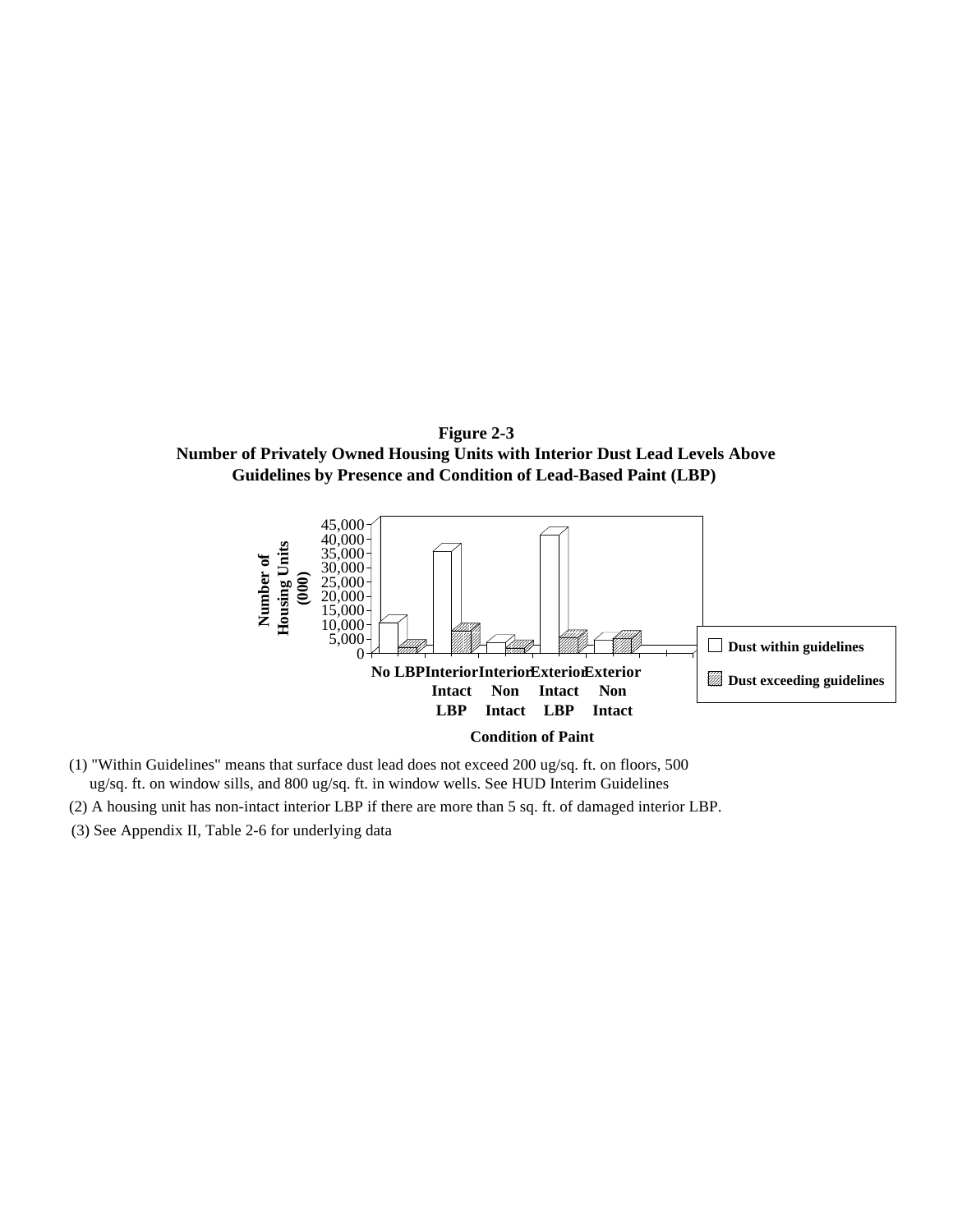<span id="page-20-0"></span>**Number of Privately Owned Housing Units with Lead in Soil by Presence and Condition of Exterior Lead-Based Paint**



(1) "Within Guidelines" means soil lead is less than 500ppm

(2) A housing unit has non intact exterior lead based paint if there are more than 5 sq. ft. of damaged exterior LBP.

(3) See Appendix II, Table 2-7 for underlying data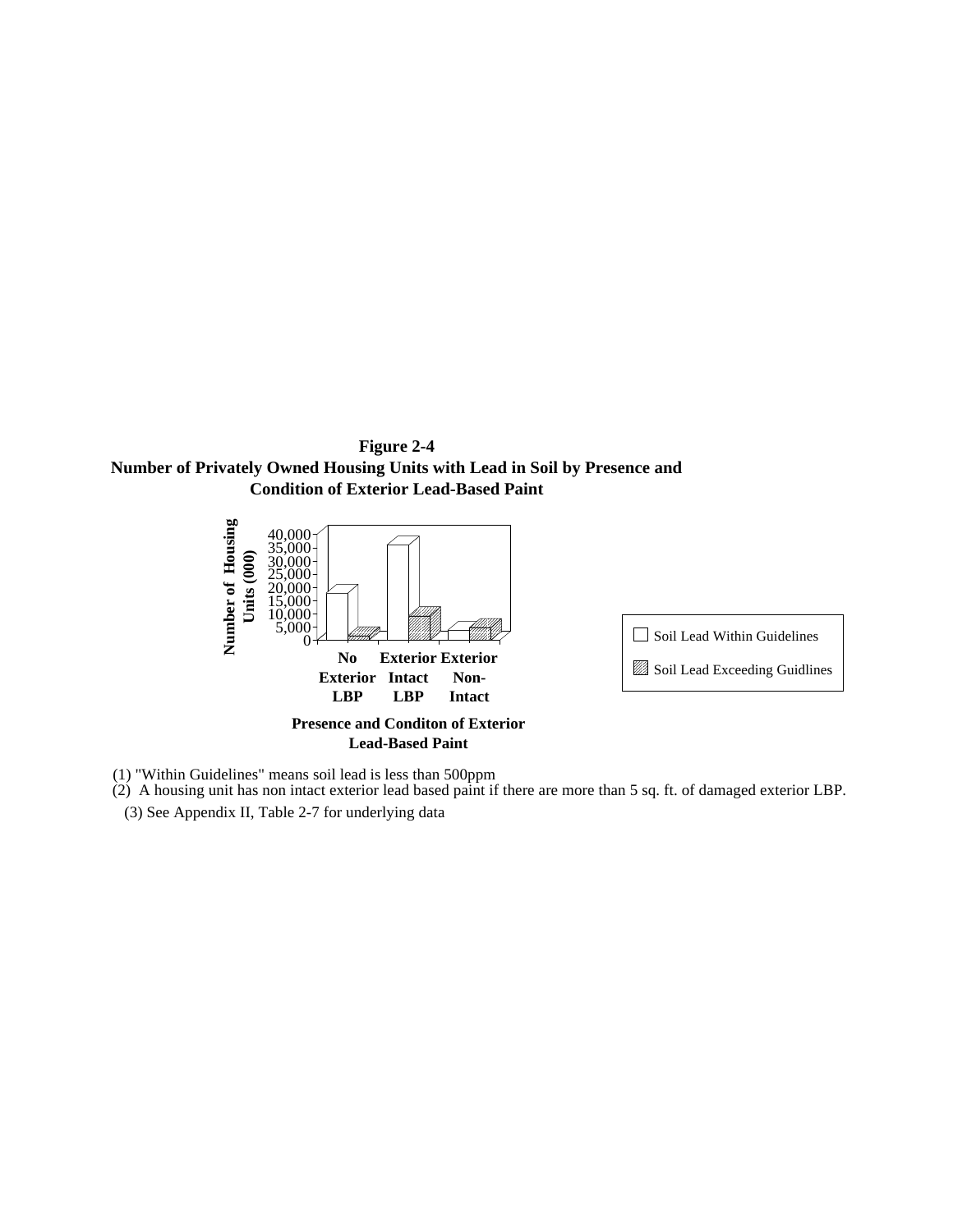

<span id="page-21-0"></span>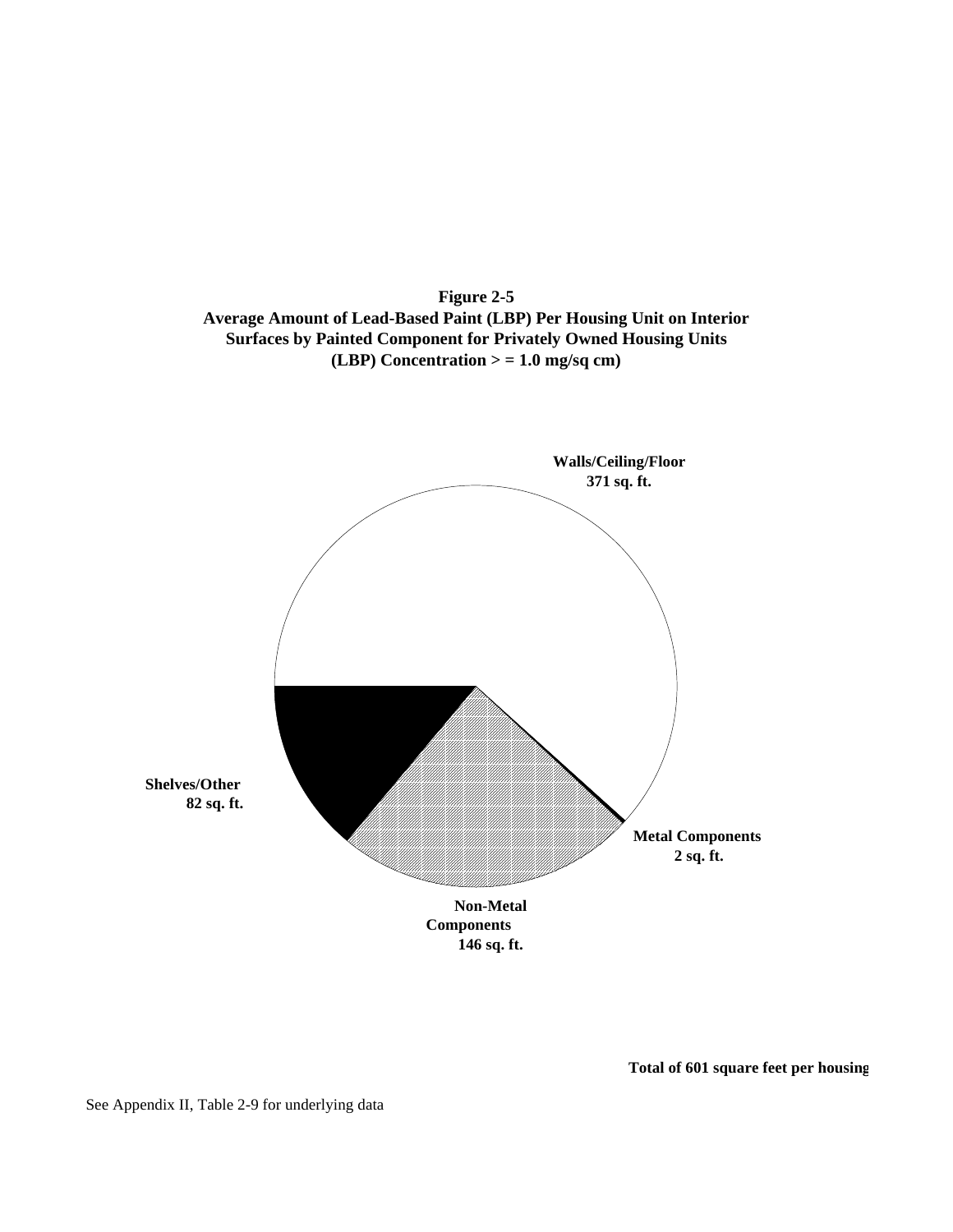<span id="page-22-0"></span>**Figure 2-6 Average Amount of Lead-Based Paint (LBP) Per Privately Owned Housing Unit on Exterior Surfaces by Painted Component (LBP concentrations >= 1.0 mg/sq cm)**

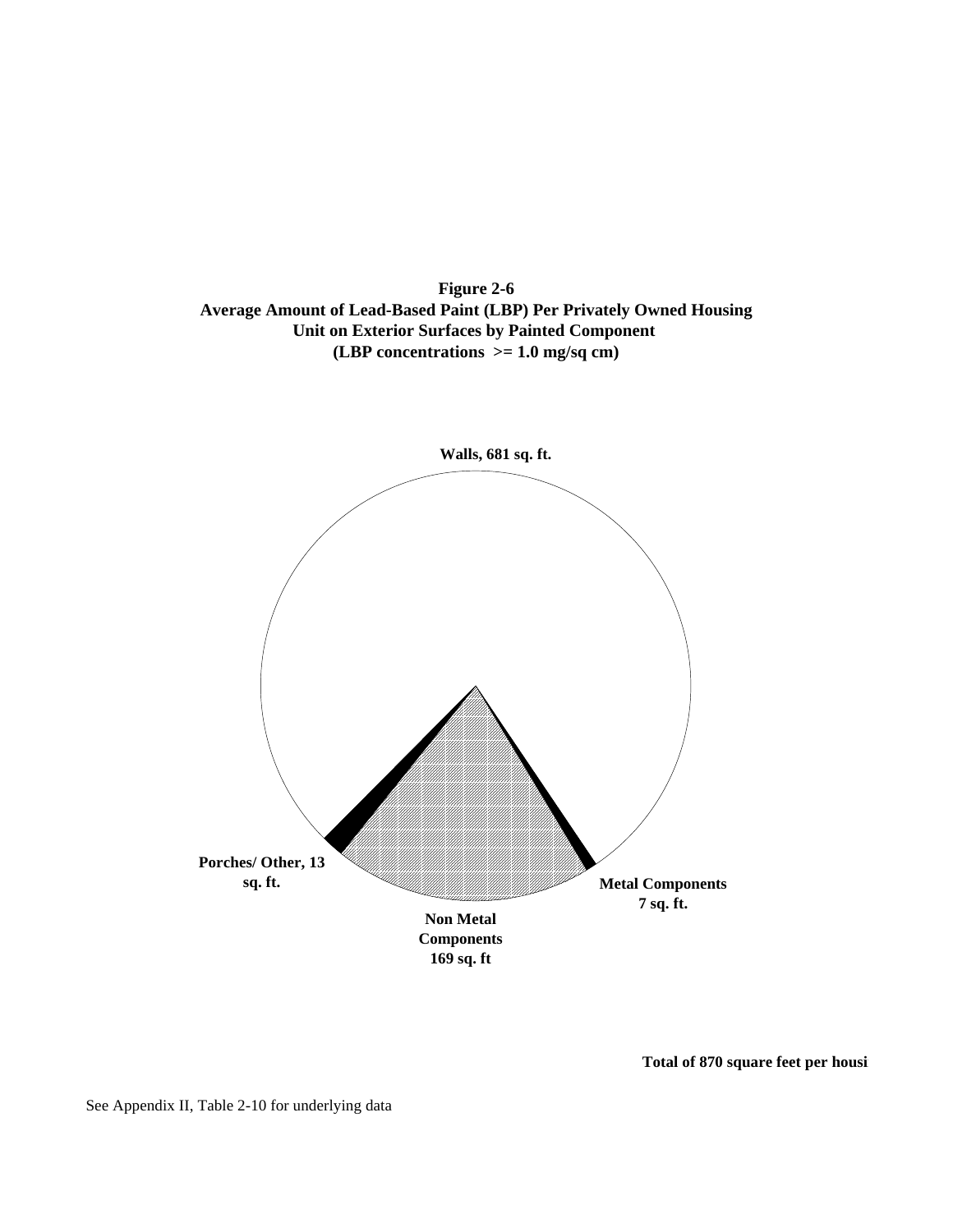# <span id="page-23-0"></span>**2.3 Lead Paint Hazard in Public Housing**

Table 2-2 shows that an estimated 782,000 units, or 86 percent of the pre-1980 housing stock have lead-based paint somewhere in the unit. As with private housing, older public housing units are more likely than newer ones to have lead-based paint. In fact, nearly all (97 percent) of pre-1950 public housing has some lead-based paint.

Figure 2-9 shows the distribution of lead-based paint on public housing units. The data shows that interiors have more lead-based paint than exteriors. This is the opposite of the private housing results, where more lead-based paint was estimated to be on the exteriors of dwellings.

While most of the interior lead-based paint in public housing (like private housing) is on the walls, ceilings or floors (Figure 2-10), exteriors in public housing show a different trend. Figure 2-11 shows that most of the paint on public housing exteriors is on non-metal components, including such items as trim, window molding, doors, soffit, and fascia, (not exterior walls). This finding may reflect a majority of public housing units with unpainted brick or concrete exterior walls.

Figure 2-12 for public housing parallels Figures 2-8 for private housing. Figure 2-12 shows that age contributes to the amount of lead on the painted surfaces, similar to Private housing. Geometric mean paint lead loading levels are higher for the pre-1950 dwelling units.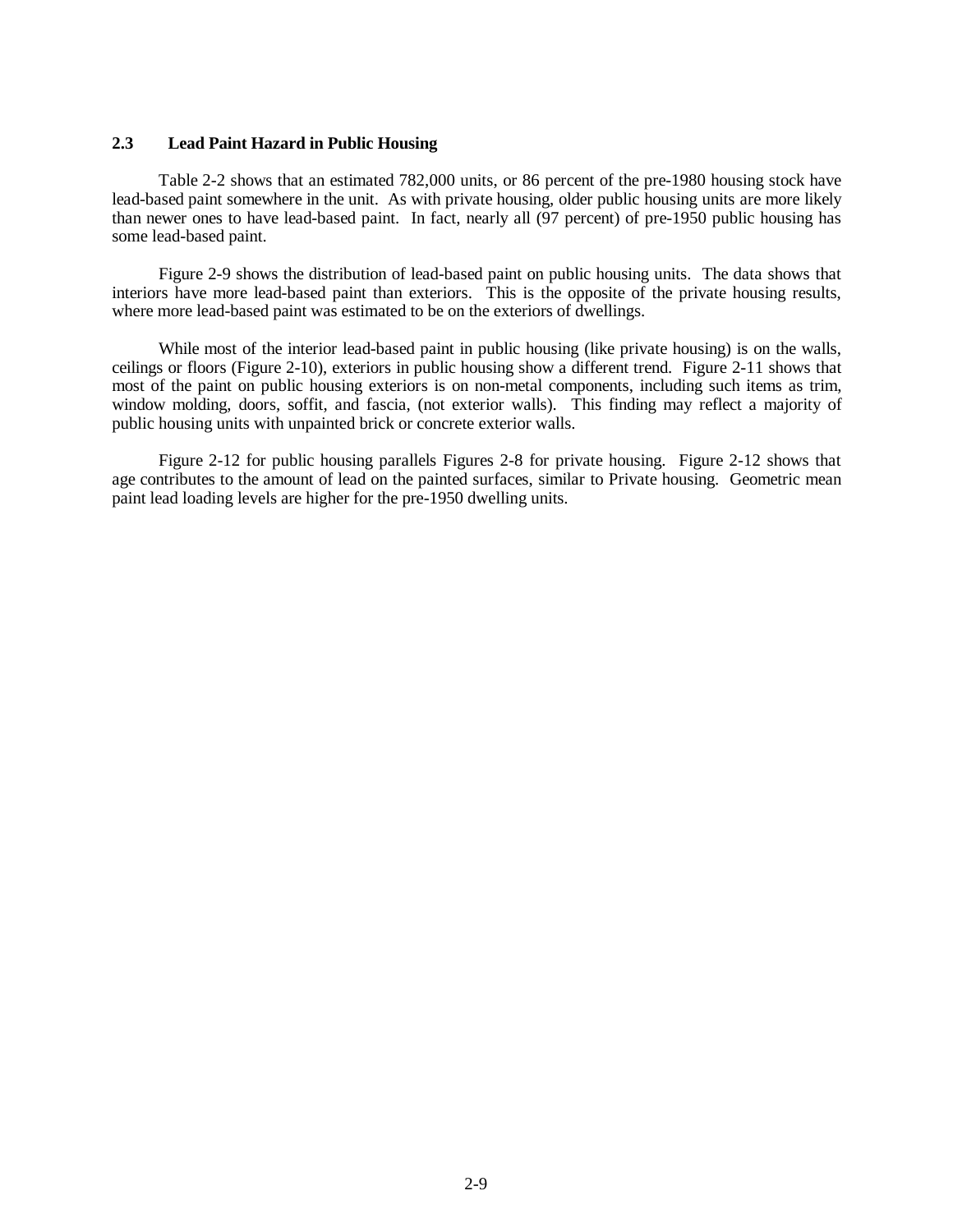# **TABLE 2-2**

# <span id="page-24-0"></span>**ESTIMATED NUMBER AND PERCENT OF PUBLIC HOUSING UNITS BUILT BEFORE 1980 WITH LEAD-BASED PAINT, BY SELECTED CHARACTERISTICS (Paint Lead Concentration >= 1.0 mg/sq cm)**

**Housing Units Total With Lead-Based Paint Number of**

| 1 otal                                  |             |                       | with lead-based Paint |                          |                              |  | Number of |                          |              |                      |
|-----------------------------------------|-------------|-----------------------|-----------------------|--------------------------|------------------------------|--|-----------|--------------------------|--------------|----------------------|
|                                         |             | <b>Public Housing</b> |                       |                          | <b>Somewhere in Building</b> |  |           |                          |              | <b>Housing Units</b> |
| <b>Characteristic</b>                   |             | Units $(000)$         |                       | Percent                  |                              |  |           |                          | Number (000) | in Sample            |
| <b>Total Public Housing Units Built</b> |             | 910                   |                       | 86%                      |                              |  |           | 782                      |              | 97                   |
| Before 1980                             |             | 100%                  | 78%                   |                          | 94%)                         |  | 705       | $\overline{\phantom{0}}$ | 858          |                      |
| <b>Construction Year:</b>               | 1960-1979   | 455                   |                       | 79%                      |                              |  |           | 359                      |              | 43                   |
|                                         |             | 50%                   | 66%                   |                          | 92%                          |  | 299       |                          | 419          |                      |
|                                         | 1950-1959   | 273                   |                       | 90%                      |                              |  |           | 246                      |              | 24                   |
|                                         |             | 30%                   | 77%                   |                          | 100%)                        |  | 209       |                          | 273          |                      |
|                                         | Before 1950 | 182                   |                       | 97%                      |                              |  |           | 177                      |              | 30                   |
|                                         |             | 20%                   | 88%                   | $\overline{\phantom{a}}$ | 100%)                        |  | 160       | $\overline{\phantom{0}}$ | 182          |                      |

Notes: (1) Numbers in parentheses are 95% confidence intervals for the estimated percents and numbers.

(2) Categories with small sample sizes should be interpreted with caution.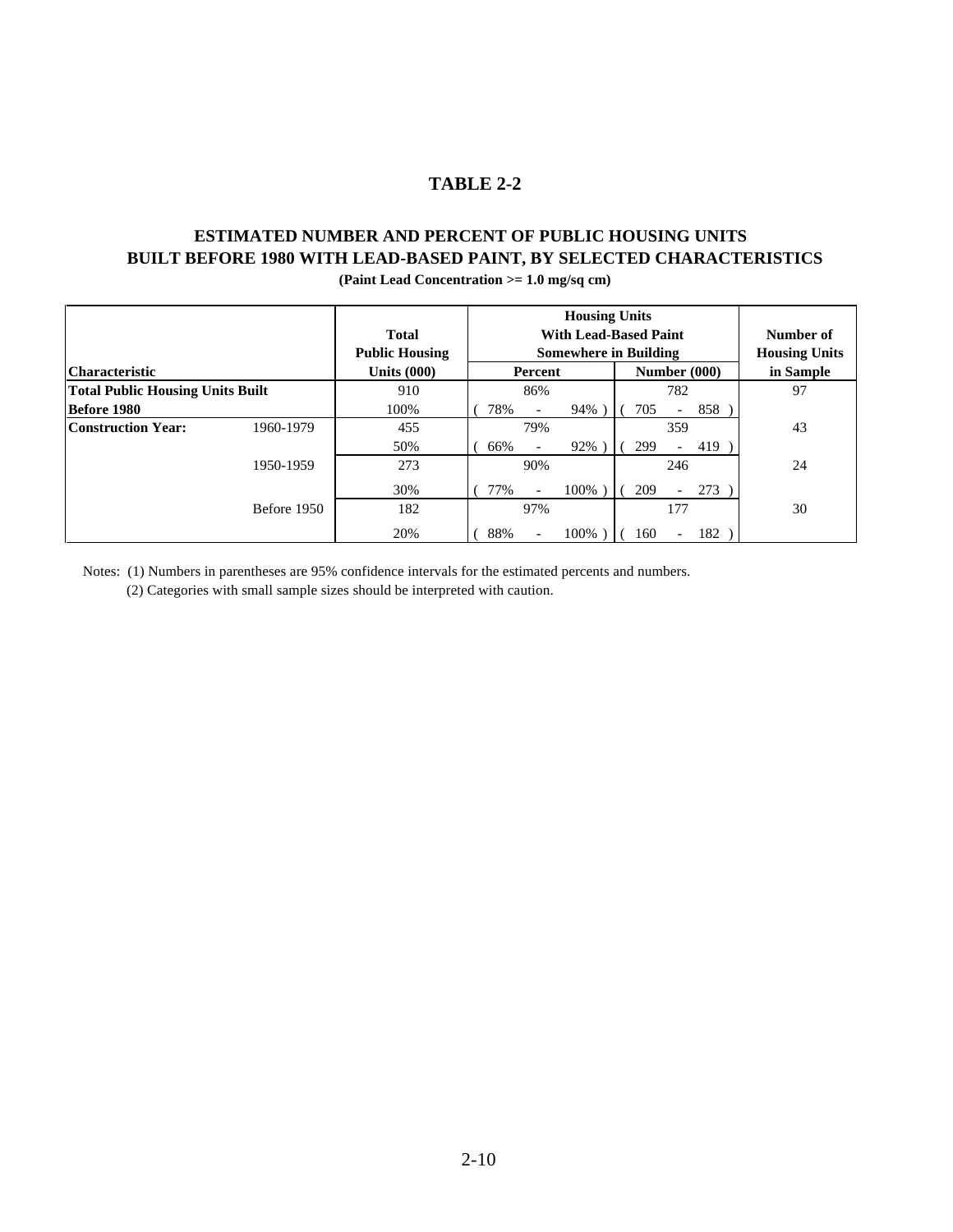<span id="page-25-0"></span>**Figure 2-7 Amounts of Lead-Based Paint by Location and Construction Year for Privately Owned Housing Units (LBP Concentration >= 1.0)**



See Appendix II, Table A-6 & A-7 for underlying data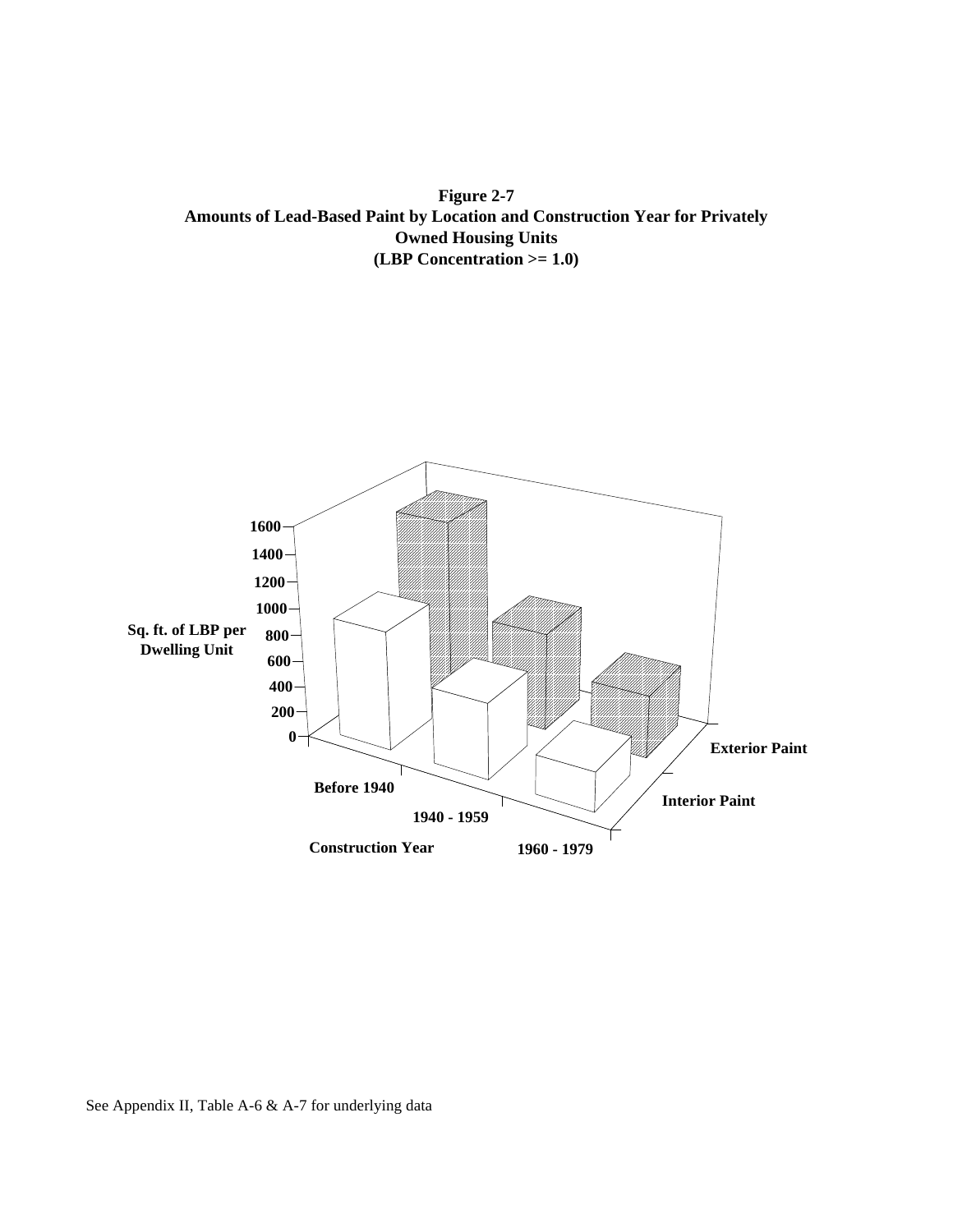<span id="page-26-0"></span>**Figure 2-8 Geometric Mean Paint Lead Loadings in Privately Owned Housing Units by Location and Construction Year (LBP Concentration >= 1.0 mg/ sq.cm)**

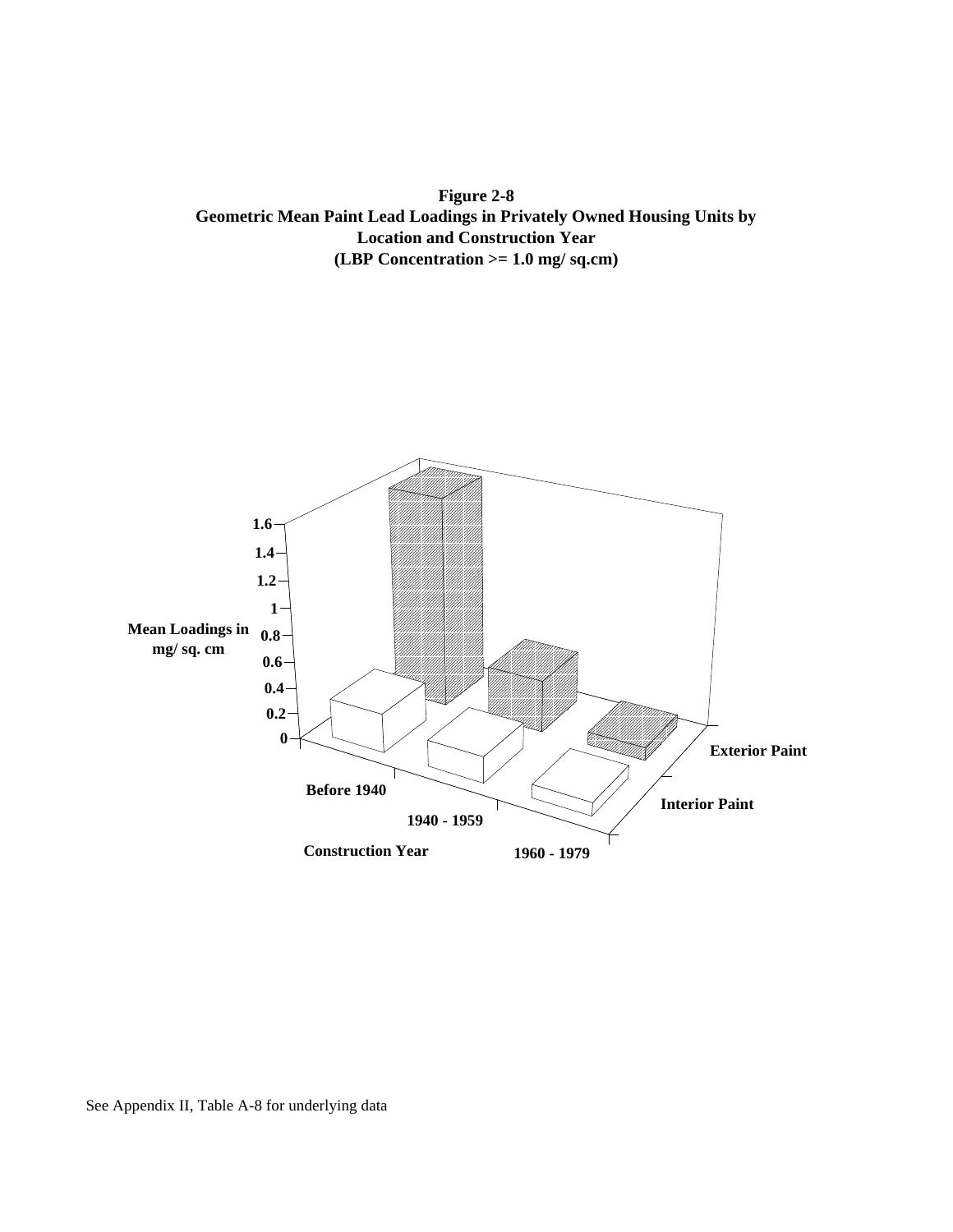**Figure 2-9 Percent of Public Housing Units with Lead-Based Paint (LBP) by Location (LBP Concentration >= 1.0 mg/ sq. cm)**

<span id="page-27-0"></span>

See Appendix II, Table 2-30 for underlying data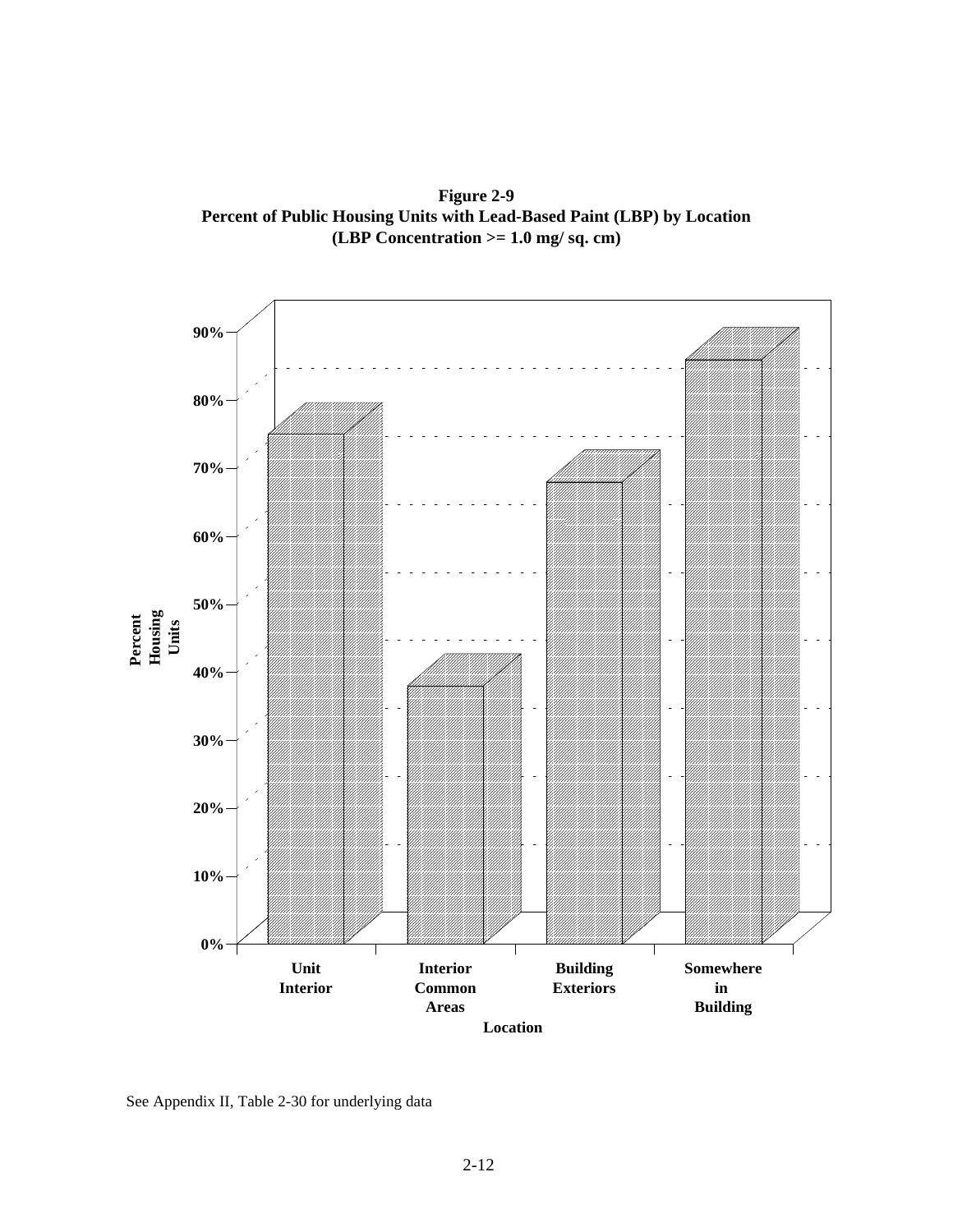<span id="page-28-0"></span>



See Appendix II, Table 2-31 for underlying data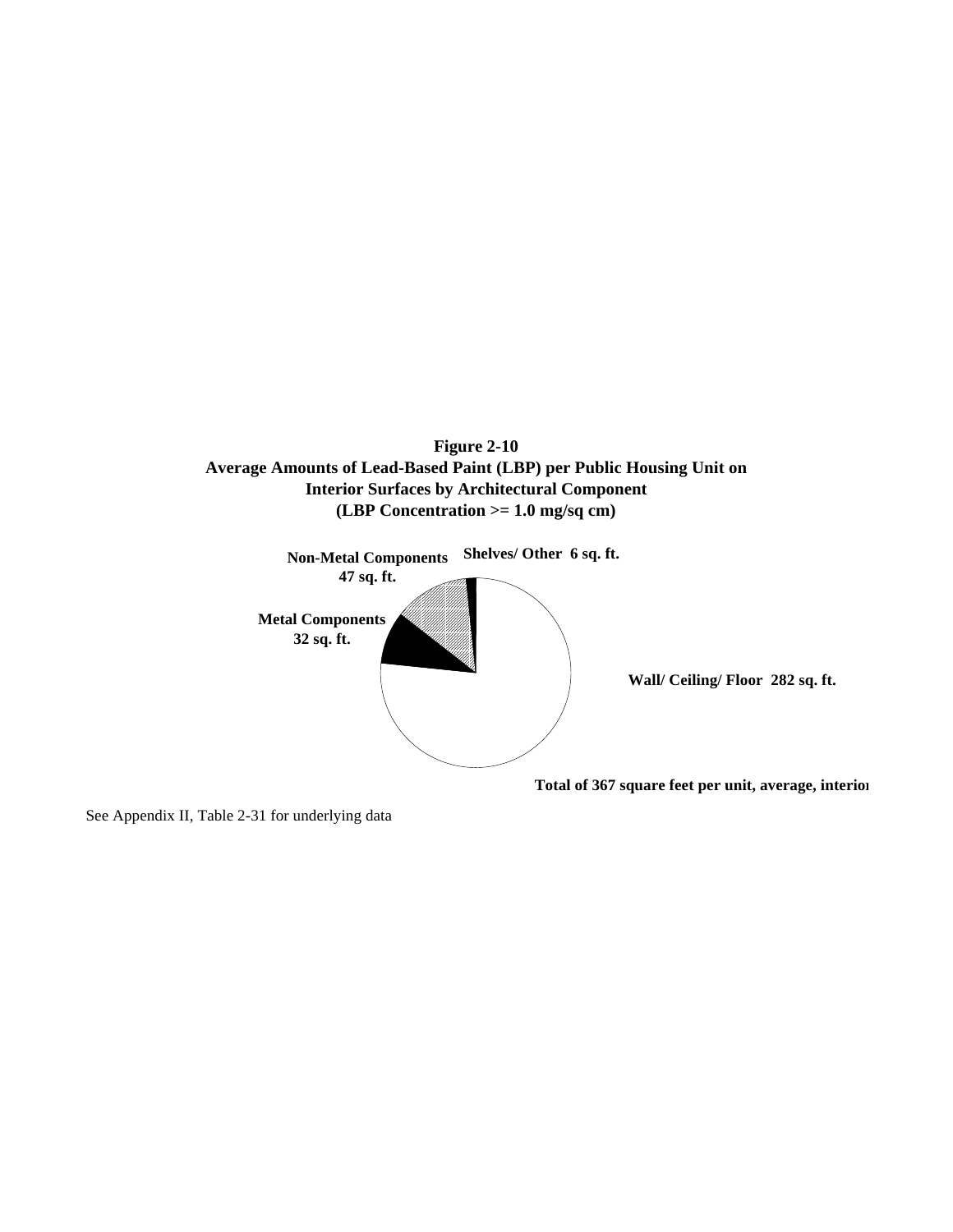

<span id="page-29-0"></span>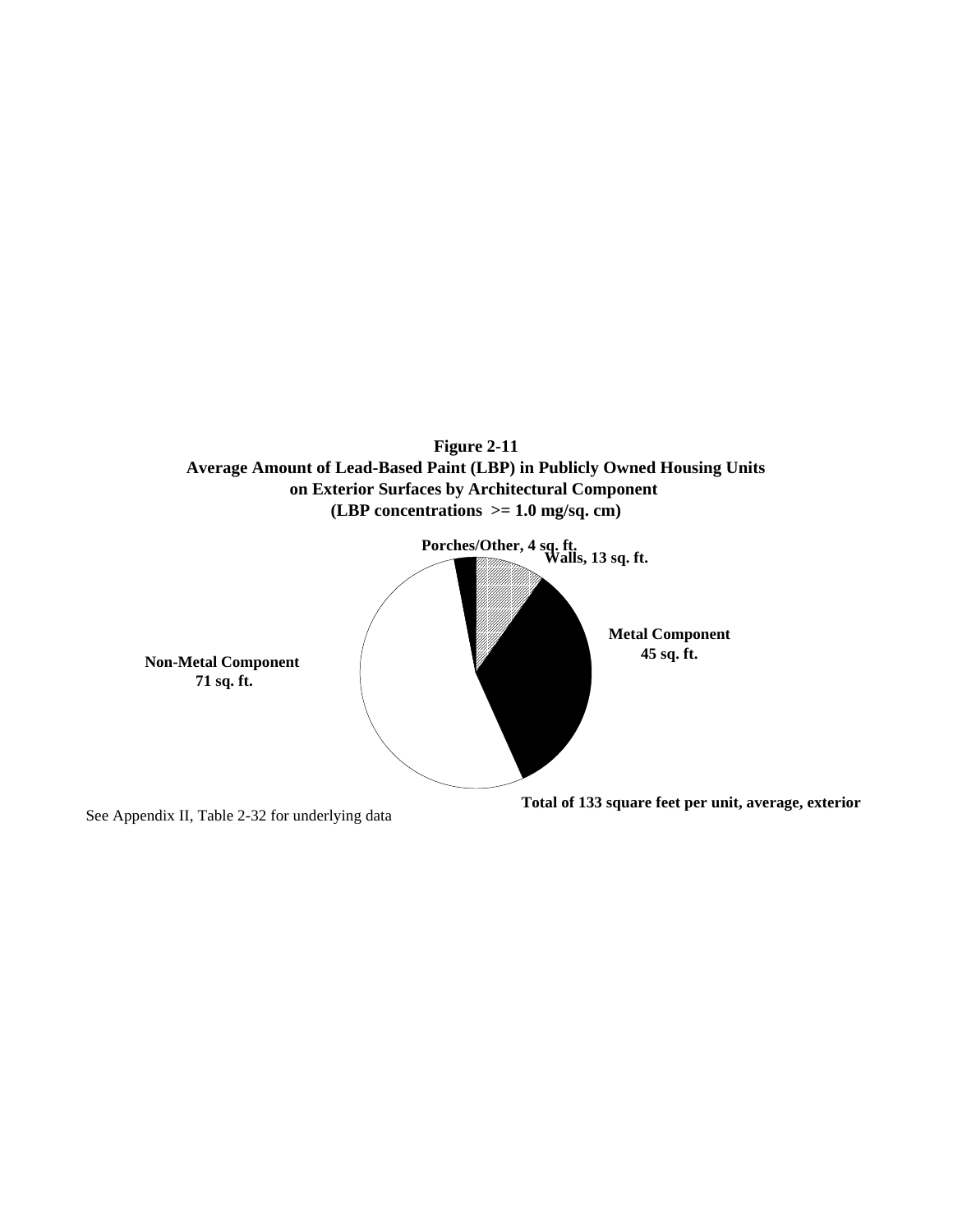<span id="page-30-0"></span>**Figure 2-12 Geometric Mean Paint Lead Loadings in Publicly Owned Housing Units by Location and Construction Year (LBP Concentration >= 1.0 mg/ sq.cm)**



See Appendix II, Table B-4 for underlying data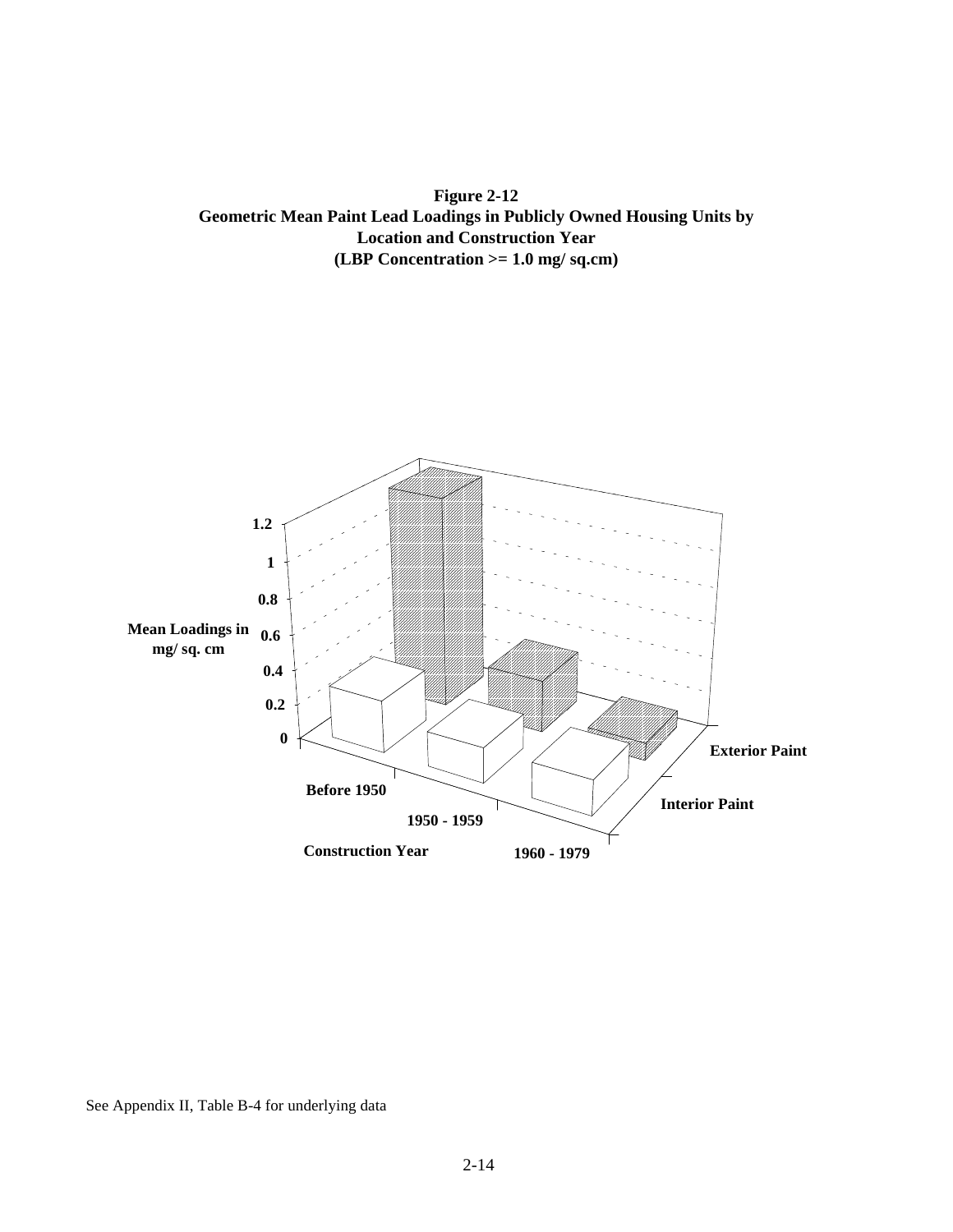### **3. RESEARCH DESIGN**

<span id="page-31-1"></span><span id="page-31-0"></span>This chapter presents a brief description of the research design for the national survey of lead-based paint in housing. A complete technical discussion can be found in Appendix I of this report. The study population consisted of nearly all housing in the United States constructed before 1980. Newer houses were presumed to be no detectable lead because, in 1978, the Consumer Product Safety Commission banned the sale of lead-based paint to consumers and the use of such paint in residences. Group quarters (e.g., dormitories and jails) and projects that are occupied exclusively by the elderly were excluded from the survey, because the primary public health concern was lead poisoning in children. Also excluded for operational reasons were vacation homes, homes in Alaska and Hawaii, and military housing.

The broad elements of the design included:

- A national area probability multi-stage sample survey of lead-based paint in homes, to permit statistically valid estimates of the parameters required for the development of federal policy.
- In-person visits to the sampled homes to identify, describe, and measure painted surfaces and to measure the lead content of the paint.
- Collection and laboratory analysis of dust and soil samples in and around each sampled home, to permit the statistical analysis of the associations among lead in paint, dust and soil.

### **3.1 Sample Design**

This section presents the sample design of the national survey. Private and public housing were sampled, using somewhat different methodologies. This section covers both.

In order to optimize the Congressionally required estimates (see Chapter 1), a design stratified on dwelling unit age and type was constructed. Dwelling units were grouped into three types of housing - privately-owned single family, multifamily, and public housing -- and three age categories. Table 3-1 displays the national distribution of pre-1980 dwelling units. The survey was conducted between December 1989 and March 1990. The final sample contained 284 privately-owned dwelling units and 97 public housing units, for a total sample size of 381 dwelling units. Table 3-2 displays the distribution of the final sample across the strata.

The sample design was the result of compromise between funding availability and the research objectives. The sample was affordable and provided the statistical accuracy needed to develop national estimates upon which government policy could be based. It provided estimates that were sufficiently precise for the comprehensive and workable plans for private and public housing. For example, 95 percent confidence intervals for estimates of the incidence of lead-based paint in private housing in any of the three periods of construction used in Table 3-1 were within plus or minus 10 percent.

The multi-stage design outlined below was chosen over other approaches because it efficiently and economically satisfied the major operational requirements of the study. The objectives and design of the study required in-person visits to the sampled dwelling units. The geographic clustering of homes allowed those visits to be conducted much more economically. Also, a survey sample requires a sampling frame, i.e., a list of all dwelling units eligible for the survey. For private housing, no such list exists nationally, or even in many localities. In light of time and cost constraints, the required number of lists was minimized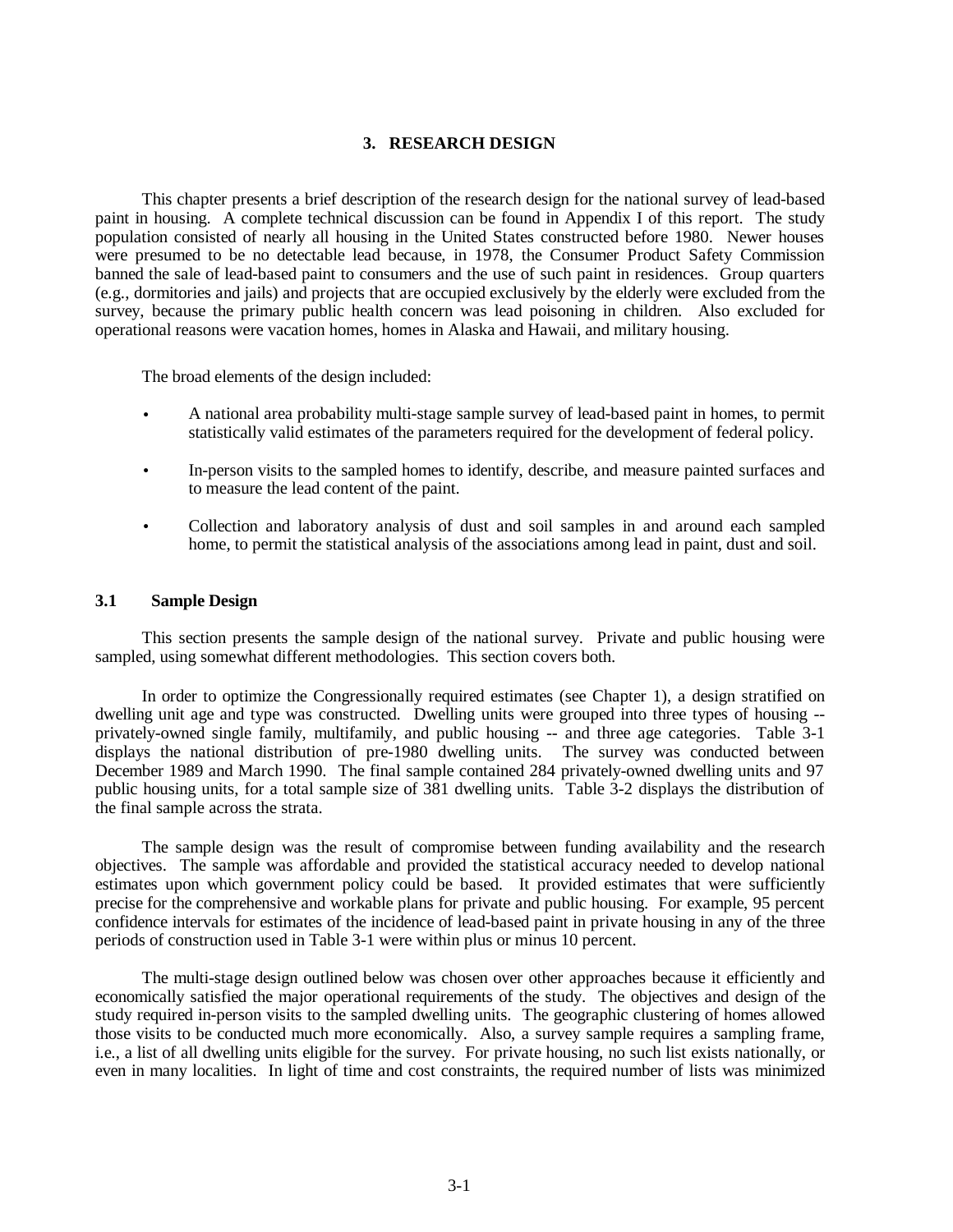# **Table 3-1 National Distribution of Dwelling Units Built Before 1980**

<span id="page-32-0"></span>

| Number of Pre-1980 Dwelling Units (000) |                          |           |          |              |  |  |  |
|-----------------------------------------|--------------------------|-----------|----------|--------------|--|--|--|
|                                         | <b>Construction Year</b> |           |          |              |  |  |  |
| <b>Type</b>                             | 1960-1979                | 1940-1959 | pre-1940 | Total        |  |  |  |
| <b>Privately Owned-Occupied</b>         |                          |           |          |              |  |  |  |
| <b>Single Family</b>                    | 29,137                   | 18,782    | 18,499   | 66,418       |  |  |  |
| <b>Multifamily</b>                      | 6,548                    | 1,690     | 2,521    | 10,759       |  |  |  |
| <b>Sub-Total</b>                        | 35,685                   | 20,472    | 21,020   | 77,177       |  |  |  |
|                                         | 1960-1979                | 1950-1959 | pre-1950 | <b>Total</b> |  |  |  |
| <b>All Public, Family Units</b>         | 182                      | 278       | 346      | 807          |  |  |  |
| Total                                   | 35,867                   | 20,750    | 21,366   | 77,984       |  |  |  |

Source: 1987 American Housing Survey.

# **Table 3-2 Distribution of Completed Inspections By Construction Year and Dwelling Unit Type**

| <b>Completed Inspection Visits</b> |           |                          |          |              |  |  |  |  |  |
|------------------------------------|-----------|--------------------------|----------|--------------|--|--|--|--|--|
|                                    |           | <b>Construction Year</b> |          |              |  |  |  |  |  |
| <b>Type</b>                        | 1960-1979 | 1940-1959                | pre-1940 | <b>Total</b> |  |  |  |  |  |
| <b>Privately Owned-Occupied</b>    |           |                          |          |              |  |  |  |  |  |
| <b>Single Family</b>               | 94        | 72                       | 61       | 227          |  |  |  |  |  |
| <b>Multifamily</b>                 | 26        | 15                       | 16       | 57           |  |  |  |  |  |
| <b>Sub-Total</b>                   | 120       | 87                       | 77       | 284          |  |  |  |  |  |
|                                    | 1960-1979 | 1950-1959                | pre-1950 | <b>Total</b> |  |  |  |  |  |
| <b>All Public, Family Units</b>    | 30        | 24                       | 43       | 97           |  |  |  |  |  |
| <b>Total</b>                       | 150       | 111                      | 120      | 381          |  |  |  |  |  |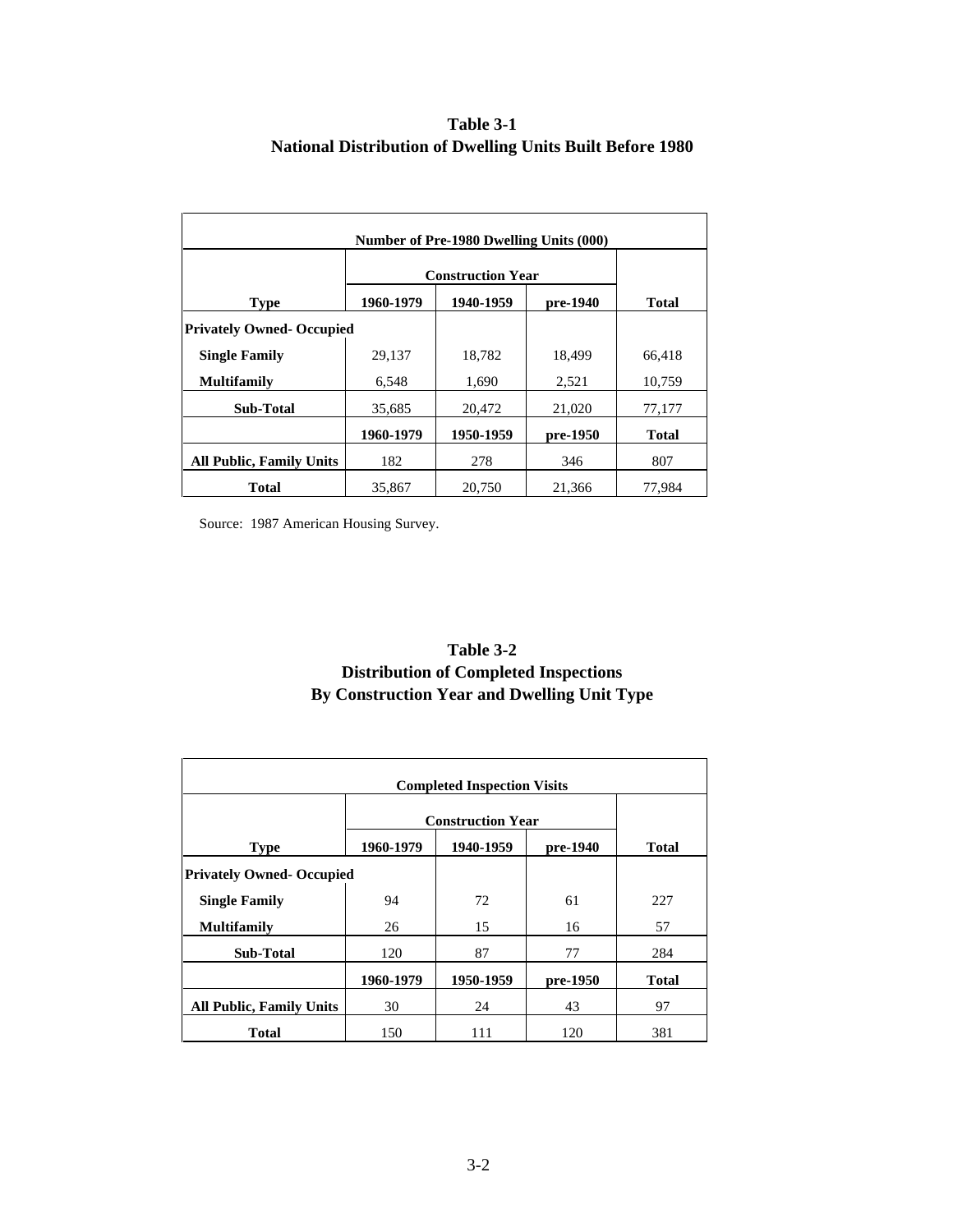by using the multi-stage area probability sample for the private housing. A geographic clustering of the sampled homes was deemed to be operationally efficient and statistically acceptable. Also, tying the development of the public housing list frame to the same localities as used for the private housing extended the efficiency of the clustering of the whole survey operation.

The first stage of the sample selection consisted of selecting 30 counties -- stratified by region and climate, and selected with probability proportional to the 1980 population -- from approximately 3,000 counties in the United States. A survey sample requires a sampling frame, that is, a list of all dwelling units eligible for the survey. Although no such list exists for private housing, HUD maintains a list of public housing projects suitable for use as a frame. Thus, private and public housing were sampled using different within-county designs. The different ownership structures between public and private housing also required different approaches for the owners and occupants. These two approaches are summarized below.

**Privately Owned Housing.** A multistage area probability design was developed and employed to sample private housing and approach the occupants. A description of the design and its within-county implementation follows.

- Five census blocks were statistically selected in each of the 30 counties. To ensure that the full spectrum of income levels would be represented in the sample, a measure of wealth was computed for each census block. One census block was selected from each one-fifth of the range of this wealth measure.
- Field interviewers were sent to each of the 150 census blocks to list every dwelling unit. This process created a frame for the sampling of dwelling units. The interviewers listed 27,833 dwelling units, an average of 186 per census block.
- Samples of dwelling units were selected from the lists. A brief in-person screening interview was conducted with an adult occupant in each sampled dwelling unit to determine if the unit was eligible for the survey and, if so, which of the six age/type strata in Table 3-1 it belonged to.
- A sample of dwelling units was randomly selected from the eligible homes according to the survey design in a manner that ensured that all eligible segments were represented in the sample.
- Telephone calls were made to the sampled homes to collect basic information about the dwelling unit and the occupants and to schedule an appointment to visit the dwelling unit. An incentive of \$50 was paid to each respondent who permitted a completed inspection.

**Public Housing.** The public housing sample was designed in a somewhat different manner than the private housing sample. All projects in the 30 sampled counties were extracted from the public housing data tape supplied by HUD. The cognizant public housing authorities (PHAs) were contacted and asked to verify and/or correct the frame data (primarily address and number of family units) for their projects. A substantial number of additions, deletions and modifications were made to the 30-county public housing frame. Projects were then sampled with probability proportional to the number of family units, and according to the construction year strata in Table 3-2. Finally, individual housing units within projects were selected with equal probability. It was necessary to work through the chain-of-command to contact the sampled projects and make appointments to inspect sampled units. The chain of command typically included the HUD regional office, the PHA headquarters, and the project manager. Public housing tenants who consented to the inspection received the same \$50 incentive as private housing occupants.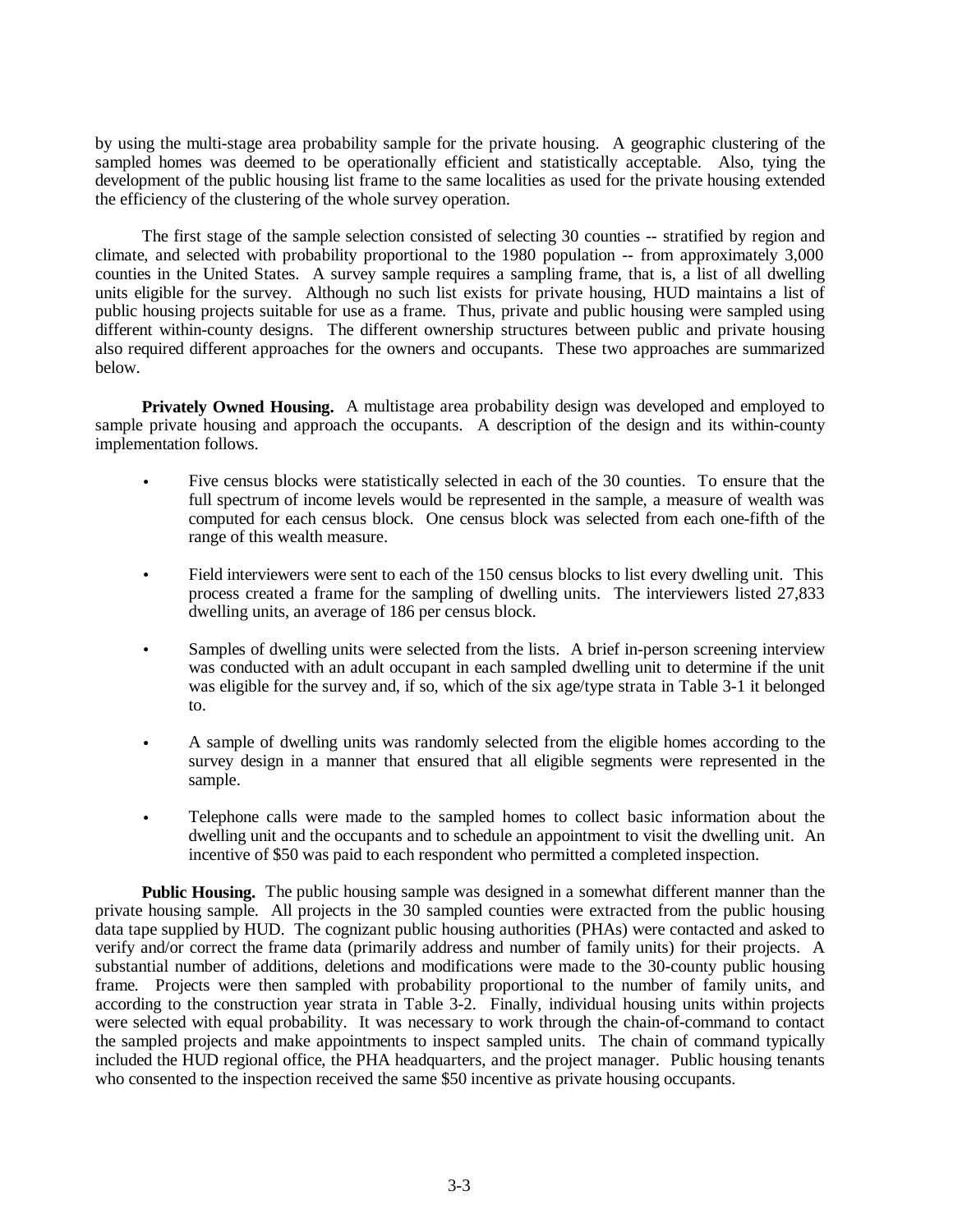### <span id="page-34-0"></span>**3.2 Inspection Protocol**

Resource limitations did not permit the complete identification, inspection, quantification, and testing of every painted surface in every inspected dwelling unit. Fortunately, the objectives of the study did not require such thorough inspections. It is possible in survey statistics to develop a good, clear picture of the aggregate population with only limited information on each sampled individual. Consequently, the limited inspection protocol described below was followed in each dwelling unit. The inspection protocol was the same for both public and private housing units.

The inspection visits were performed by a two-person team: a field interviewer who interviewed the occupant and collected and recorded the information; and a technician who performed x-ray fluorescence (XRF) testing of the lead content of the paint and collected the dust and soil samples.

**Interior Rooms.** The rooms were inventoried and classified into *wet* and *dry* rooms according to the presence or absence of plumbing in the room. One wet room and one dry room were randomly selected. All painted surfaces in each of these two rooms were identified and quantified; the substrate materials were identified; the condition of the paint and substrate materials were noted. Painted surfaces were grouped into four strata of architectural components: walls, ceiling, and floors; trim on metal substrates (molding, window frames, door frames, etc.); trim on nonmetal substrates; and other (built-in shelves, cabinets, etc.) Five surfaces in each room were randomly selected to be tested for lead content. One surface was selected from each of the four strata, with a fifth randomly selected from all four strata. The paint lead measurements were made with Scitec MAP-3 spectrum analyzer X-ray fluorescence devices (MAP/XRFs).

Samples of dust were collected by vacuuming in three locations in each sampled room: the floor, a window sill, and a window well. In addition, a dust sample was collected from the floor near the most-used entrance to the building. The floor is a collection sink for dust and children come into direct contact with it when crawling or playing. The windows are boundaries between the interior of the unit and exterior sources of environmental lead. Because the abrasion of opening and closing windows causes paint dust to collect on horizontal window components, the wells are collection sinks for dust. Entry ways and common heavy traffic areas are more likely to collect deposits of soil tracked in from outside the building. The dust samples were sent directly to a laboratory to be analyzed for their lead content.

**Exterior.** An exterior wall was randomly selected for inspection. All painted surfaces on the sampled wall were cataloged in the same manner as the interior rooms and subjected to XRF testing. Three exterior soil samples were collected: at the drip line along the sampled wall, at a remote location away from the building, and at the most-used entrance to the dwelling unit. The entry way is a proximate source of exterior soil lead that could be tracked into the interior. The drip line of a wall is the collection point for run-off from painted exterior wall; flaking paint or paint components leached by rainwater can collect in the soil. The remote location provided data on the background contribution of environmental sources of lead not associated with the unit or building itself. The soil samples were also sent to a laboratory for lead content analysis.

Because random techniques were used to sample painted surfaces, there was concern that some leadbased paint in the home might go undetected. To minimize the probability of missing lead-based paint in a home, technicians looked for and tested any painted surface in the dwelling unit deemed likely to contain lead. If the first test failed to find lead, a second surface was tested. Due to practical constraints, the technicians sometimes were limited to searching for lead-based paint in areas of the dwelling unit entered during the course of the inspection and did not wander throughout the dwelling unit looking for lead-based paint. A similar set of one or two purposive samples was taken for the exterior wall.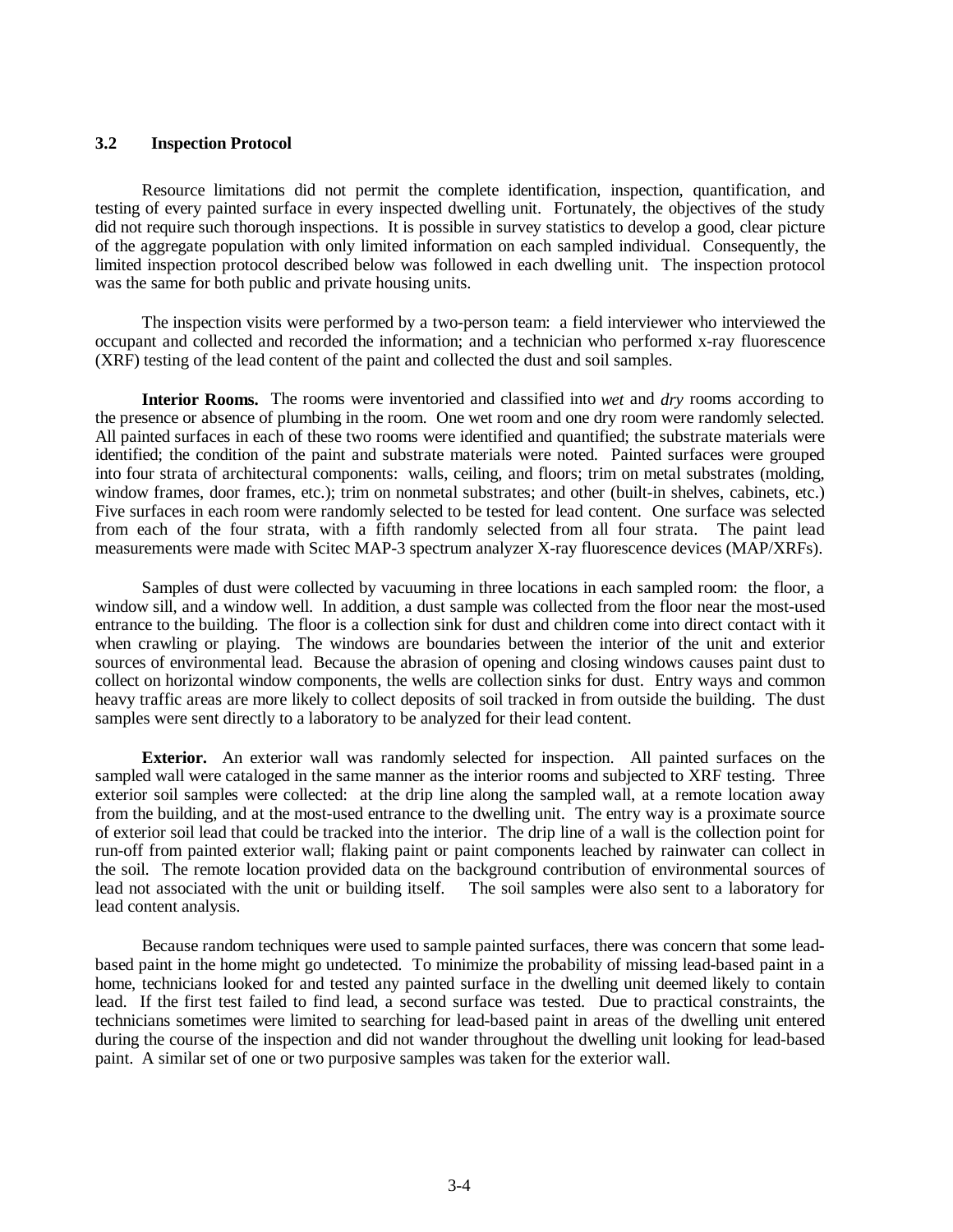<span id="page-35-0"></span>**Common Areas.** Common areas were inspected in multifamily residences. If an interior common hall existed, two dust samples were taken: one sample was taken from just outside the dwelling unit and one just inside the main entrance to the building. If the building had common rooms such as a mail room, laundry room, community room, etc., one was randomly selected and was inspected according to the protocol used for the wet and dry rooms. Finally, playgrounds were inspected. Each piece of playground equipment was quantified, described, and tested via XRF. Three soil samples were taken from the playgrounds.

### **3.3 Environmental Sampling Protocols**

-

**Paint Sampling**. The lead-based paint testing was accomplished by MAP/XRF devices that estimated the lead content of the paint.<sup>15</sup> The MAP/XRF was equipped with a full-intensity 40-millicurie  $Co<sup>57</sup>$  source. The protocol called for the technician to place the MAP/XRF's scanner against the sampled component, hold it stationary and flat against the surface throughout a 60-second reading, then record the reading from the MAP/XRF's console.

**Selection of MAP/XRF Equipment.** There were two primary rationales for choosing the MAP/XRF to test for lead in paint. The spectrum analyzer MAP/XRFs were used in preference over direct-read XRFs because the National Institute of Standards and Technology (NIST) had determined them to be more accurate and precise than the direct-reading XRFs used in earlier surveys.<sup>16,17</sup> The MAP/XRF was used in preference to taking paint scraping samples because the survey was conducted in occupied dwellings where it was not feasible to take scrapings for laboratory analysis.

The spectrum analyzer MAP/XRF devices still had limitations. In particular, the MAP/XRF generally produced readings that were systematically different from the amount of lead in paint being tested. The direction and magnitude of the differences were related to the substrate material and the lead loading in the paint. Furthermore, the precision of the readings depended on the substrate. On metallic substrates, the MAP/XRF's readings were systematically higher than the true lead loadings, for all observed levels of lead. On concrete, brick, and other related substrates, the MAP/XRF had great difficulty detecting low to moderate levels of lead in paint, and there was much variation in readings.

**Dust Sampling.** The dust collection protocol employed a portable vacuum pump fitted with a length of tubing, a filter cassette, and a collection nozzle inserted over the filter cassette. The protocol specified laying down a template that outlined an area of one square foot. The technician vacuumed the area in overlapping passes, first left to right over the entire area and then top and bottom. Care was taken to hold the nozzle level to the surface and to move the nozzle at a steady rate. Next, the template was moved over one foot and the process repeated until four square feet were vacuumed. This protocol required about four minutes. For areas which could not accommodate the template, such as window wells, the entire area was vacuumed and dimensions of the area were recorded.

<sup>&</sup>lt;sup>15</sup>Consideration was given to scraping samples of paint for laboratory analysis. Laboratory analysis is more precise and accurate than *in situ* MAP/XRF. However, it requires damaging painted surfaces in people's homes. It was felt that the gain measurement precision and accuracy would be more than offset by effects of a very large refusal rate.

<sup>&</sup>lt;sup>16</sup>McKnight, Mary E.; Byrd, W. Eric; and Roberts, Willard E. (May 1990), *Measuring Lead Concentrations in Paint Using a Portable Spectrum Analyzer X-Ray Fluorescence Device* (NISTIR W90-650), U.S. Department of Commerce, National Institute of Standards and Technology.

<sup>&</sup>lt;sup>17</sup>McKnight, Mary E.; Byrd, W. Eric; and Roberts, Willard E. and Lagergren, Eric S. (December 1989), Methods for Measuring Lead Concentration *in Paint Films* (NISTIR 89-4209), U.S. Department of Commerce, National Institute of Standards and Technology.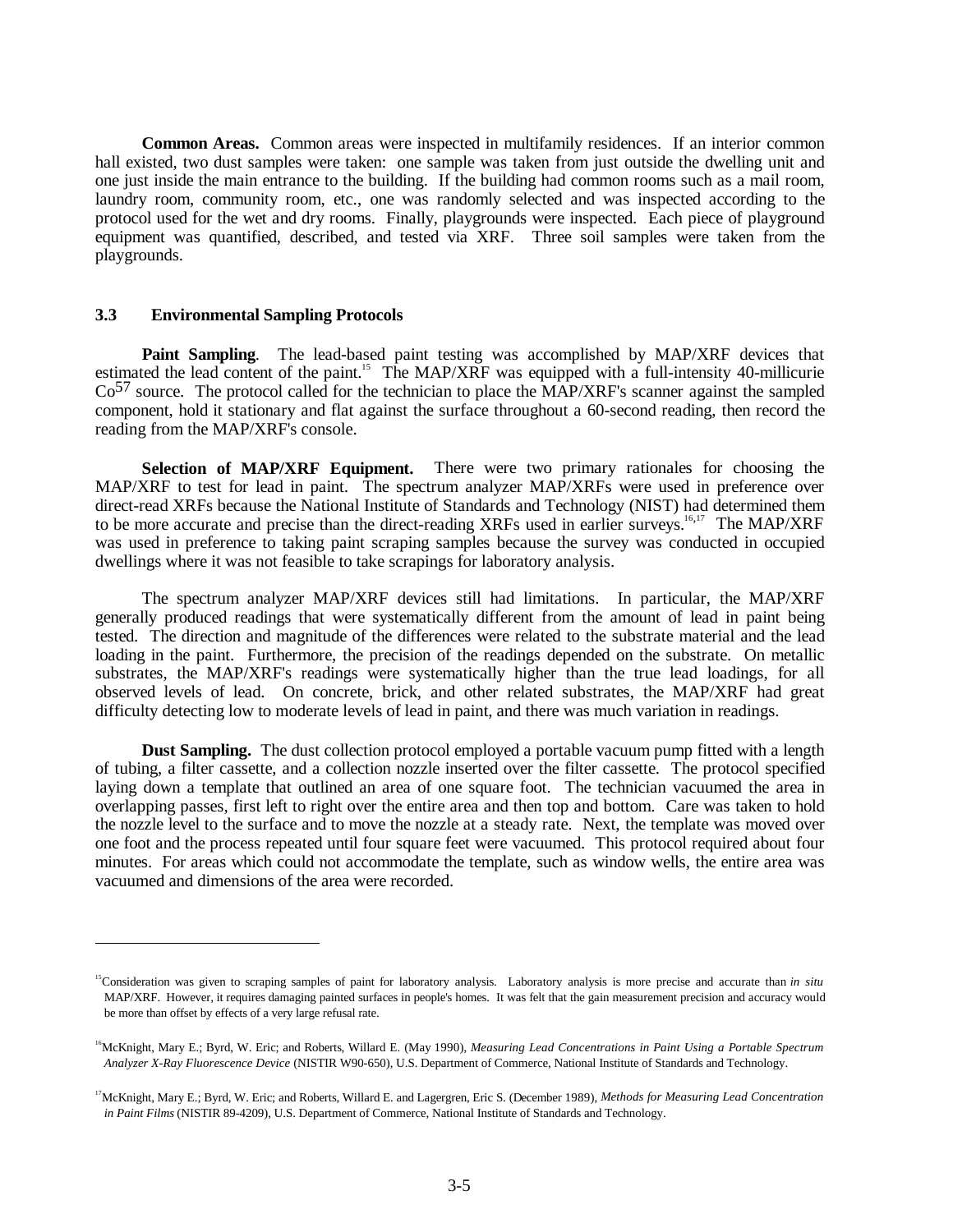<span id="page-36-0"></span>**Soil Sampling.** The soil sampling protocol called for the field technicians to use a soil corer with plunger to collect soil. The sample plug was expelled from the corer into a plastic bag. For each sampled location, the technician drew three soil plugs from the ground, the first as close as possible to the targeted sample site, and the other two twenty inches to either side of the first. The protocol defined the soil sample for each location as the blended composite of the three soil plugs.

# **3.4 Quality Assurance**

Quality assurance was an integral component of the study design and execution. This section summarizes the quality assurance procedures employed in the survey.

#### **3.4.1 Measures to Enhance Response Rates**

In the national survey, as any survey, maximizing response rates is critical to minimizing bias and maintaining the representativeness of the data. Maintaining participation at the point of the home inspections was particularly important because of the investment of effort that was required to reach that point. For private housing, efforts to ensure participation began with in-person visits to homes for screening purposes. In addition to the personal contact initiated by the interviewer, a letter from HUD explaining the survey and verifying its legitimacy was left with the dwelling unit respondent.

After dwelling units were selected from among the eligible dwelling units, telephone calls were placed to the residents. The interviewers were trained to explain the survey and answer any questions or concerns the resident might have. At times convenient to the respondents, the telephone interviewer scheduled appointments for inspections to occur five to ten days after the phone call. Minimizing the delay between the call and the inspection reduced the opportunity for the respondents to reconsider their agreement to participate. The residents were informed at the time of this call that they would receive a \$50 incentive for allowing the home inspection.

### **3.4.2 Quality Assurance for MAP/XRF Data**

Extensive quality assurance (QA) procedures were developed for use of the MAP/XRF in the national survey.

Eight "standards" were developed to conduct quality assurance readings. A "standard" consisted of a small, 3" x 4" plastic sheet (i.e., *shim*) painted with paint containing a known level of lead and placed tightly on a piece of background material (called a substrate). NIST manufactured the shims used in the survey. The substrates of interest were four common dwelling unit building materials: wood, drywall, steel, and cement. All substrates used in the construction of standards had a smooth surface that allowed the shim to be tightly and evenly affixed. Two different shims were used. One shim contained 0.6 mg/cm2 of lead, the other 2.99 mg/cm2. The four substrates and two shims were layered in combinations to make eight test standards.

**Baseline Readings.** Upon receipt from the manufacturer, a quality assurance technician performed eight 60-second readings on each of the eight standards. This produced a baseline of 64 readings of different lead loadings on different substrate materials for each MAP/XRF used in the study. The testing helped establish that each MAP was ready to be used in the field.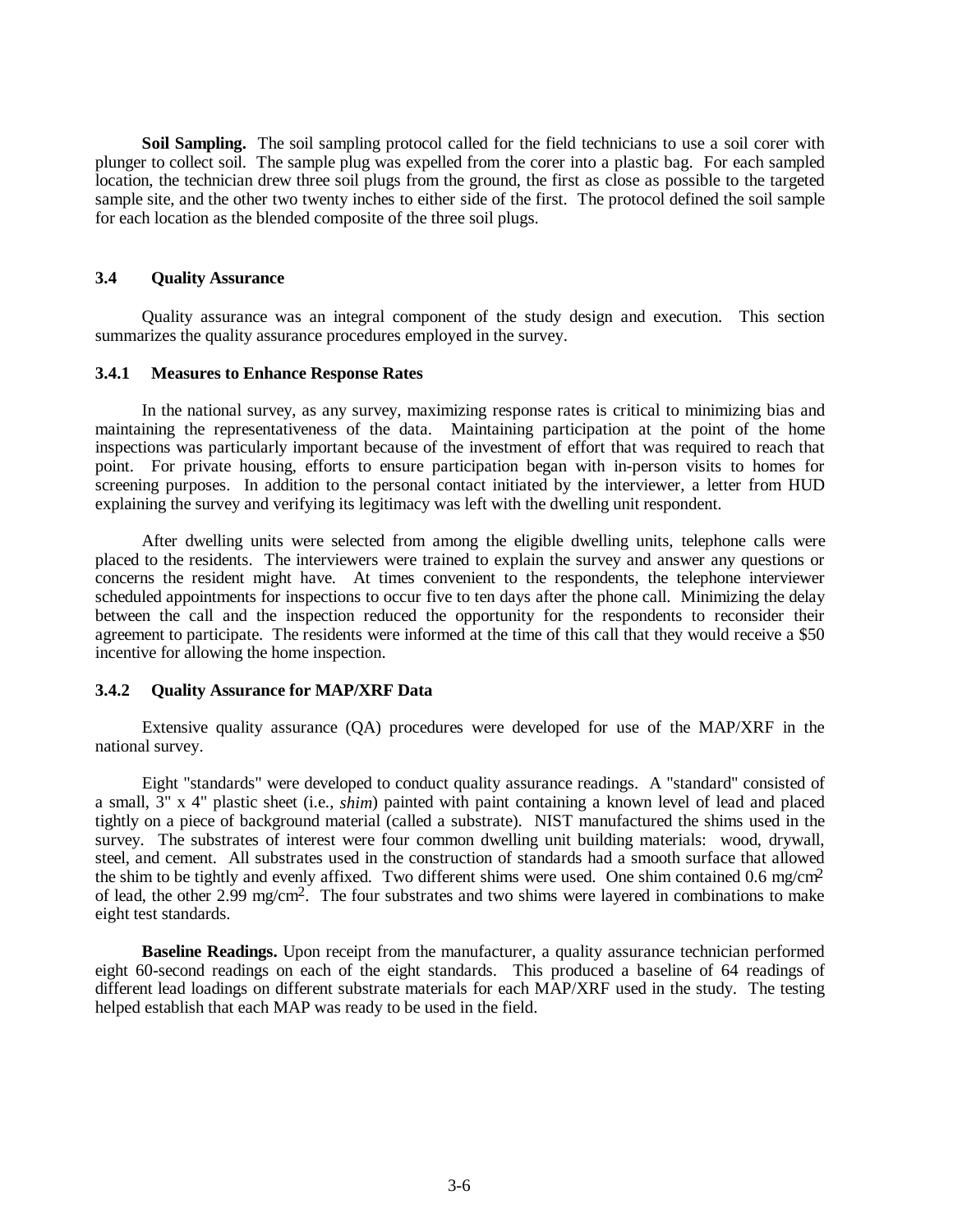<span id="page-37-0"></span>**Close-out Readings.** The above procedures were repeated in full when a MAP/XRF was retired from the field, and before returning it to the manufacturer.

**In-Field Readings.** In a scaled-down procedure, one reading was taken on each standard for a total of eight readings every day that the MAP/XRF was in the field and in use. This practice had the additional benefit of helping detect machine drift and malfunction. Technicians were instructed to call their supervisor if readings varied from original baseline readings by over 30 percent. The procedure also helped detect if batteries had become low and needed replacement. The in-field QA readings were not used by the technicians to adjust the MAP/XRF readings in the field. Rather, the raw MAP/XRF readings were recorded. During the data analysis, the QA readings were used to develop adjusted MAP/XRF readings.

### **3.4.3 Field Quality Assurance Measures**

**Prevention of Contamination of Dwelling Units and Samples.** There was concern that the inspection team might bring lead into the home. To help minimize this problem, each team member put paper slippers over his or her shoes before entering the unit. Team members wore rubber gloves during the inspection. The technician discarded the gloves after he took each dust and soil sample, replacing them with new ones. He replaced the dust sampling vacuum nozzle with a clean one after each sample. The technician also cleaned the corer after each soil sample.

**Quality Assurance for Field Equipment and Supplies.** Efforts were taken to ensure that the equipment or supplies themselves did not introduce lead contamination. Wet wipes used to clean soil sampling equipment were tested for lead. Shavings from the soil sampling equipment, including the painted handle, were tested. Particular caution was observed in testing supplies that technicians were expected to purchase while in the field. Several brands of plastic bags and wet wipes were tested to ensure that commonly available brands would not introduce any lead contamination.

# **3.5 Limitations of the Study Design**

This research design reflects an explicit boundary of the survey. All audiences of the national survey results should be aware it was never the survey's objective for the testing of sampled paint surfaces within homes to be sufficient to prove or disprove if any specific home had a lead hazard, or the potential for such. The data collection was designed to provide the supporting basis for national estimates, not to determine definitively whether a particular house had lead-based paint present.

The statistical sample was specifically designed to permit the development of valid national prevalence estimates, even with limited data on any particular dwelling. Given the ratio of sampled surfaces to the total number of painted surfaces in a home, it is readily conceivable that lead-based paint could be present in a given home but not detected as part of a statistically based sampling procedure. Conversely, the testing protocol could have produced a very high lead reading where there was, in fact, no current hazard (e.g., lead-based paint was present, but was totally enclosed or covered with epoxy or acrylic).

Extensive lead testing designed to say with certainty whether a lead hazard existed in each unit was beyond the scope of the survey and would have substantially increased costs and effort levels. The increased time spent in each unit may have reduced the overall response rate, with a resulting decrease in the quality of the overall data, rather than the increased quality that might be expected from such increased effort.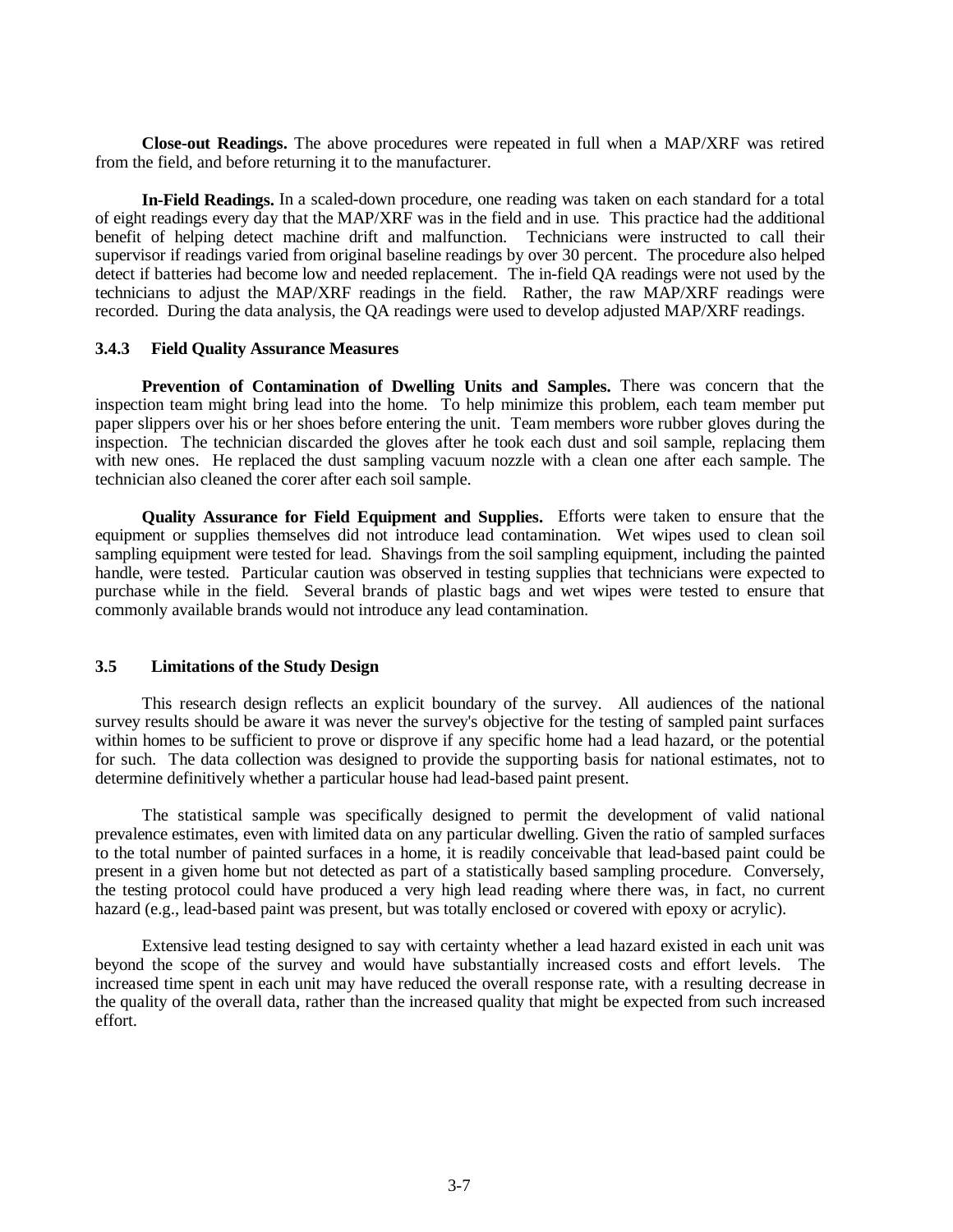### **4. SOURCES OF ERROR IN THE NATIONAL SURVEY DATA**

<span id="page-38-0"></span>In order to assess the utility of the national survey data for lead research and policy development, an evaluation of the quality of the data is needed. Data quality is determined by the processes and procedures that generated the data including sample design and selection, response rates, field and laboratory measurements.

One primary objective of the national survey was to estimate the nationwide percentage of dwelling units with lead-based paint. A dwelling unit is classified as having lead-based paint if any surface within the dwelling unit has an average paint lead concentration greater than 1.0 mg/sq cm. The determination of whether the average paint lead concentration across a surface was greater than 1.0 mg/sq cm was subject to two sources of error: systematic differences between the MAP/XRF readings and the actual paint lead concentrations; and misclassifications of surfaces due to random variability in the MAP/XRF readings. The classification of a dwelling unit as having lead-based paint was subject to several additional error sources, including: sampling error due to the random sampling of housing units; systematic differences between the study respondents and non-respondents; sampling error due to the random selection of rooms and painted components within rooms for the MAP/XRF measurements; and misclassifications of dwelling units due to the incomplete sampling of rooms. Failure to take these sources of error into account in the data analysis can produce biased prevalence estimates and overestimates of the precision in the estimates.

The difference between an MAP/XRF measurement and the actual lead concentration on the surface being measured is called *measurement error*. The presence of measurement error does not mean that the measurement was incorrectly made, but only that there was a non-zero difference (usually assumed to be random) between the MAP/XRF measurement and the actual concentration. If the average of the measurement errors is zero then the measurements are said to be *unbiased* and individual measurements were sometimes higher and sometimes lower than the actual lead concentrations. If the average of the measurement errors is other than zero, the measurements are said to be *biased*.

This chapter presents a brief discussion of these issues. Both sampling issues and MAP/XRF measurement errors are included. A detailed discussion is presented in Appendix II, Chapter 3.

#### **4.1 Response Rates and Potential for Non-Response Bias**

An analysis of response rates was conducted to estimate the potential impact of national survey nonresponse on the estimated prevalence of lead-based paint in housing. The analysis looked at the relationship between response rates and factors such as geographic location, ethnicity, and economic characteristics (e.g., rent, home value, and income) that could potentially influence response rates. In addition, the analysis studied the association between inspected housing units in the same or nearby census blocks with respect to the presence or absence of lead in paint, dust, and soil.

### **4.1.1 Private Housing**

Table 4-1 displays contact, response, and eligibility rates at the national level. The eligibility rate applies only to the screener stage, when in-person interviews were conducted to screen homes for eligibility in the survey. Contact rates were calculated for both the screener and telephone interview stages (when respondents were asked to permit an inspection of their home), whereas response rates were calculated for all stages. The definition of a *completed case* in Table 4-1 varies with the stage of data collection. A case was considered completed at the screener stage if an interview was completed, whether or not the respondent was eligible. The screener response rate thus measures the rate at which a screening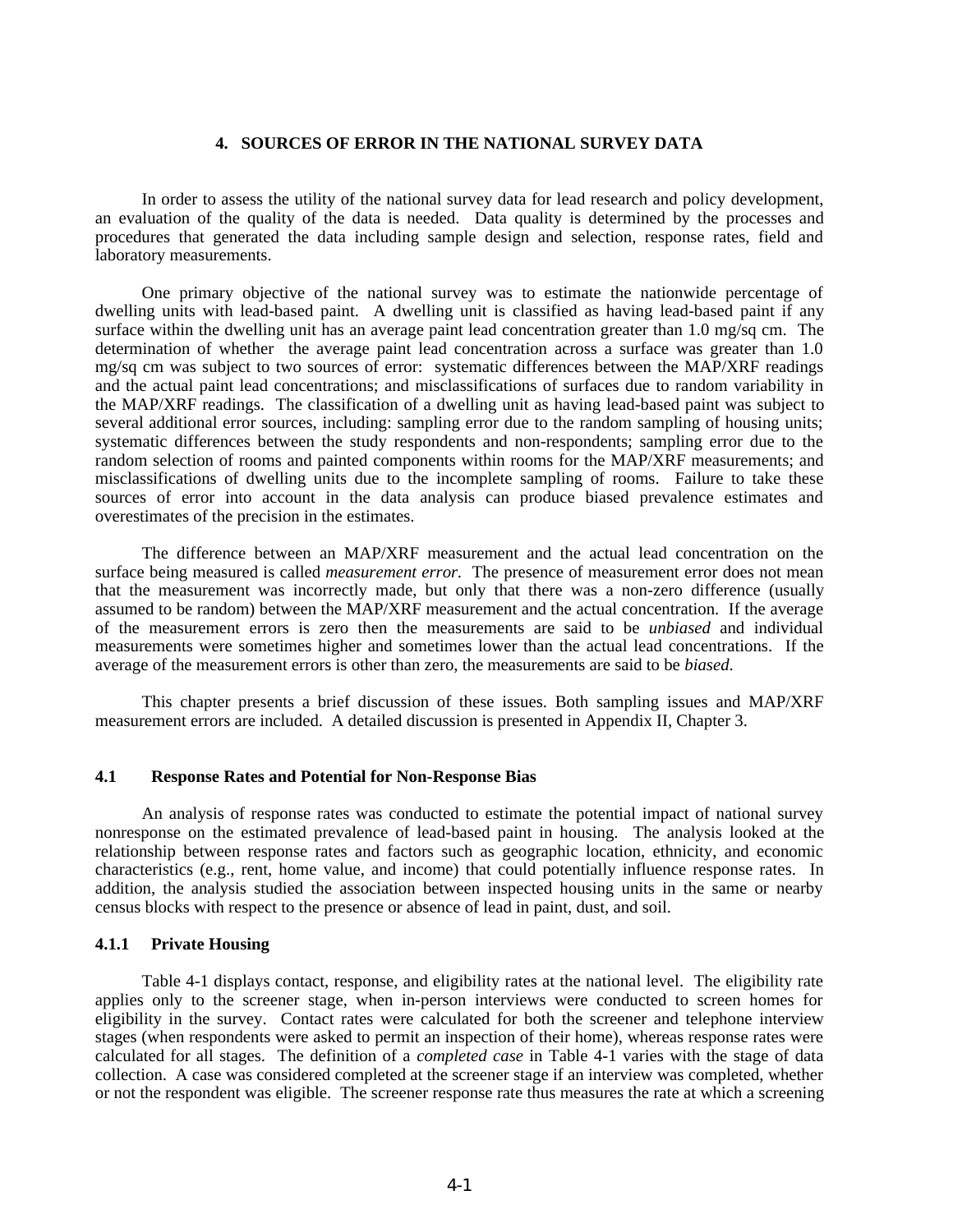<span id="page-39-1"></span><span id="page-39-0"></span>interview reaches its logical conclusion (eligible or ineligible), and did not terminate due to other causes (refusals, etc.). At the telephone interview stage, only eligible respondents who completed interviews and scheduled appointments were considered completes. Finally, a case was considered complete at the inspection stage if an inspection was completed.

### **Table 4-1**

# **National Response, Contact, And Eligibility Rates At Each Data Collection Stage**

| <b>Data Collection Stage</b><br>II. | <b>Contact Rate</b> | <b>Response Rate</b> | <b>Eligibility Rate</b> |
|-------------------------------------|---------------------|----------------------|-------------------------|
| Screener                            | 77%                 | 63%                  | 89%                     |
| Telephone Interview                 | 83%                 | 55%                  | --                      |
| Inspection                          | --                  | 90%                  | --                      |

Notes:

- The Contact Rate is the number of contacted households divided by the in-scope number attempted.
- The screener Eligibility Rate is the number of eligible cases divided by the number of completed screening interviews.
- The Response Rate is the number of completed cases divided by the in-scope number completed.

The ethnic and economic distributions of housing units in the national survey were compared to the corresponding distributions in the 1987 American Housing Survey performed by the Census Bureau and HUD. No significant differences were formed with respect to ethnicity, building age or family income. There were a few instances of significant differences: The national survey had fewer very low rent (< \$200 per month) homes than expected, fewer high market value homes ( $>$  \$150,000) than expected and more homes in the South than expected. There is a strong positive association between inspected housing units in the same census block with respect to the presence or absence of lead in paint, dust, and soil. That is, if one house in a census block has lead-based paint, other houses in the same census block are also likely to have it. These findings suggest that the potential bias from nonresponding housing units is likely to be small. Therefore, the estimates of lead-based paint prevalence were not modified to adjust for non-response.

# **4.1.2 Public Housing**

For the public housing component of the national survey, a sample of 110 projects from a national frame of public housing projects was drawn according to the design described in Chapter 3. The survey was completed in 97 of the sampled projects, indicating negligible potential for non-response bias in the sample of public housing projects.

However, analysis of the sampling of housing units within the public housing projects showed that there was an apparent over-representation of vacant housing units. The public housing survey design called for randomly selecting one housing unit from each sampled project. This design was difficult to implement in the field because a number of the public housing project managers apparently felt it was more convenient to permit the field team to sample vacant housing units. Consequently, there were 44 vacant public housing units in the sample of 97 units. Although a comparison of the prevalence of lead in paint between vacant and occupied housing units showed no significant differences, the impact on other target parameters is unknown. For example, it would be difficult to estimate the percentage of public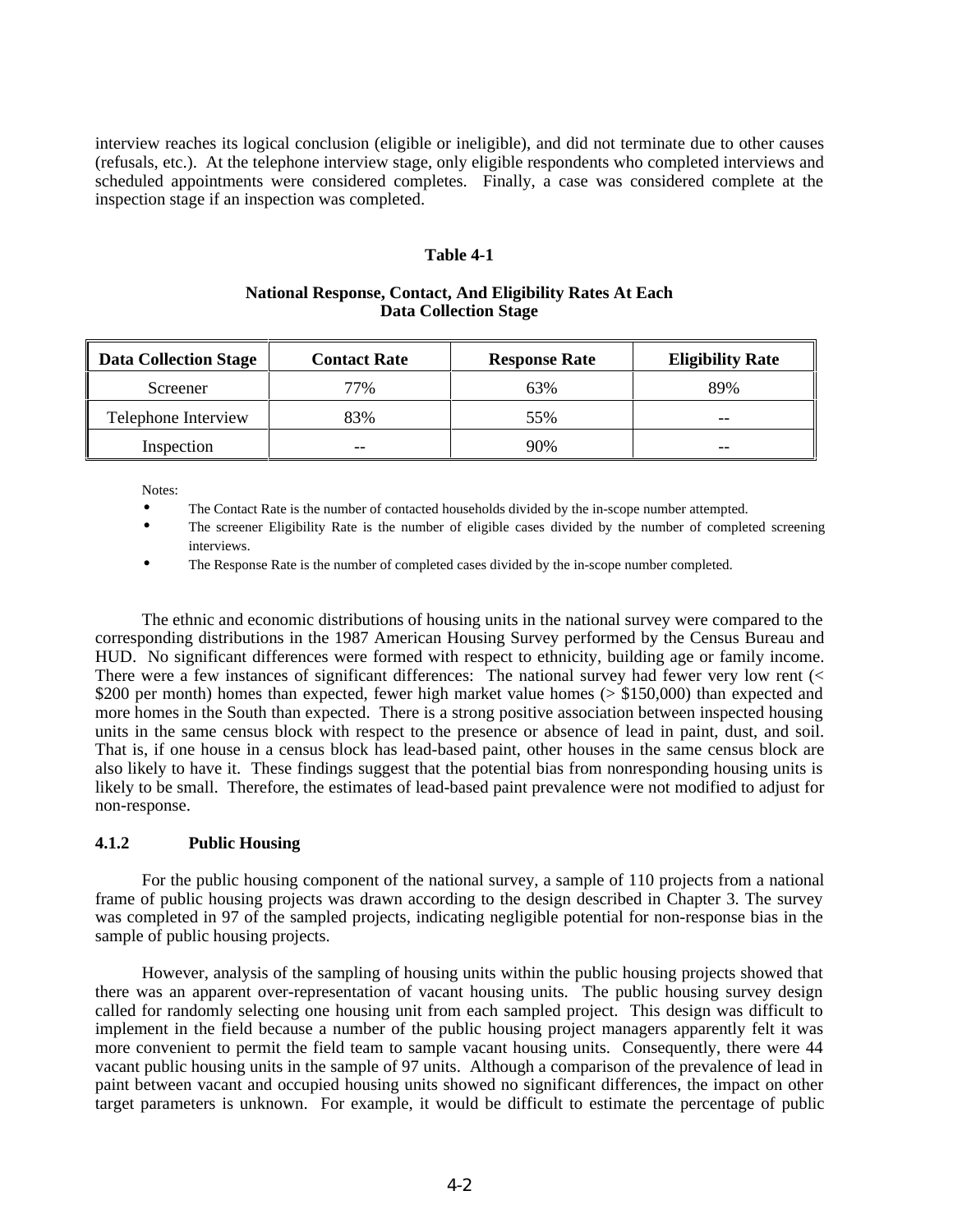<span id="page-40-0"></span>housing units with lead-based paint and children under age seven because so many vacant apartments made up the sample. Furthermore, dust samples collected in vacant apartments probably do not represent samples collected in occupied apartments. Because the public housing sample sizes were small and the occupied housing unit sizes were even smaller, definitive conclusions resulting in national estimates of dust lead levels are not possible.

# **4.2 MAP/XRF Measurement Bias**

As described in Chapter 3, to assure a continual check of the accuracy and performance of the MAP/XRF analyzers during the national survey, daily validation measurements were made. Statistical analyses were performed on the validation data to estimate the precision and accuracy of the MAP/XRF's readings, and to relate them to the substrate, concentration level, and age of the  $Co<sup>57</sup>$  source. Equations were developed to relate the lead concentrations on the substrates to the MAP/XRF readings. A different equation was developed for each combination of machine and substrate. These equations were inverted to generate equations to statistically calibrate the MAP/XRF readings.

This analysis of the validation data led to the conclusion that the MAP/XRF devices used in the National Survey generally produced readings that were systematically different from the actual amount of lead in the paint. The direction and magnitude of the systematic differences were related to the substrate material, the lead concentration in the paint, and, to a lesser extent, the age of the Co<sup>57</sup> source. The exact nature of the relationships varied from one individual MAP/XRF to another, sometimes significantly. Furthermore, the precision of the readings depended on the substrate. Specifically, the MAP/XRF tended to under-estimate low levels of lead in paint on wood, drywall, and plaster and over-estimate high levels of lead. Also, the MAP/XRF's readings were systematically greater than the true lead loadings on steel and other metallic substrates and it had great difficulty detecting low or moderate levels of lead in paint on concrete, brick, and other related substrates.

### **Censoring of the MAP/XRF Readings**

Although the cause of biased readings can come from several factors, an important factor in this study is *censoring*. The MAP/XRF instruments used in the national survey were designed to never report a reading below zero even though readings below zero were otherwise possible. These MAP/XRF readings, which would have been below zero but which were recorded as zero, are referred to as *censored* MAP/XRF readings and contribute to bias. In the survey, censoring affected primarily the low readings on concrete substrates. Since this group of readings comprised only a small proportion of all MAP/XRF readings, the effect of censoring on the national estimates is not significant.

### **4.3 Classification Error Due to MAP/XRF Measurement Variation**

Random variation in the MAP/XRF measurements can lead to incorrect classification of a surface as having or not having lead-based paint. The MAP/XRF measurement on a surface with paint lead concentration less than 1.0 mg/sq cm may be greater than 1.0, or vice versa, resulting in a misclassification. If the number of surfaces which are misclassified as having lead based paint is different than the number of surfaces misclassified as *not* having lead based paint, the estimated percentage of surfaces in a dwelling unit with lead-based paint will be biased. This is called *classification bias*. Note that classification biases can exist even when the MAP/XRF measurements are unbiased. Estimates of the percentage of surfaces within a dwelling unit with lead-based paint can be either low or high by as much as eight percent. Estimates of the proportion of surfaces nationally which have lead-based paint will have less than one percent bias.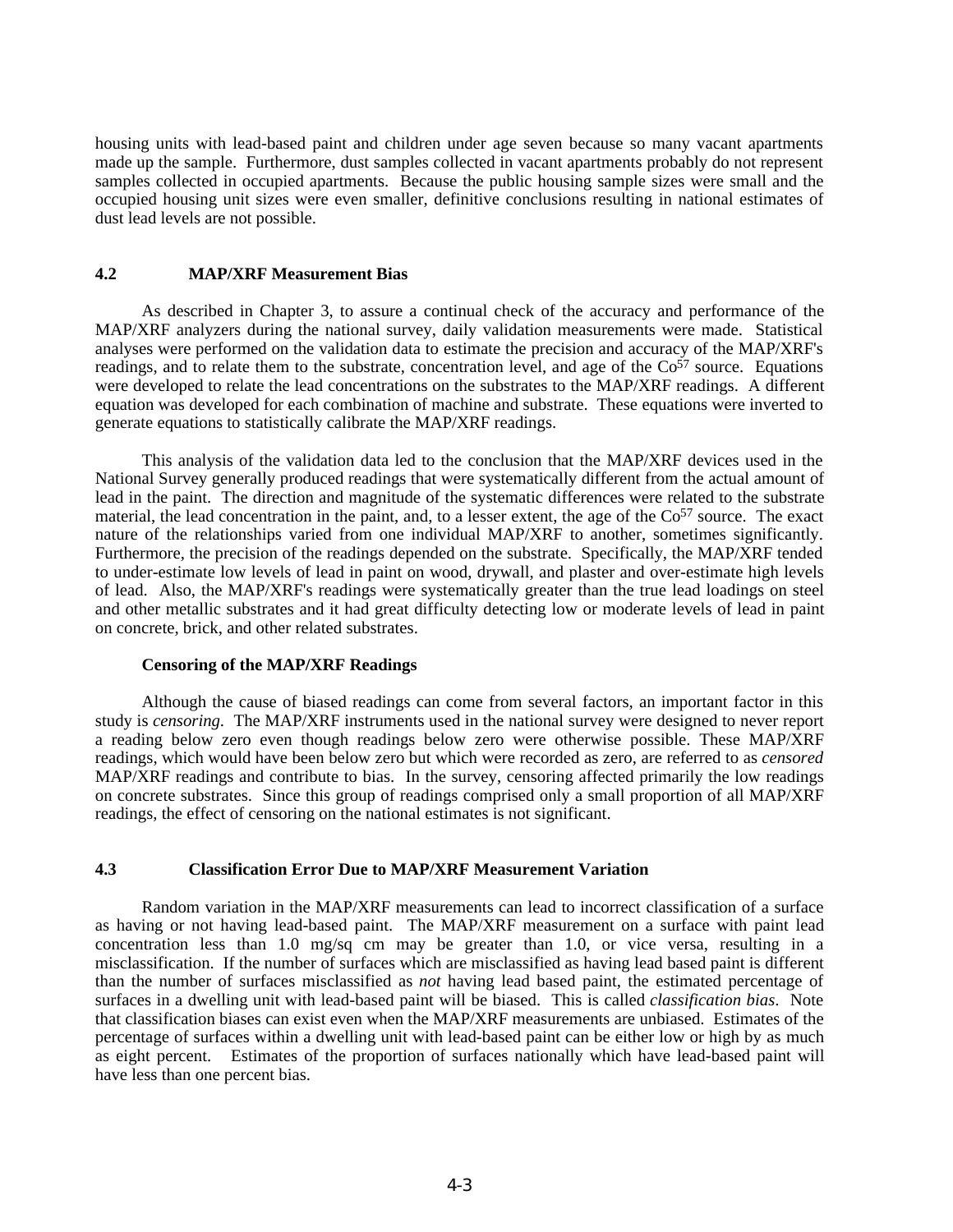#### <span id="page-41-0"></span>**4.4 Classification Error Due to Dwelling Unit Sampling Procedures**

Within each dwelling unit, MAP/XRF measurements were made on randomly selected surfaces within one randomly selected wet room and one randomly selected dry room. However, the classification of a dwelling unit as having lead-based paint depends on the lead concentration on all surfaces within a dwelling unit. Using only the MAP/XRF measurements on the measured surfaces, a dwelling unit might be misclassified as not having lead-based paint when it actually did, because the surfaces with lead-based paint were not among those selected for measurement.

To help accurately predict the prevalence of housing units with lead-based paint and thus, estimate the misclassification rate, it was necessary to develop a mathematical simulation model based on data from the survey and other sources. The model was used to statistically remove the classification biases induced by incomplete sampling of rooms and surfaces within a dwelling unit and by measurement variation. Extending the results from the measured surfaces to all surfaces in the unit was based on: data on the number of rooms in the unit; data on the number of surfaces per room; and assumptions about the relationship of the lead concentrations on unmeasured surfaces to those on the sampled and measured surfaces. The classification of dwelling units as having or not having lead-based paint can be biased downward by 10 to 25 percentage points when only a few surfaces within the dwelling unit are measured.

# **4.5 Impact on the National Estimates of Prevalence**

All statistical findings on the lead hazard in homes reported elsewhere in this report incorporate the results of the analyses of this chapter. That is, the raw MAP/XRF readings have been corrected for measurement bias and censoring, and the misclassifications due to measurement variation and sampling within dwelling units have been corrected. Chapter 2 presents the national estimate (83 percent) of prevalence of lead-based paint in privately-owned housing. Without the corrections of this chapter, the estimate would have been 74 percent.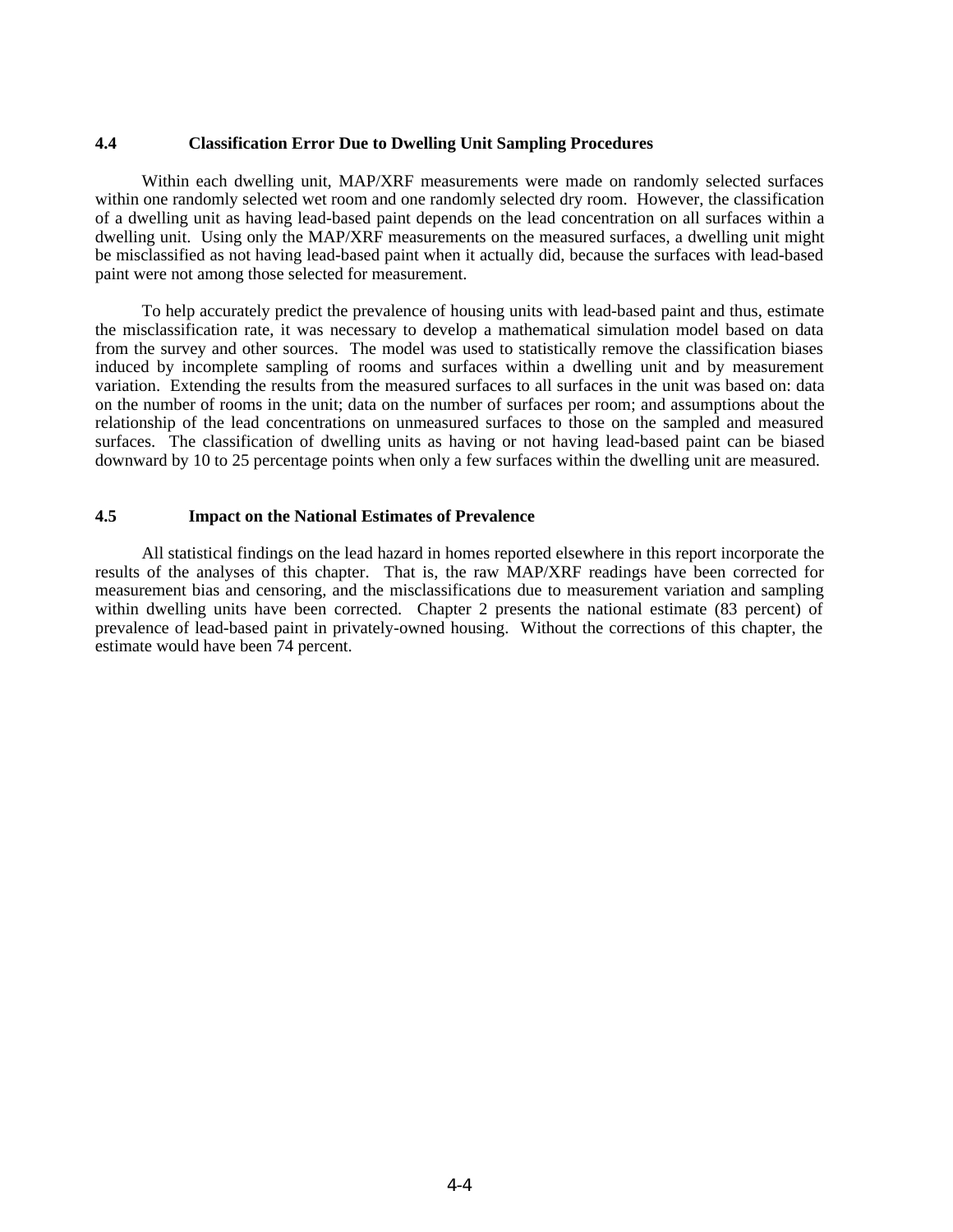# **5. CONCLUSIONS**

# <span id="page-42-1"></span><span id="page-42-0"></span>**5.1 Major Conclusions**

This section presents a brief discussion of the major conclusions to be derived from the experience of the national survey.

### **5.1.1 Study Findings**

Lead-based paint is widespread in housing. An estimated 64 million  $(\pm 7 \text{ million})$  homes, 83 percent  $(\pm 9\%)$  of the privately owned housing units built before 1980, have lead-based paint somewhere in the building. Twelve million  $(\pm 1$  million) of these homes are occupied by families with children under the age of seven years old. An estimated 49 million privately owned homes have lead-based paint in their interiors. There are no significant differences in the prevalence of lead-based paint by type of housing, market value of the home, amount of rent payment, household income, or geographic region.

Thirteen million homes - 17 percent of the pre-1980 stock - have dust lead levels in excess of the federal guidelines, regardless of whether or not they have lead-based paint. However, excessive dust lead levels are associated with the presence of damaged lead-based paint. Fourteen million homes, 19 percent of the pre-1980 housing stock, have more than five square feet of damaged lead-based paint. Nearly half of them (47 percent) have excessive dust lead levels.

Although a large majority of pre-1980 homes have lead-based paint, most of them have relatively small areas of surfaces covered with it. The average privately-owned housing unit with lead-based paint has an estimated 601 square feet of it on interior surfaces and 869 square feet (per unit) on exterior surfaces. Over half of the leaded paint is on walls, ceilings, and floors. The amounts of lead-based paint per housing unit vary with the age of the dwelling unit. Pre-1940 units have, on average, about three times as much lead-based paint as units built between 1960 and 1979.

Lead paint is even more widespread in public housing; 86 percent  $(\pm 8\%)$  of all pre-1980 public housing family units have lead-based paint somewhere in the building. While most public housing units have some lead-based paint, most of them have small amounts of it. The average public housing unit with lead-based paint has an estimated 367 square feet on interior surfaces and 133 square feet (per unit) on exterior surfaces. Most of the interior lead-based paint is on walls, while very little of the exterior walls are painted.

### **5.1.2 Impact of Measurement Error and Lead Loading Variation on the Data Analysis**

**The data analyses and reports of findings should incorporate instrument and laboratory measurement error.** The MAP/XRF instrument produced readings with measurement errors. They were systematically different from the actual lead concentrations in the painted surfaces and had random variation. Similarly, the laboratory protocols used to measure the lead in dust and soil had measurement errors. These measurement errors can induce systematic errors in the estimated extent of the lead hazard from paint, dust and soil, and can also result in underestimates of the uncertainty in the estimated hazard. Therefore, the field procedures must provide for the collection of the QA data necessary to estimate the measurement errors and their impact on the study findings. Further, the data analyses must explicitly estimate and correct for the impact of the measurement errors.

**The data analyses and reports of findings should take account of the inherent variation in the painted surfaces.** In the national survey, it was not possible to test for the lead content of every painted surface in every sampled housing unit. Consequently, surfaces were sampled. This sampling protocol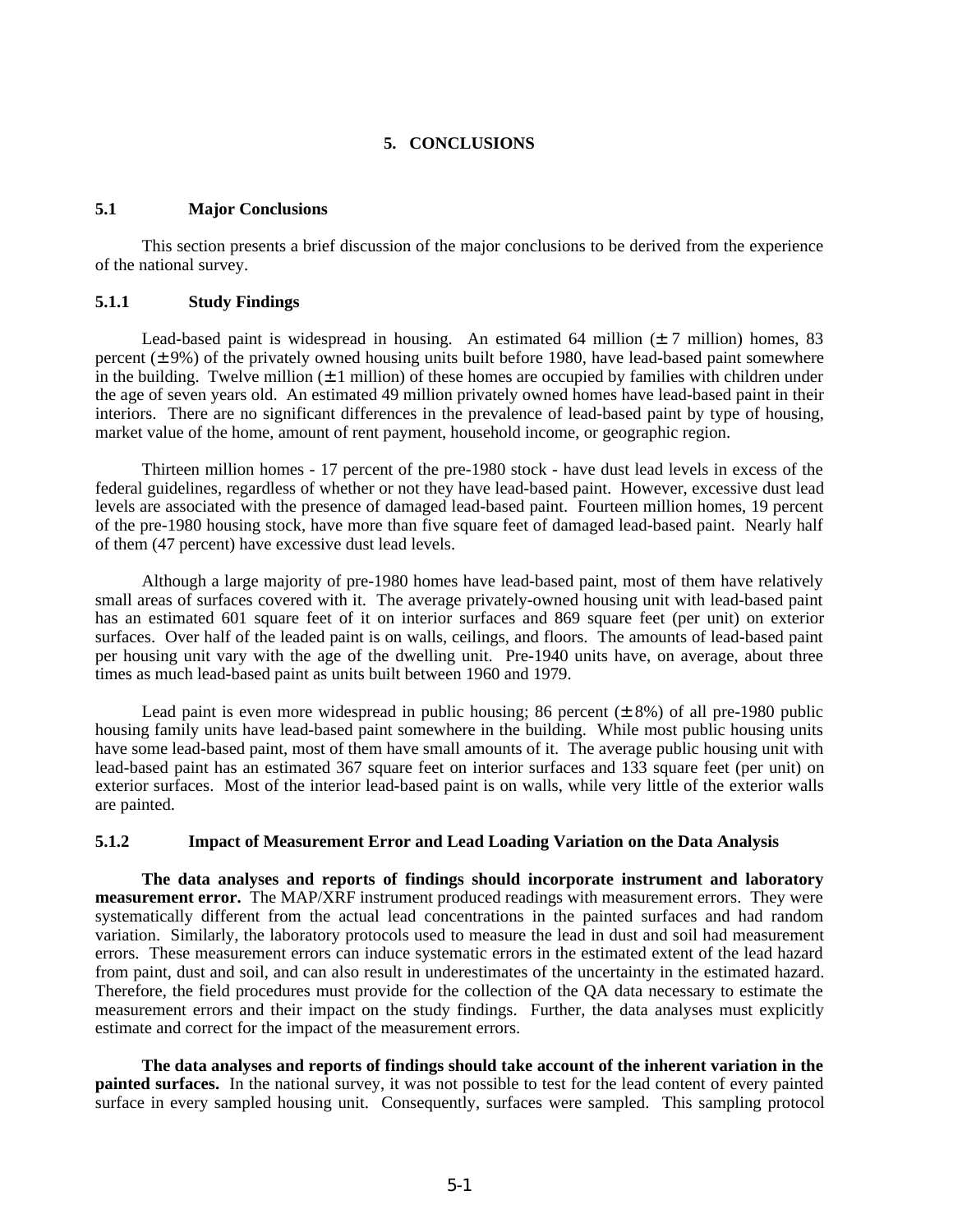<span id="page-43-0"></span>was designed to control the project costs and respondent burden by controlling the amount of time required for an inspection. However, it did not adequately provide for the estimation of variation in lead concentrations within surfaces, between surfaces in the same room, and between rooms. These sources of variation need to be addressed to produce accurate estimates of the uncertainty in the national estimates. It is therefore recommended that multiple MAP/XRF readings be taken at randomly selected locations on a subset of the selected surfaces; at two or more components of the same type in the same room; and in two wet rooms and two dry rooms. Although it may not be feasible to do this in all homes, a subset should be selected for these additional readings.

### **5.1.3 Use of the Spectrum Analyzer MAP/XRF**

**In contrast to the HUD Interim Guidelines, substrate correction was a necessary step in the accurate determination of the presence and amount of lead-based paint on surfaces, when using the MAP/XRF.** As discussed in Chapter 4, in the national survey, the MAP/XRF generally produced readings that were systematically different from the amount of lead in the paint being tested. Consequently, substrate corrections are needed to obtain accurate measurements of lead loadings. There are two possible ways to do this:

- 1. Take frequent validation readings and analytically correct the readings using methods as described in Appendix II. Readings need to be done on three or more different shims, however, not just two shims as in the national survey. With only two shims, only a linear model can be used to correct the MAP/XRF readings. It is possible, however, that a nonlinear model better describes the relationship between the readings and the actual lead concentrations in the painted surfaces.
- 2. Perform substrate corrections in the field. The HUD Interim Guidelines describe substrate correction procedures appropriate for direct reading MAP/XRFs, not the spectrum analyzer MAP/XRF.

# **5.2 Additional Conclusions and Recommendations**

The main purpose of this section is to identify selected lessons learned during the conduct of the national survey and to develop recommendations for future field operations. The objective of the following recommendations is to improve the representativeness and statistical validity of the data, e.g., develop methods to enhance respondent participation. Additional recommendations are presented in Appendix II, Chapter 4.

#### **Applicability of Recommendations**

The national survey operated under constraints that are not typical of other lead-based paint studies. Therefore, some of the following recommendations would not be appropriate under other research designs. For example, most lead studies are conducted in a single locality, alleviating the problems associated with moving teams and equipment around the nation under a tight schedule. The units in the national survey were randomly selected from the national population of dwelling units; most other studies limit themselves to a smaller, targeted population of units which have some underlying rationale for being included, e.g., they were FHA-mortgaged properties or they were in a targeted area of an inner city. A rationale for each recommendation is provided and the reader must use his or her judgment in determining if the recommendation is appropriate for another design.

**All listing and screening should be completed before beginning unit inspections.** Completion of listing and screening before beginning unit inspections means that the full sample frame can be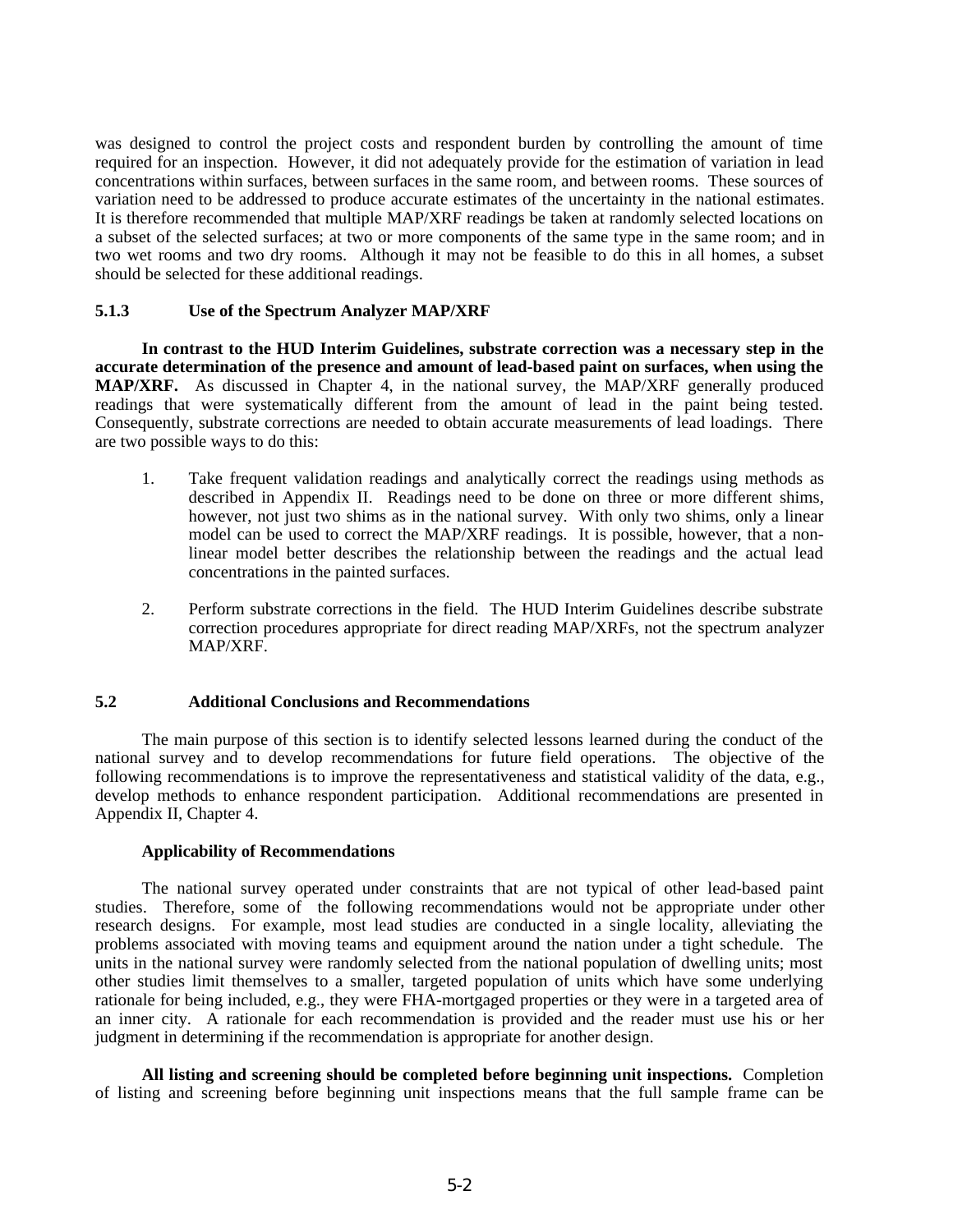developed before sampling is begun. Because of the tight field schedule of the national survey, it was necessary to begin inspections before listing and screening were completed in some counties. Although it was possible to take samples from completed counties based on estimates of the final national distribution of eligible housing, it was necessary after screening was totally completed to adjust the final sample to the actual distribution. There were two ways to accomplish this: retroactively adjust the sample in the counties which had been previously sampled; or sample the remaining counties to balance the sample to the national distribution. Although the former approach yields a better sample statistically, it would have created costs that were deemed to outweigh the gain in statistical power. The survey adopted the second course, adjusting the sample in the counties that had not yet been sampled.

**When dealing with PHAs, interviewers should closely coordinate with the PHA representative.** Coordination with the PHA management staff is imperative to effective sampling and inspection of public housing. To ensure that all responsible and affected parties are involved in the process, it is advisable to establish a liaison with both a PHA headquarters representative and the manager of the specific housing project. Often teams met the PHA representative at the PHA office and then went to the site. The PHA staff "smoothed" the way many times. In neighborhoods where the inspection teams felt unsafe, PHA staff provided a vital service as escorts. Because the PHA staff are busy, every effort must be made to accommodate their involvement. For example, PHA offices often are not located close to the dwelling unit. Inspection teams should schedule their time to allow them to meet the PHA staff at the PHA office and go from there to the dwelling unit. The PHA representatives typically tried to inspect as many units on each trip as possible. This consideration, combined with frequent unexpected delays, suggests that the inspection team should not schedule other inspections too soon after the PHA work, to avoid schedule conflicts. Upon meeting a PHA representative in the field, the inspection team should not assume that he or she has been fully briefed on the study or the team's mission. The interviewer needs to go over the objectives and procedures of the survey and the importance of the PHA dwelling unit inspections.

**For public housing dwelling unit sampling, several additional weeks should be allowed for dwelling unit sample selection in large PHAs.** The larger the PHA, the longer time it took to select the dwelling units. The reasons varied, e.g., the contact was on vacation, there was difficulty finding the contact, the contact needed authorization, etc. Without exception, selection of PHA dwelling units in the five largest PHAs in the sample took several weeks longer than it did for the 25 other PHAs.

**Field staff should be trained to respond to anyone's questions concerning what they are doing and what the study is about. Do not attempt to use local police or similar agencies, or the regional HUD office, to substantiate or verify presence or activities.** In the national survey each field person carried an ID badge, copies of the license that allowed him to handle the MAP/XRF and its radioactive source, endorsement/introductory letters from survey and agency principals, the 800 number for the survey coordinator, and a number for the Washington HUD representative. Field staff were questioned on several occasions by police officers, building managers, or nearby residents. The documentation materials listed above explained and substantiated the activities of the inspection team and proved invaluable. Although it seems like a good idea, contacting local police in advance and then referring questioners to the police can lead to a bigger problem; i.e., the police contacts inadvertently denying knowledge of the survey. If the person who gets the call at the police station has not been apprised of the study, he or she will deny knowing anything about it, even though the police department has been informed of the activities. There is also a problem with overlapping jurisdictions. The study might notify the county sheriff, although the inquiry comes into the state police.

**The analytic model concerning dust analysis and pathways needs to be fully specified before an adequate dust sampling protocol can be designed.** Dust sampling and test result analysis are the subject of continuing investigations. Insufficient dust was a recurring problem in the field. Outside of insufficient dust, there were few field problems encountered with dust sampling. A traveling team